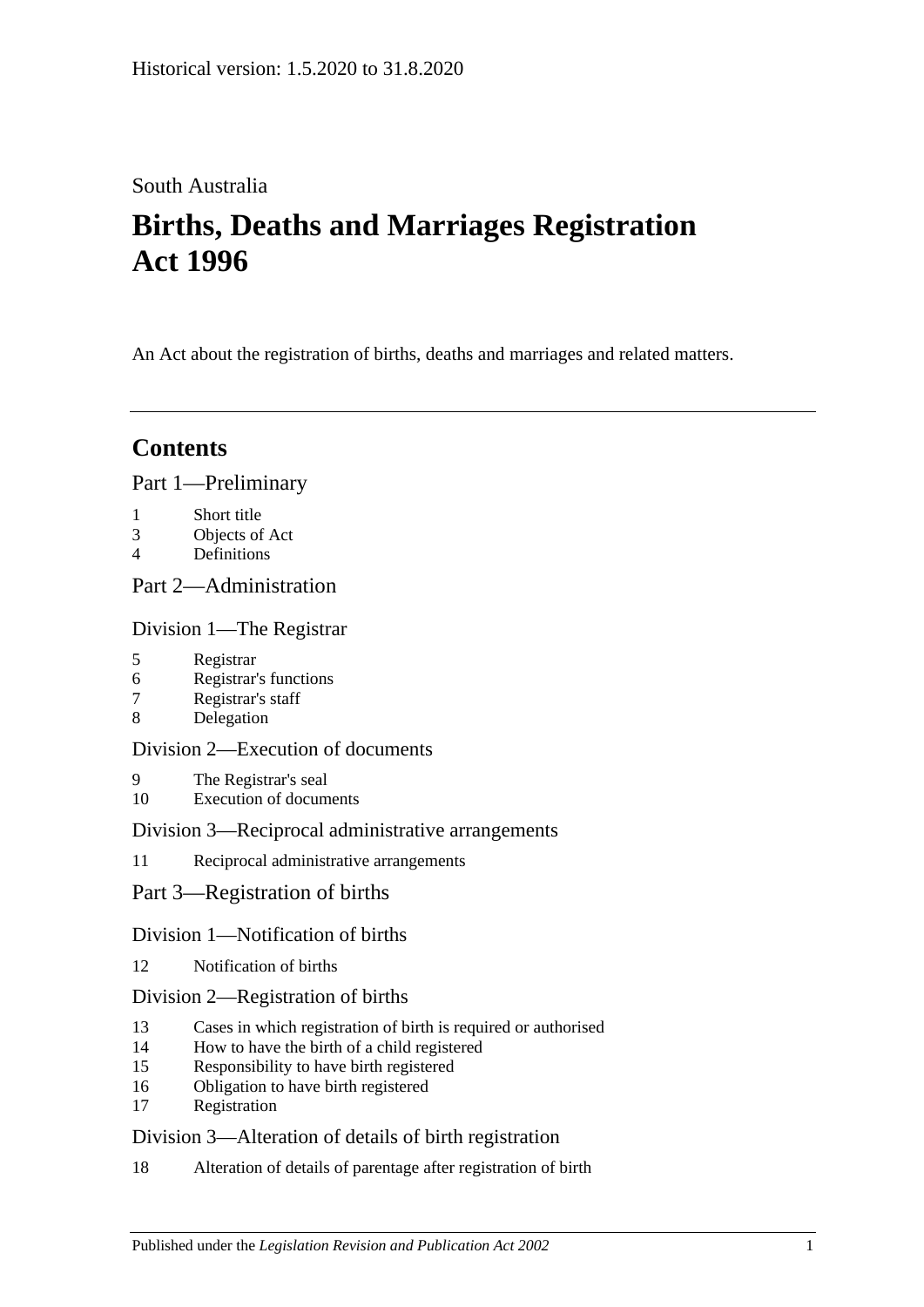#### [Division 4—Court orders relating to registration of birth](#page-10-0)

- 19 [Application to Court](#page-10-1)
- 20 [Power to direct registration of birth etc](#page-10-2)

[Division 5—Child's name](#page-10-3)

- 21 [Name of child](#page-10-4)
- 22 [Dispute about child's name](#page-11-0)

[Division 6—Surrogacy orders](#page-11-1)

- 22A [Surrogacy orders](#page-11-2)
- [Part 4—Change of name](#page-12-0)

#### [Division 1—General requirements for change of name](#page-12-1)

- 23 [Change of name by registration](#page-12-2)
- 24 [Application to register change of adult's name](#page-12-3)
- 25 [Application to register change of child's name](#page-12-4)
- 25A [Change of name of child under guardianship](#page-13-0)
- 26 [Child's consent to change of name](#page-14-0)
- 27 [Registration of change of name](#page-14-1)
- 28 [Entries to be made in the Register](#page-15-0)
- 29 [Change of name may still be established by repute or usage](#page-15-1)
- 29A [Saving provision—surrogacy arrangements](#page-15-2)

#### [Division 2—Requirements for change of name of restricted persons](#page-15-3)

- 29B [Interpretation](#page-15-4)
- 29C [Application of Division](#page-16-0)
- 29D Application for change [of name by or on behalf of restricted person](#page-16-1)
- 29E [Approval by supervising authority for change of name of restricted person](#page-17-0)
- 29F [Additional requirements for registration of change of name of restricted person](#page-18-0)
- 29G [Information exchange between Registrar and supervising authority](#page-18-1)

#### [Part 4A—Change of sex or gender identity](#page-18-2)

- Division [1—Preliminary](#page-18-3)
- 29H [Preliminary](#page-18-4)

Division [2—Applicants born in South Australia](#page-19-0)

- 29I [Application to change sex or gender identity](#page-19-1)
- 29J [Application to change child's sex or gender identity](#page-19-2)
- 29K [Material supporting application](#page-20-0)
- 29L [Change of sex or gender identity](#page-20-1)
- 29M [Special provision relating to access to Register and issue of extracts and certificates](#page-20-2)
- 29N [Use of old birth certificate to deceive](#page-21-0)

#### Division [3—South Australian residents born outside Australia](#page-21-1)

- 29O [Application for identity acknowledgement certificate](#page-21-2)
- 29P [Application for identity acknowledgement certificate in respect of child](#page-21-3)
- 29Q [Issue of identity acknowledgement certificate](#page-22-0)<br>29R Effect of identity acknowledgement certificate
- [Effect of identity acknowledgement certificate](#page-22-1)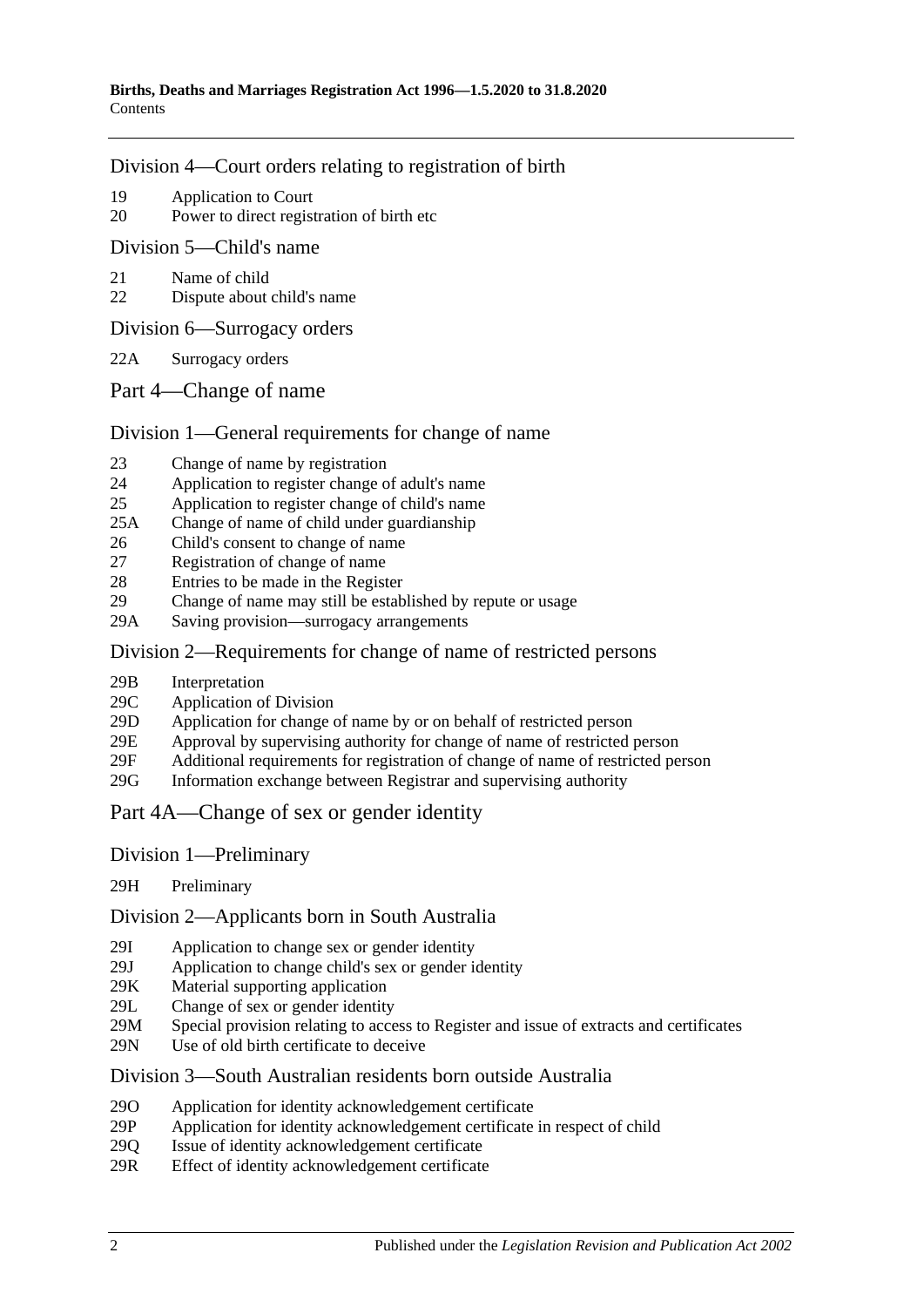#### Division [4—General provisions](#page-22-2)

- 29S [Registrar may limit number of applications](#page-22-3)<br>29T Entitlement not affected by change of sex of
- [Entitlement not affected by change of sex or gender identity](#page-23-0)
- 29U [Change of sex or gender identity—interaction with other laws](#page-23-1)

#### [Part 5—Registration of marriages](#page-23-2)

- 30 [Cases in which registration of marriage is required](#page-23-3)
- 31 [How to have marriage registered](#page-23-4)
- 32 [Registration of marriage](#page-24-0)

#### [Part 6—Registration of deaths](#page-24-1)

[Division 1—Cases where registration of death is required or authorised](#page-24-2)

33 [Deaths to be registered under this Act](#page-24-3)

#### [Division 2—Court or Tribunal orders relating to registration of death](#page-24-4)

- 34 [Application to Tribunal](#page-24-5)
- 35 [Power to direct registration of death etc](#page-24-6)

#### [Division 3—Notification of deaths](#page-25-0)

- 36 [Notification of deaths by doctors](#page-25-1)
- 37 [Notification by coroner](#page-25-2)
- 38 [Notification by funeral director etc](#page-26-0)

#### [Division 3A—Notification by court appointed guardians](#page-26-1)

38A [Notification by court appointed guardians](#page-26-2)

#### [Division 4—Registration of death](#page-27-0)

39 [Registration](#page-27-1)

[Part 7—The Register](#page-27-2)

#### [Division 1—Keeping the Register](#page-27-3)

40 [The Register](#page-27-4)

#### [Division 2—Registrar's powers of inquiry](#page-28-0)

41 [Registrar's powers of inquiry](#page-28-1)

#### [Division 3—Correction of Register](#page-28-2)

42 [Registrar's power to correct Register](#page-28-3)

#### [Division 4—Access to, and certification of, Register entries](#page-28-4)

- 43 [Access to Register](#page-28-5)
- 44 [Search of Register](#page-29-0)
- 45 [Protection of privacy](#page-29-1)
- 46 [Issue of certificate](#page-29-2)
- 47 [Access policies](#page-30-0)
- 48 [Fees](#page-30-1)
- 49 [Power to remit fees](#page-30-2)
- 49A [Saving provision—surrogacy arrangements](#page-30-3)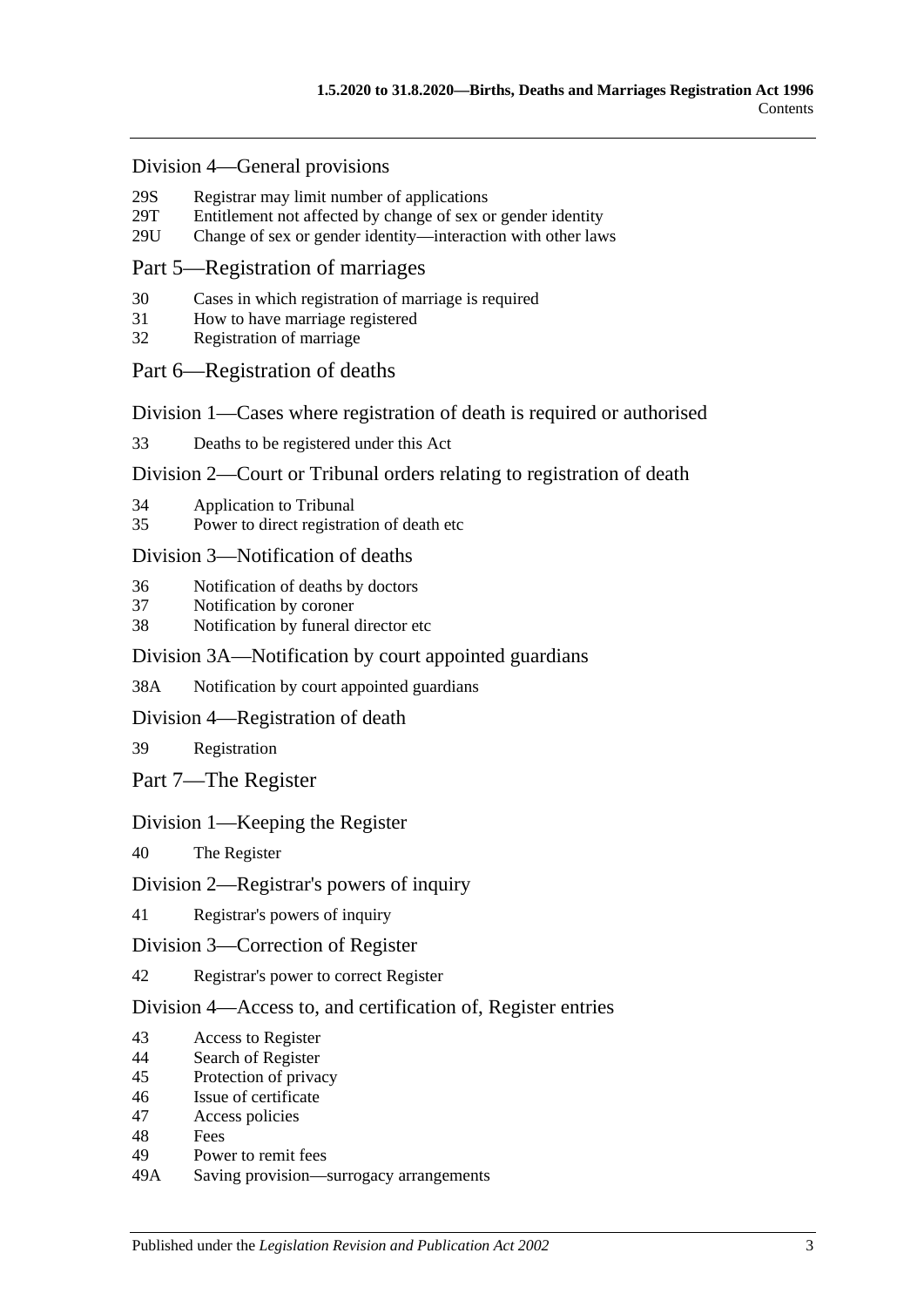#### [Part 8—General power of review](#page-30-4)

50 [Review](#page-30-5)

[Part 9—Miscellaneous](#page-31-0)

- 51 [False representation](#page-31-1)
- 52 [Unauthorised access to or interference with Register](#page-31-2)
- 53 [Falsification of certificate etc](#page-31-3)
- 55 [Regulations](#page-31-4)

#### [Schedule 1—Transitional](#page-31-5)

- 1 [Interpretation](#page-31-6)
- 3 [The Register](#page-32-0)
- 4 [The Registrar and Deputy Registrars](#page-32-1)

[Legislative history](#page-33-0)

## <span id="page-3-0"></span>**The Parliament of South Australia enacts as follows:**

# **Part 1—Preliminary**

#### <span id="page-3-1"></span>**1—Short title**

This Act may be cited as the *Births, Deaths and Marriages Registration Act 1996*.

## <span id="page-3-2"></span>**3—Objects of Act**

The objects of this Act are to provide for—

- (a) the registration of births, deaths and marriages in South Australia; and
- (b) the registration of changes of name; and
- (ba) the registration of changes in sex or gender identity; and
- (c) the keeping of registers for recording and preserving information about births, deaths, marriages and changes of name in perpetuity; and
- (d) access to the information in the registers in appropriate cases by government or private agencies and members of the public, from within and outside the State; and
- (e) the issue of certified information from the registers; and
- (f) the collection and dissemination of statistical information.

#### <span id="page-3-3"></span>**4—Definitions**

In this Act—

*adult* means a person who is 18 or above or, although under 18, is or has been married;

*authorised celebrant* means an authorised celebrant under the *Marriage Act 1961* (Cwth);

**birth** means the expulsion or extraction of a child from its mother;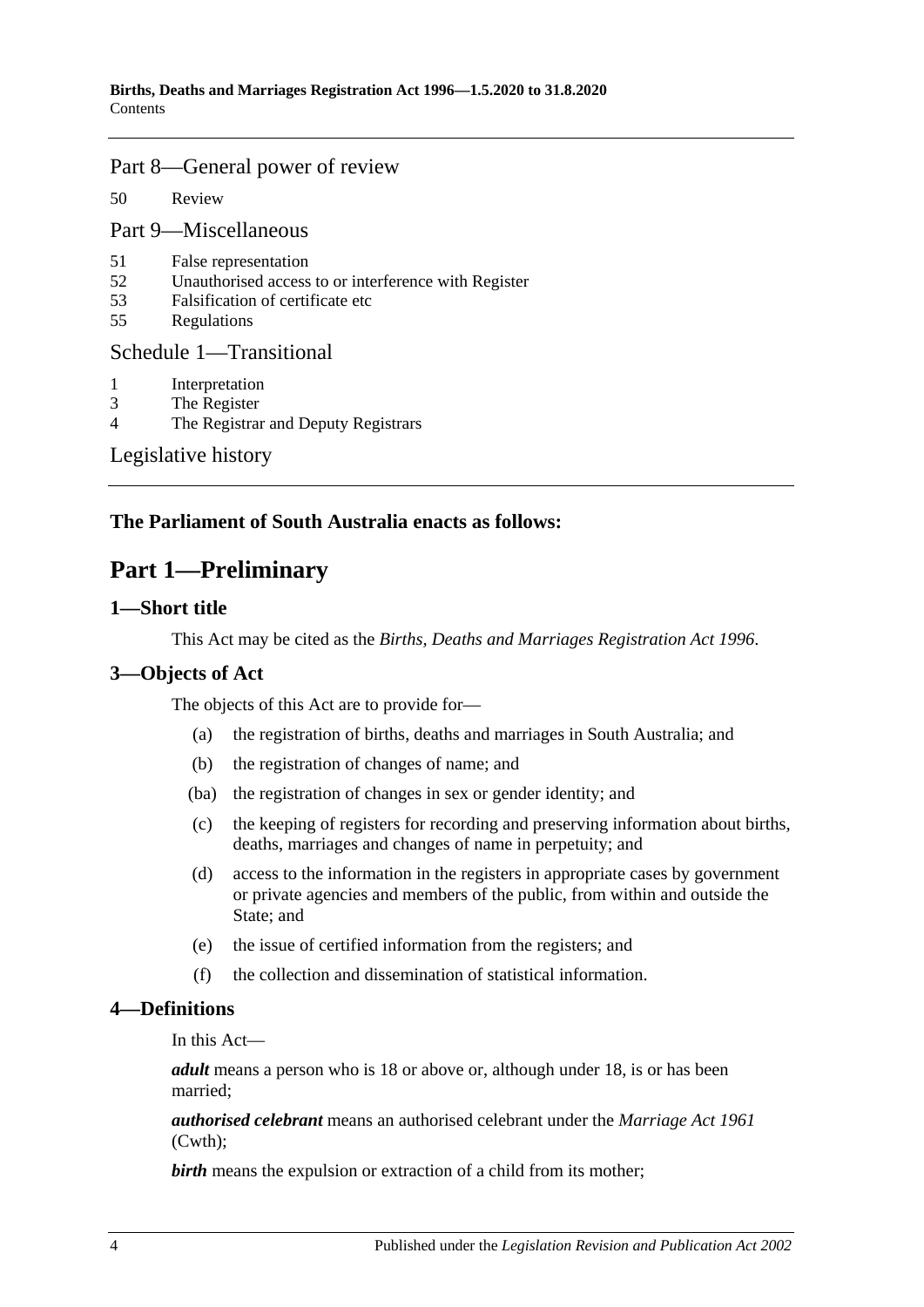*change* of name includes an addition, omission or substitution;

*child* includes a still-born child;

*corresponding law* means a law of another State that provides for the registration of births, deaths and marriages;

*Court* means the Magistrates Court;

*cremated remains* has the same meaning as in the *[Burial and Cremation Act](http://www.legislation.sa.gov.au/index.aspx?action=legref&type=act&legtitle=Burial%20and%20Cremation%20Act%202013) 2013*;

*death* includes still-birth;

*disposal* of human remains means—

- (a) cremation of the remains; or
- (b) burial of the remains (including burial at sea); or
- (c) placing the remains in a mausoleum or other permanent resting place; or
- (d) placing the remains in the custody of an educational or scientific institution for the purpose of medical education or research; or
- (e) removal of the remains from the State (but not if the remains have been cremated or are taken from the State by sea and buried at sea in the course of the voyage);

*doctor* means a person registered under the *Health Practitioner Regulation National Law* to practise in the medical profession (other than as a student);

*funeral director* means a person who carries on the business of arranging for the disposal of human remains;

*human remains* includes the remains of a still-born child;

*prohibited name* means a name that—

- (a) is obscene or offensive; or
- (b) could not practicably be established by repute or usage—
	- (i) because it is too long; or
	- (ii) because it consists of or includes symbols without phonetic significance; or
	- (iii) for some other reason; or
- (c) is contrary to the public interest for some other reason;

*registrable event* means a birth, change of name, change of sex or gender identity, death or marriage and includes the making or discharge of a surrogacy order;

*registrable information* means information that must or may be included in the Register<sup>1</sup>;

*Register*—See [section](#page-27-4) 40;

*registering authority* means an authority responsible under a corresponding law for the registration of births, deaths and marriages;

*Registrar* means the Registrar of Births, Deaths and Marriages;

*State* includes a Territory;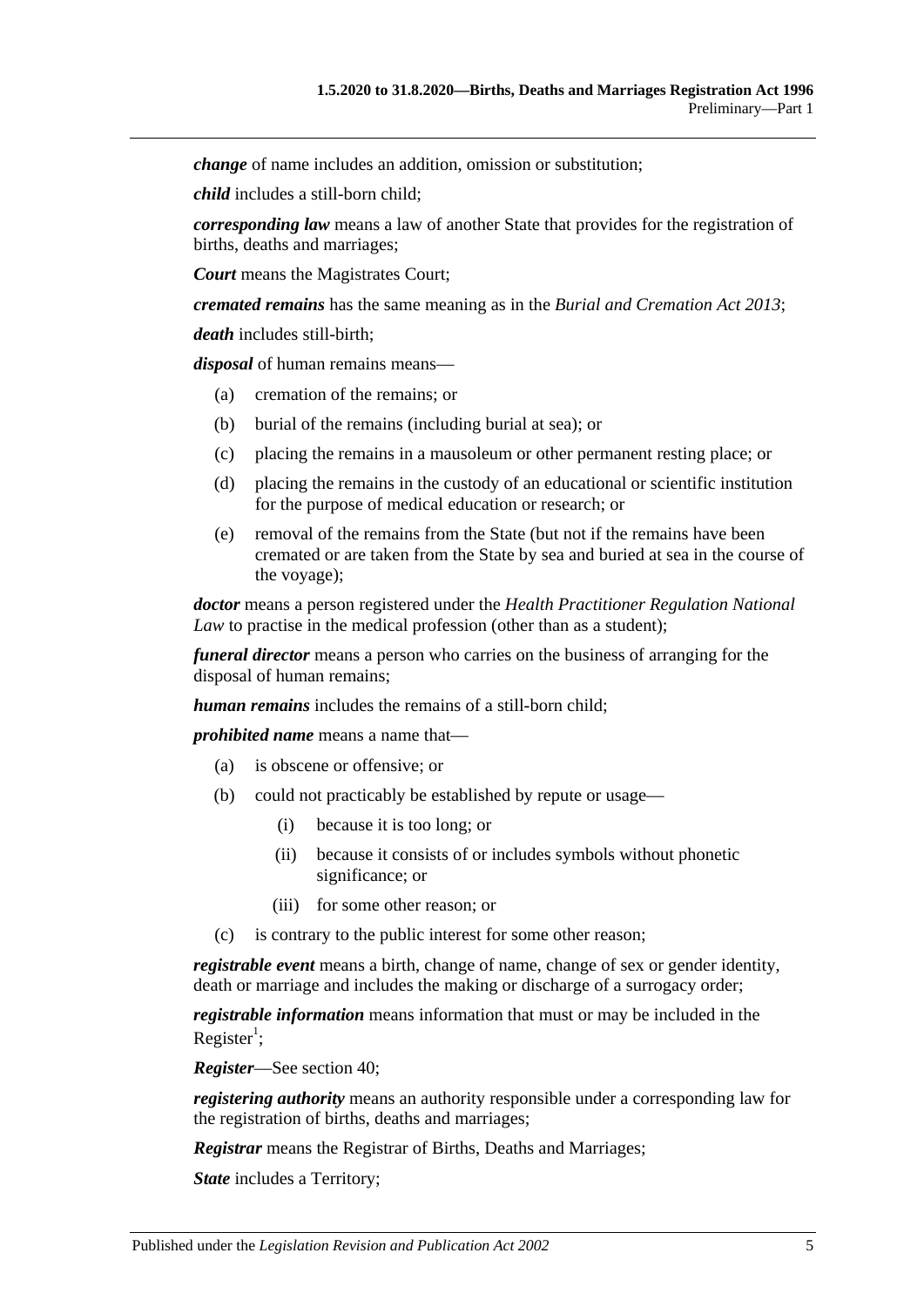*still-birth* means the birth of a still-born child;

*still-born child* means a child of at least 20 weeks' gestation or, if it cannot be reliably established whether the period of gestation is more or less than 20 weeks, with a body mass of at least 400 grams at birth, that exhibits no sign of respiration or heartbeat, or other sign of life, after birth but does not include the product of a procedure for the termination of pregnancy;

*surrogacy order* means an order under section 10HB of the *[Family Relationships](http://www.legislation.sa.gov.au/index.aspx?action=legref&type=act&legtitle=Family%20Relationships%20Act%201975)  Act [1975](http://www.legislation.sa.gov.au/index.aspx?action=legref&type=act&legtitle=Family%20Relationships%20Act%201975)*;

*Tribunal* means the South Australian Civil and Administrative Tribunal established under the *[South Australian Civil and Administrative Tribunal Act](http://www.legislation.sa.gov.au/index.aspx?action=legref&type=act&legtitle=South%20Australian%20Civil%20and%20Administrative%20Tribunal%20Act%202013) 2013*.

**Note—**

1 See [section](#page-27-5) 40(2).

# <span id="page-5-1"></span><span id="page-5-0"></span>**Part 2—Administration**

## **Division 1—The Registrar**

#### <span id="page-5-2"></span>**5—Registrar**

- (1) The Registrar of Births, Deaths and Marriages is responsible, subject to the Minister's control and direction, for the administration of this Act.
- (2) The Registrar is to be a Public Service employee.

#### <span id="page-5-5"></span><span id="page-5-3"></span>**6—Registrar's functions**

- (1) The Registrar's general functions are to—
	- (a) establish and maintain the registers<sup>1</sup> necessary for the purposes of this Act or any other Act; and
	- (b) administer the registration system established by this Act and ensure that it operates efficiently, effectively and economically; and
	- (c) ensure that this Act is administered in the way best calculated to achieve its objects.
- (2) In addition to the general functions referred to in [subsection](#page-5-5) (1), the Registrar—
	- (a) may carry out any other function conferred on the Registrar by or under this Act or any other Act; and
	- (b) may do anything necessary or expedient to be done for the purposes of a function referred to in this section.

#### **Note—**

1 The registers are collectively referred to as the *Register*—See [section](#page-27-4) 40.

#### <span id="page-5-4"></span>**7—Registrar's staff**

- (1) The Registrar's staff consists of—
	- (a) one or more Deputy Registrars of Births, Deaths and Marriages; and
	- (b) the other staff necessary for the proper administration of this Act.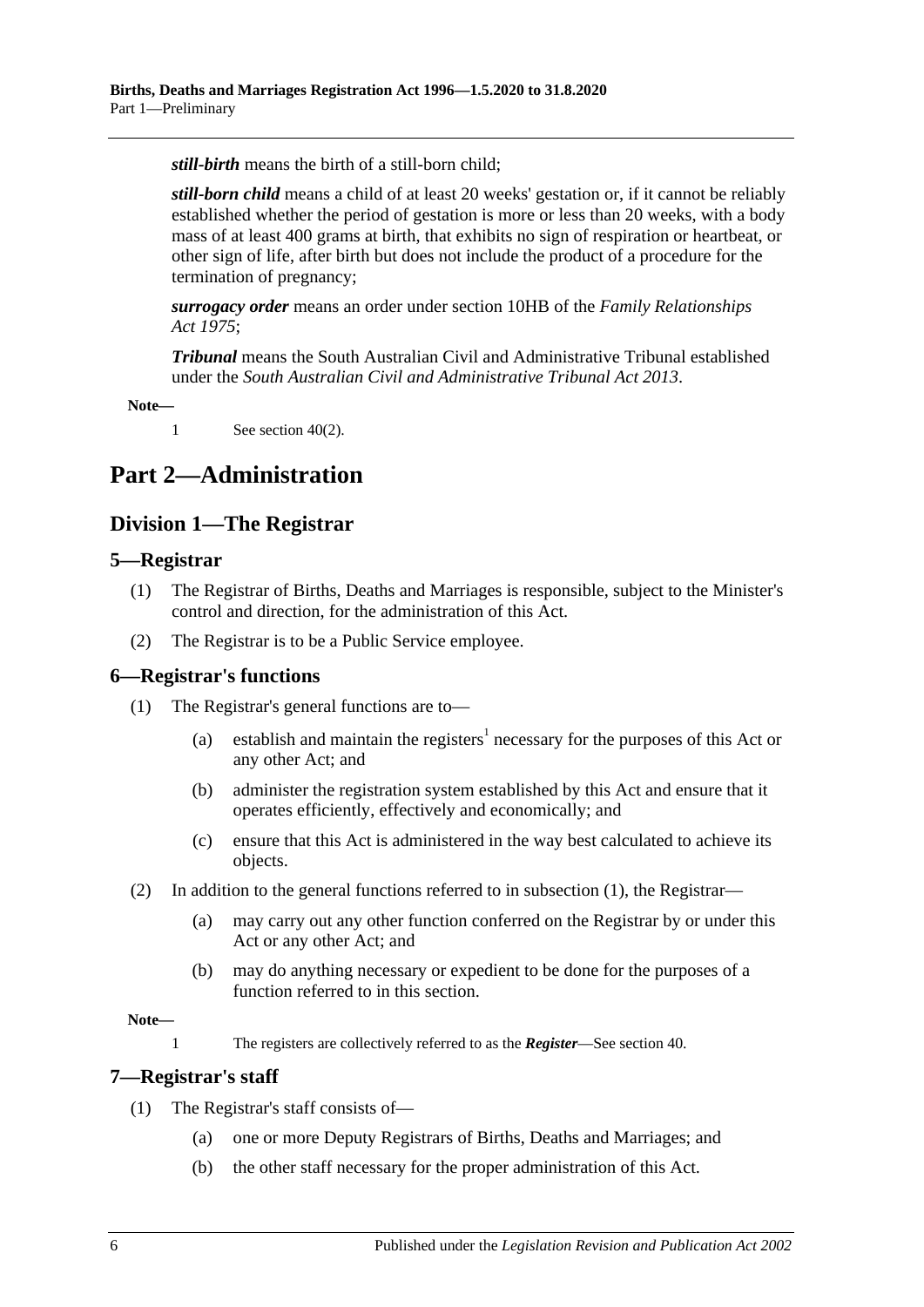- (2) A Deputy Registrar has the powers and functions of the Registrar but is subject to direction by the Registrar.
- (3) The staff are to be Public Service employees.

## <span id="page-6-0"></span>**8—Delegation**

- (1) The Registrar may delegate powers or functions under this or any other Act.
- (2) A power or function delegated under this section may, if the instrument of delegation so provides, be further delegated.
- (3) A delegation under this section—
	- (a) must be by instrument in writing; and
	- (b) may be absolute or conditional; and
	- (c) does not derogate from the power of the delegator to act in any matter; and
	- (d) is revocable at will by the delegator.

## <span id="page-6-1"></span>**Division 2—Execution of documents**

#### <span id="page-6-2"></span>**9—The Registrar's seal**

The Registrar has a seal.

#### <span id="page-6-3"></span>**10—Execution of documents**

- (1) The Registrar may issue a certificate or other document under the Registrar's signature and seal, or a facsimile of the Registrar's signature and seal produced by stamp, machine imprint or some other method authorised by regulation.
- (2) If a document produced before a court, tribunal or an administrative authority or official is apparently under—
	- (a) the Registrar's signature and seal; or
	- (b) a facsimile of the Registrar's signature and seal produced by stamp, machine imprint, or some other method authorised by regulation,

the court, tribunal, authority or official must presume, in the absence of evidence to the contrary, that the document was properly issued under the Registrar's authority.

## <span id="page-6-4"></span>**Division 3—Reciprocal administrative arrangements**

#### <span id="page-6-5"></span>**11—Reciprocal administrative arrangements**

- (1) The Minister may enter into an arrangement with the Minister responsible for the administration of a corresponding law providing for—
	- (a) the exercise by the Registrar of powers and functions of the registering authority under the corresponding law; and
	- (b) the exercise by the registering authority under the corresponding law of powers and functions of the Registrar under this Act.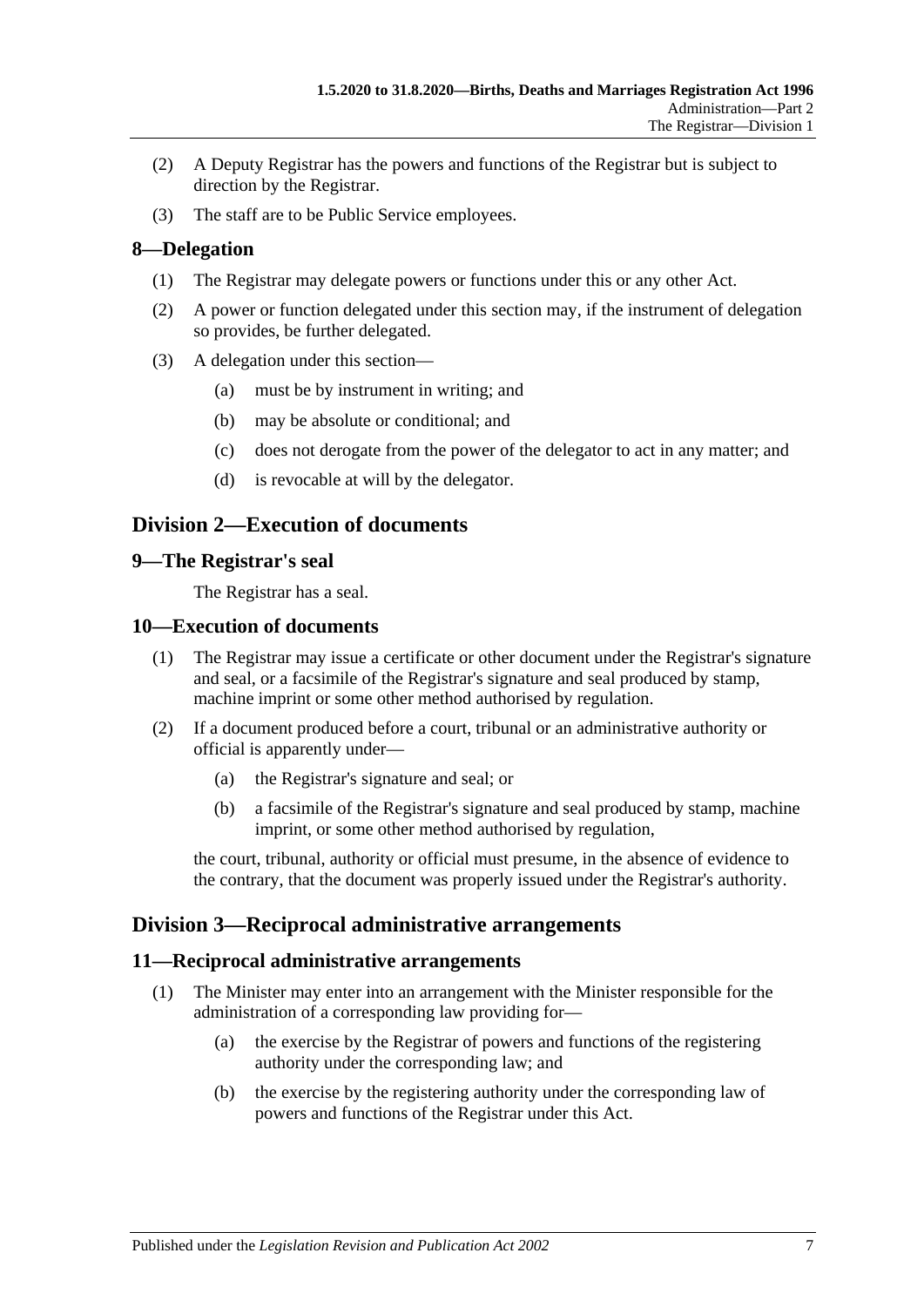- (2) When an arrangement is in force under this section—
	- (a) the Registrar may exercise, to the extent authorised by the arrangement (but subject to the conditions of the arrangement), the powers and functions of the registering authority under the corresponding law; and
	- (b) the registering authority under the corresponding law may exercise, to the extent authorised by the arrangement (but subject to the conditions of the arrangement), the powers and functions of the Registrar under this Act.
- (3) An arrangement under this section may—
	- (a) establish a data base in which information is recorded for the benefit of all the participants in the arrangement; and
	- (b) provide for access to information contained in the data base; and
	- (c) provide for payments by or to participants in the arrangement for services provided under the arrangement.

# <span id="page-7-0"></span>**Part 3—Registration of births**

## <span id="page-7-1"></span>**Division 1—Notification of births**

## <span id="page-7-2"></span>**12—Notification of births**

- (1) When a child is born in the State, the responsible person must give written notice of the birth to the Registrar including the particulars required by regulation. Maximum penalty: \$1 250.
- (2) The notice must be given—
	- (a) in the case of a child born alive—within 7 days after birth;
	- (b) in the case of a still-birth—within 48 hours after birth.
- (3) When notice of a still-birth is given, the responsible person must also give a doctor's certificate in a form approved by the Registrar, certifying the cause of foetal death, to—
	- (a) the Registrar; and
	- (b) the funeral director or other person who will be arranging for the disposal of the human remains.

Maximum penalty: \$1 250.

- (4) The certificate must be completed by the doctor responsible for the professional care of the mother at the birth or a doctor who examined the body of the still-born child after the birth.
- (5) In this section—

#### *responsible person* means—

- (a) in the case of a child born in a hospital or brought to a hospital within 24 hours after birth—the chief executive officer of the hospital; or
- (b) in other cases—the doctor or midwife responsible for the professional care of the mother at the birth.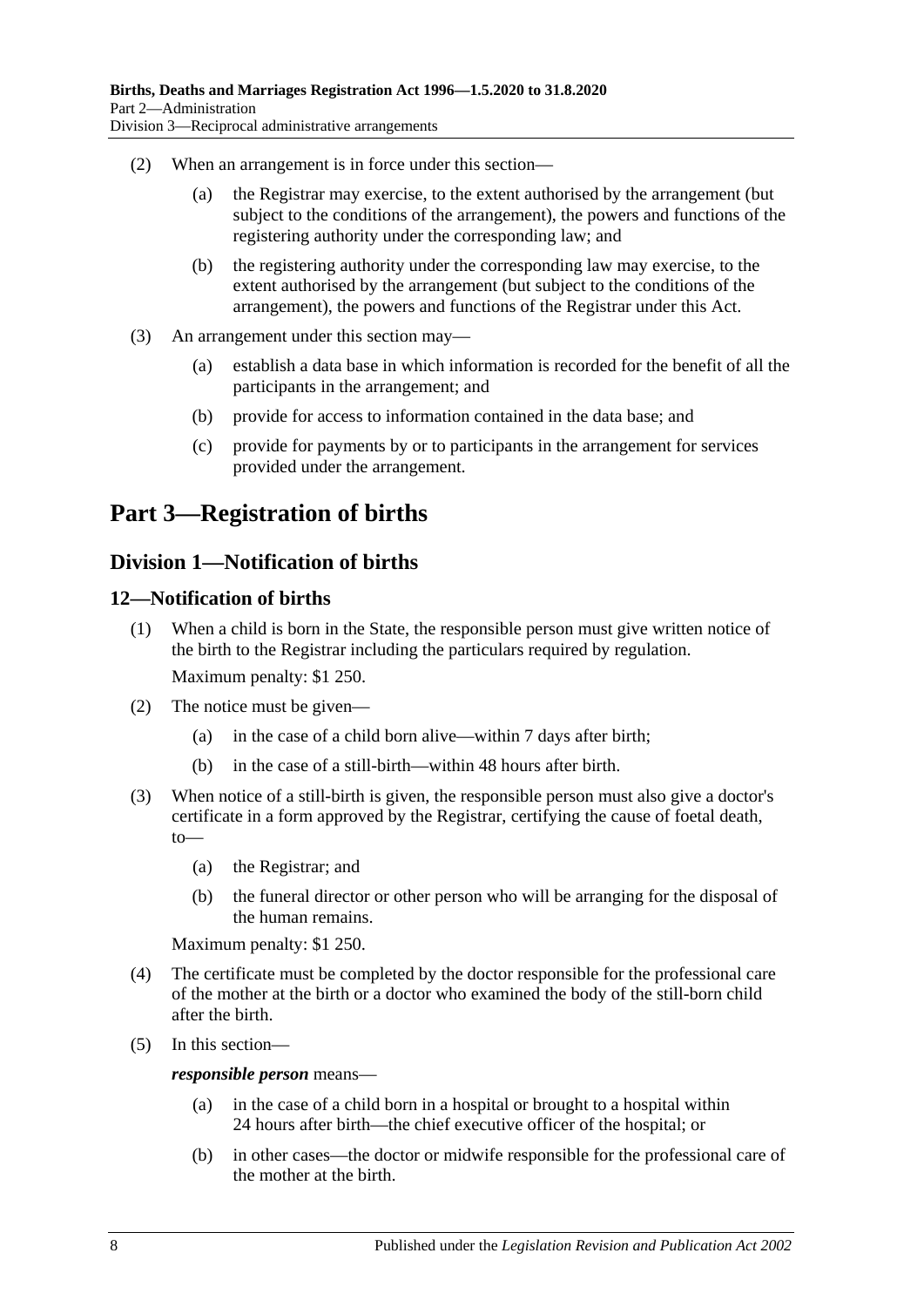# <span id="page-8-0"></span>**Division 2—Registration of births**

## <span id="page-8-1"></span>**13—Cases in which registration of birth is required or authorised**

- (1) If a child is born in the State, the birth must be registered under this Act.
- (2) If a court (whether of this or any other State or the Commonwealth) directs the registration of a birth, the birth must be registered under this Act.
- <span id="page-8-3"></span>(3) If a child is born in an aircraft during a flight or on a vessel during a voyage to a place of disembarkation in the State, the birth may be registered under this Act.
- <span id="page-8-4"></span>(4) If a child is born outside the Commonwealth, but—
	- (a) the child is to become a resident of the State; or
	- (b) in the case of a still-born child—a person responsible for having the birth of the child registered is or is to become a resident of the State,

the birth may be registered under this Act.

(5) However, the Registrar must not register a birth under [subsections](#page-8-3) (3) or [\(4\)](#page-8-4) if the birth is registered under a corresponding law.

## <span id="page-8-2"></span>**14—How to have the birth of a child registered**

- (1) A person has the birth of a child registered under this Act by lodging a statement (the *birth registration statement*) in a form approved by the Registrar containing the information required by regulation.
- <span id="page-8-5"></span>(2) The birth registration statement must include particulars of the identity (if known) of the biological parents of the child.
- <span id="page-8-6"></span>(3) The fact that a person is described as a biological parent of a child in a birth registration statement in accordance with [subsection](#page-8-5) (2), or in an entry about the birth in the Register—
	- (a) does not constitute an acknowledgement of parentage for the purposes of the *[Family Relationships Act](http://www.legislation.sa.gov.au/index.aspx?action=legref&type=act&legtitle=Family%20Relationships%20Act%201975) 1975* or any other law; and
	- (b) does not otherwise operate to make that person the mother or father of the child for the purposes of any other law.
- <span id="page-8-7"></span>(4) In this section—

*biological parents*, in relation to the birth of a child, means—

- (a) the person who provided semen resulting in the birth; and
- (b) the person who provided the ovum resulting in the birth.
- (5) [Subsections](#page-8-5) (2), [\(3\)](#page-8-6) and [\(4\)](#page-8-7) expire on the day on which the donor conception register is established under section 15 of the *[Assisted Reproductive Treatment Act](http://www.legislation.sa.gov.au/index.aspx?action=legref&type=act&legtitle=Assisted%20Reproductive%20Treatment%20Act%201988) 1988*.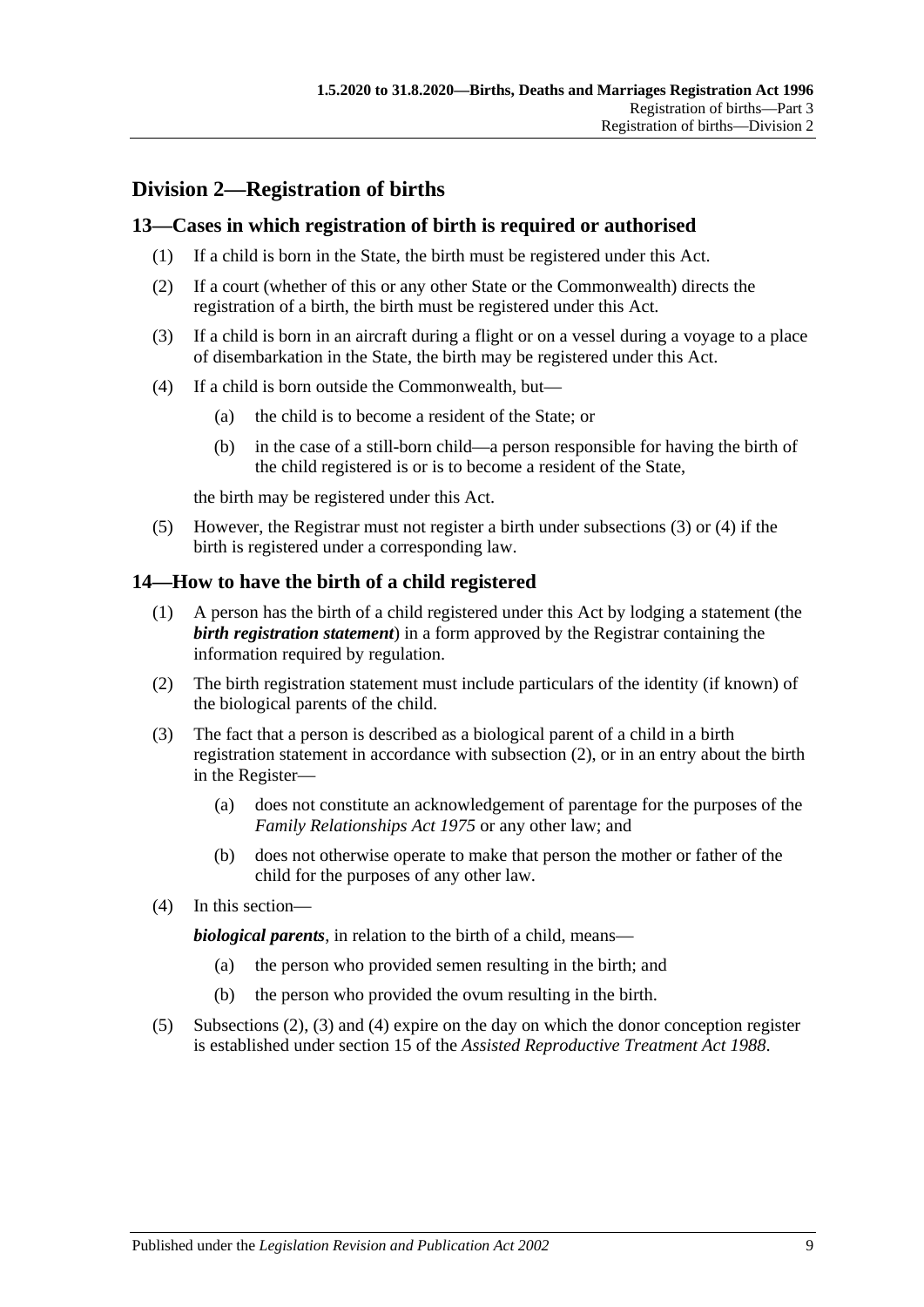## <span id="page-9-0"></span>**15—Responsibility to have birth registered**

- (1) The parents of a child are jointly responsible for having the child's birth registered under this Act (and must both sign the birth registration statement) but the Registrar may accept a birth registration statement from one of the parents if satisfied that it is impossible, impracticable or inappropriate for the other parent to join or be required to join in the application whether because of his or her death, disappearance, ill-health or unavailability or the need to avoid unwarranted distress or for some other reason.
- (2) If a child is a foundling, the person who has custody of the child is responsible for having the child's birth registered.
- (3) The Registrar may accept a birth registration statement from a person who is not responsible for having the child's birth registered if satisfied that—
	- (a) the person lodging the statement has knowledge of the relevant facts; and
	- (b) the child's parents are unable or unlikely to lodge a birth registration statement.

## <span id="page-9-1"></span>**16—Obligation to have birth registered**

(1) A person responsible for having the birth of a child registered must ensure that a birth registration statement is lodged with the Registrar within 60 days after the date of the birth.

Maximum penalty: \$1 250.

(2) However, the Registrar must accept a birth registration statement even though it is lodged after the end of the 60 day period.

#### <span id="page-9-2"></span>**17—Registration**

- (1) The Registrar registers a birth by making an entry about the birth in the Register including the particulars required by regulation.
- (2) However, if the particulars available to the Registrar are incomplete the Registrar may register a birth on the basis of incomplete particulars.

## <span id="page-9-3"></span>**Division 3—Alteration of details of birth registration**

#### <span id="page-9-4"></span>**18—Alteration of details of parentage after registration of birth**

- (1) The Registrar may include registrable information about a child's parents in the Register after registration of the child's birth if—
	- (a) the father and mother of the child make a joint application for the addition of the information; or
	- (b) one parent of the child makes an application for the addition of the information and the other parent cannot join in the application because he or she is dead or cannot be found, or for some other reason.
- (2) The Registrar must include or correct registrable information about a child's parents in the Register after registration of the child's birth if a court (whether of this or any other State or the Commonwealth) directs the inclusion or correction of the information in the Register or the Registrar is advised of a finding by a court that a particular person is a parent of the child.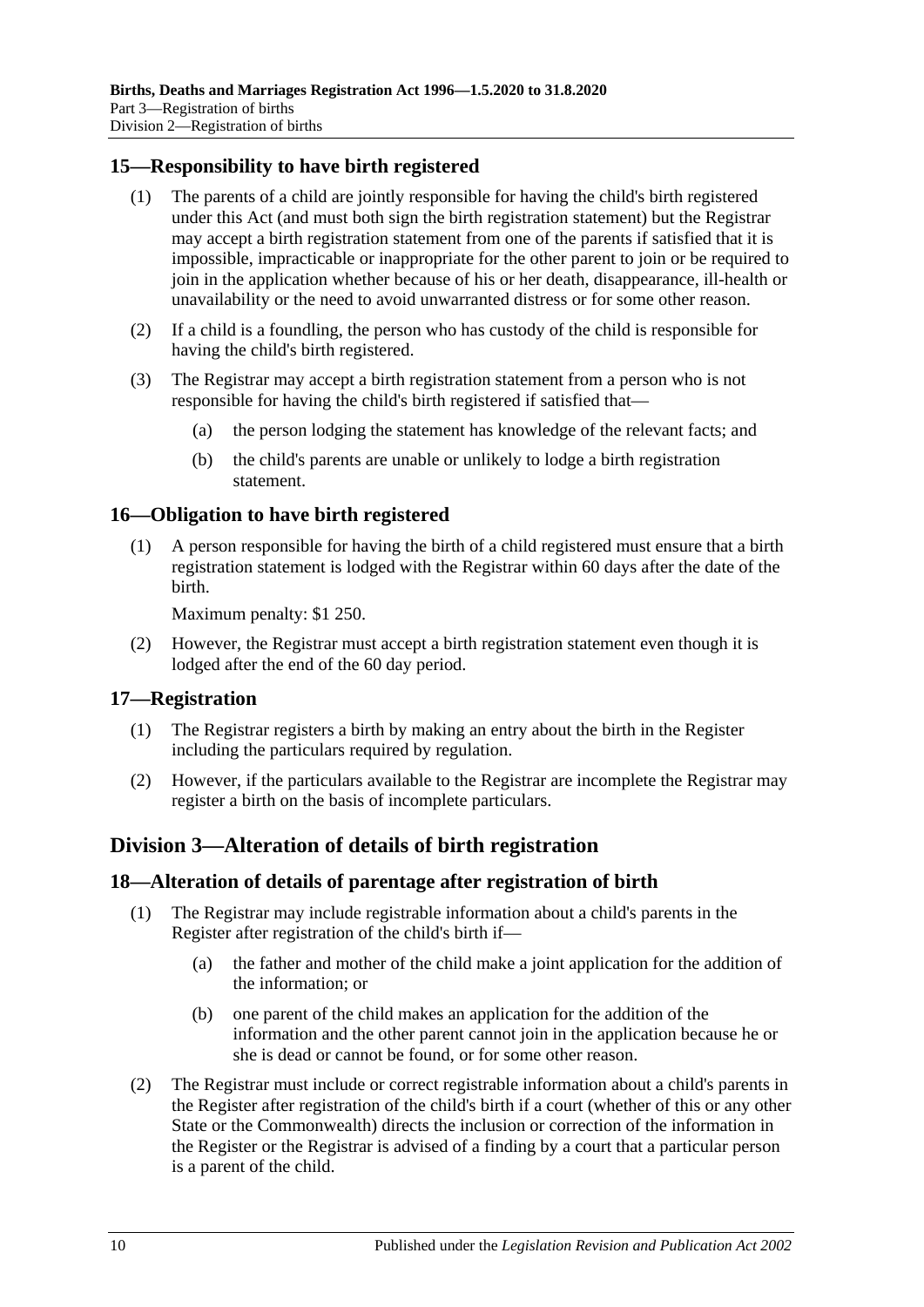- (3) An application to the Registrar for the inclusion of registrable information in the Register—
	- (a) must be made in writing; and
	- (b) must include the information required by the Registrar; and
	- (c) must, if the Registrar requires verification of the information contained in the application, be accompanied by a statutory declaration verifying the information contained in the application and other evidence the Registrar may require.

## <span id="page-10-0"></span>**Division 4—Court orders relating to registration of birth**

#### <span id="page-10-1"></span>**19—Application to Court**

The Court may, on application by an interested person or on its own initiative, order—

- (a) the registration under this Act of a birth that has occurred in the State; or
- (b) the inclusion or correction of registrable information about a birth or a child's parents in the Register.

#### <span id="page-10-2"></span>**20—Power to direct registration of birth etc**

If a court finds—

- (a) that the birth of a person is not registered as required under this Act or a corresponding law; or
- (b) that the registrable information contained in an entry about a birth in the Register under this Act or a corresponding law is incomplete or incorrect,

the court may direct registration of the birth, or the inclusion or correction of registrable information in the Register under this Act or the corresponding law (as the case may require).

## <span id="page-10-3"></span>**Division 5—Child's name**

#### <span id="page-10-4"></span>**21—Name of child**

- (1) Subject to this section, the birth registration statement must state the name of the child.
- (2) The name is a matter of choice for the person or persons lodging the statement<sup>1</sup>, but the Registrar may assign a name to a child if—
	- (a) the name stated in the birth registration statement is a prohibited name; or
	- (b) the birth registration statement is lodged by both parents of the child and they satisfy the Registrar that they are unable to agree on the child's name.
- (3) A birth registration statement relating to a still-born child need not state the name of the child.

**Note—**

1 For example, there is no requirement that the name be made up of both a surname and a given name or given names.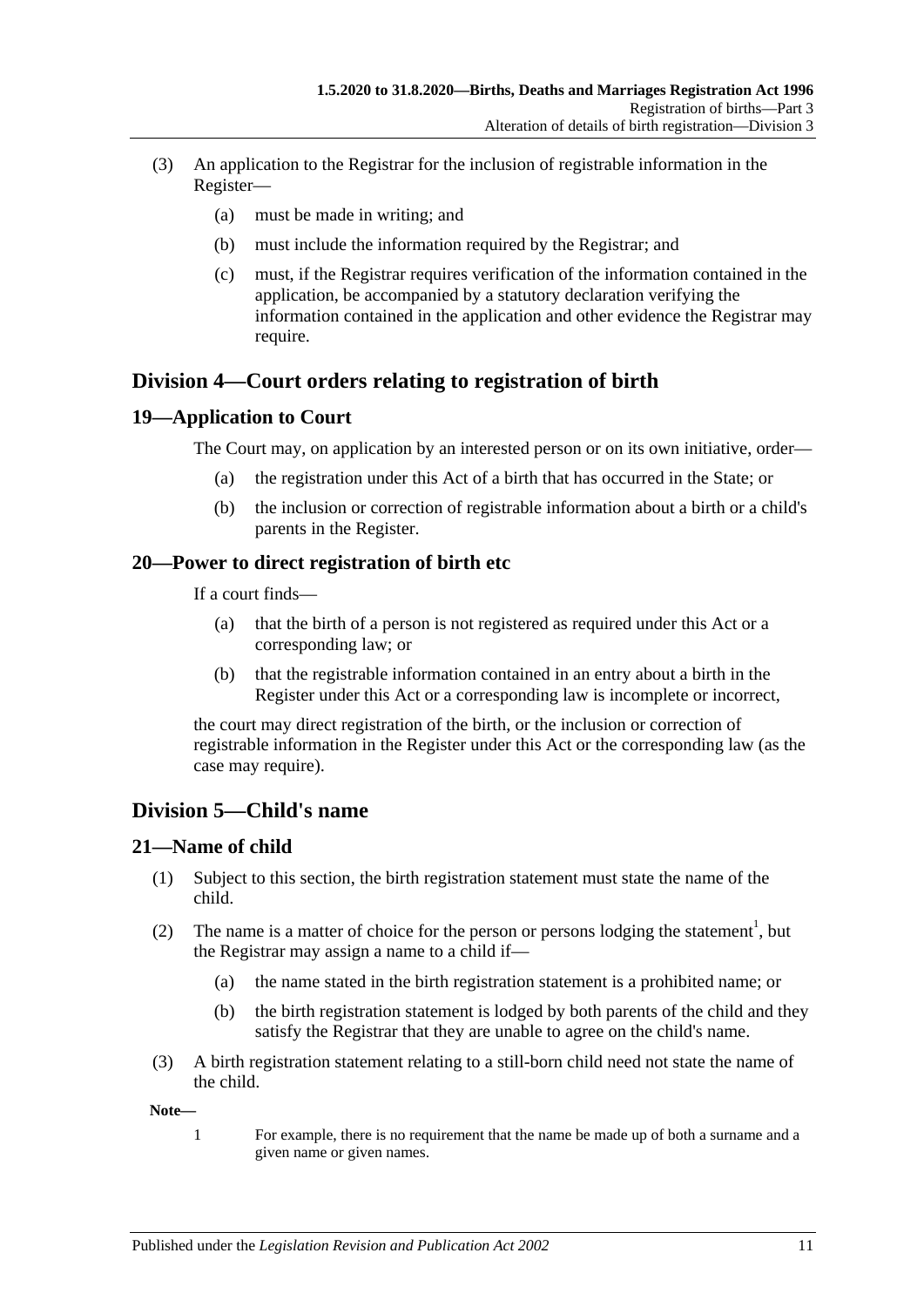#### <span id="page-11-3"></span><span id="page-11-0"></span>**22—Dispute about child's name**

- (1) If there is a dispute between parents about a child's name, either parent may apply to the Tribunal for a resolution of the dispute.
- (2) On an application under [subsection](#page-11-3) (1), the Tribunal may—
	- (a) resolve the dispute about the child's name as the Tribunal considers appropriate; and
	- (b) order the Registrar to register the child's name in a form specified in the order.

## <span id="page-11-1"></span>**Division 6—Surrogacy orders**

#### <span id="page-11-4"></span><span id="page-11-2"></span>**22A—Surrogacy orders**

- (1) On receipt of a notice under section 10HD of the *[Family Relationships Act](http://www.legislation.sa.gov.au/index.aspx?action=legref&type=act&legtitle=Family%20Relationships%20Act%201975) 1975* in relation to the making or discharge of a surrogacy order about a child whose birth is registered in this State, the particulars provided in the notice must be registered by the Registrar in relation to the registration of the child's birth and the child's name.
- (2) Without limiting [subsection](#page-11-4) (1), the Registrar must, in relation to the Register, make such entries and alterations as are necessary to give effect to the operation of section 10HB(13) or 10HC(10) (as the case requires) of the *[Family Relationships](http://www.legislation.sa.gov.au/index.aspx?action=legref&type=act&legtitle=Family%20Relationships%20Act%201975)  Act [1975](http://www.legislation.sa.gov.au/index.aspx?action=legref&type=act&legtitle=Family%20Relationships%20Act%201975)*.
- (3) Subject to [subsection](#page-11-5) (4), a certificate issued by the Registrar after the registration of the particulars provided in a notice under section 10HD of the *[Family Relationships](http://www.legislation.sa.gov.au/index.aspx?action=legref&type=act&legtitle=Family%20Relationships%20Act%201975)  Act [1975](http://www.legislation.sa.gov.au/index.aspx?action=legref&type=act&legtitle=Family%20Relationships%20Act%201975)*—
	- (a) must only disclose and certify up-to-date particulars contained in an entry; and
	- (b) must not provide any information disclosing a change in a parent or parents of the relevant child, or a change in the name of the child (including by disclosing the name of, or information about, any birth parent who is no longer considered as a parent of the child).
- <span id="page-11-5"></span>(4) A person—
	- (a) who is the subject of a surrogacy order and who has attained the age of 18 years; or
	- (b) who is a party to the surrogacy agreement that gave rise to a surrogacy order,

is entitled to a certificate certifying all relevant entries in the Register.

(5) On the receipt of a notice under section 10HD of the *[Family Relationships Act](http://www.legislation.sa.gov.au/index.aspx?action=legref&type=act&legtitle=Family%20Relationships%20Act%201975) 1975* in relation to the making or discharge of a surrogacy order about a child whose birth is registered in another State, the Registrar must send a copy of the notice to the relevant registering authority.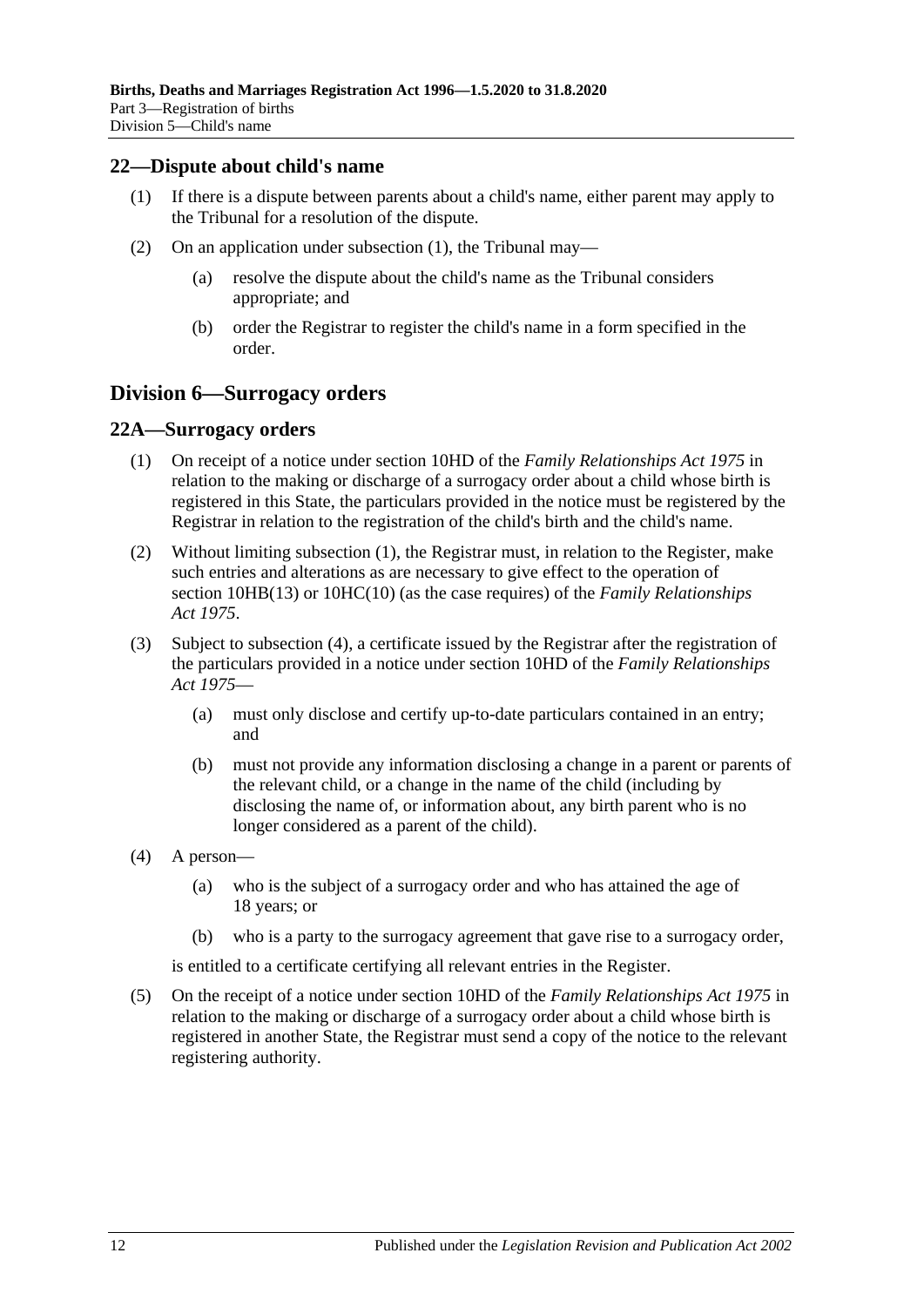# <span id="page-12-0"></span>**Part 4—Change of name**

## <span id="page-12-1"></span>**Division 1—General requirements for change of name**

## <span id="page-12-2"></span>**23—Change of name by registration**

A person's name may be changed by registration of the change under this Part.

## <span id="page-12-6"></span><span id="page-12-3"></span>**24—Application to register change of adult's name**

- (1) Subject to this Part, an adult person may apply to the Registrar, in a form approved by the Registrar, for registration of a change of the person's name if—
	- (a) the person's birth is registered in the State; or
	- $(b)$ 
		- (i) the person was born outside Australia; and
		- (ii) the person's birth is not registered in another State or Territory; and
		- (iii) the person has been resident in the State for at least 12 consecutive months immediately before the date of the application.
- <span id="page-12-5"></span>(2) The Registrar may waive the requirement under [subsection](#page-12-5)  $(1)(b)(iii)$  if the Registrar is satisfied that the change of name—
	- (a) is sought for the purpose of the protection of the applicant or a child of the applicant; or
	- (b) is related to a marriage or divorce of the applicant.
- (3) An application under [subsection](#page-12-6) (1) must contain a declaration by the person indicating whether he or she is, at the time of the making of the application—
	- (a) a restricted person as defined in [section](#page-15-4) 29B; or
	- (b) a registrable offender within the meaning of the *[Child Sex Offenders](http://www.legislation.sa.gov.au/index.aspx?action=legref&type=act&legtitle=Child%20Sex%20Offenders%20Registration%20Act%202006)  [Registration Act](http://www.legislation.sa.gov.au/index.aspx?action=legref&type=act&legtitle=Child%20Sex%20Offenders%20Registration%20Act%202006) 2006*.

## <span id="page-12-4"></span>**25—Application to register change of child's name**

- (1) The parents of a child may apply to the Registrar, in a form approved by the Registrar, for registration of a change of the child's name if—
	- (a) the child's birth is registered in the State; or

 $(b)$ 

- (i) the child was born outside Australia; and
- (ii) the child's birth is not registered in another State or Territory; and
- (iii) the child has been resident in the State for at least 12 consecutive months immediately before the date of the application.
- <span id="page-12-7"></span>(1a) The Registrar may waive the requirement under [subsection](#page-12-7)  $(1)(b)(iii)$  if the Registrar is satisfied that the change of name—
	- (a) is sought for the purpose of the protection of the child or the applicants; or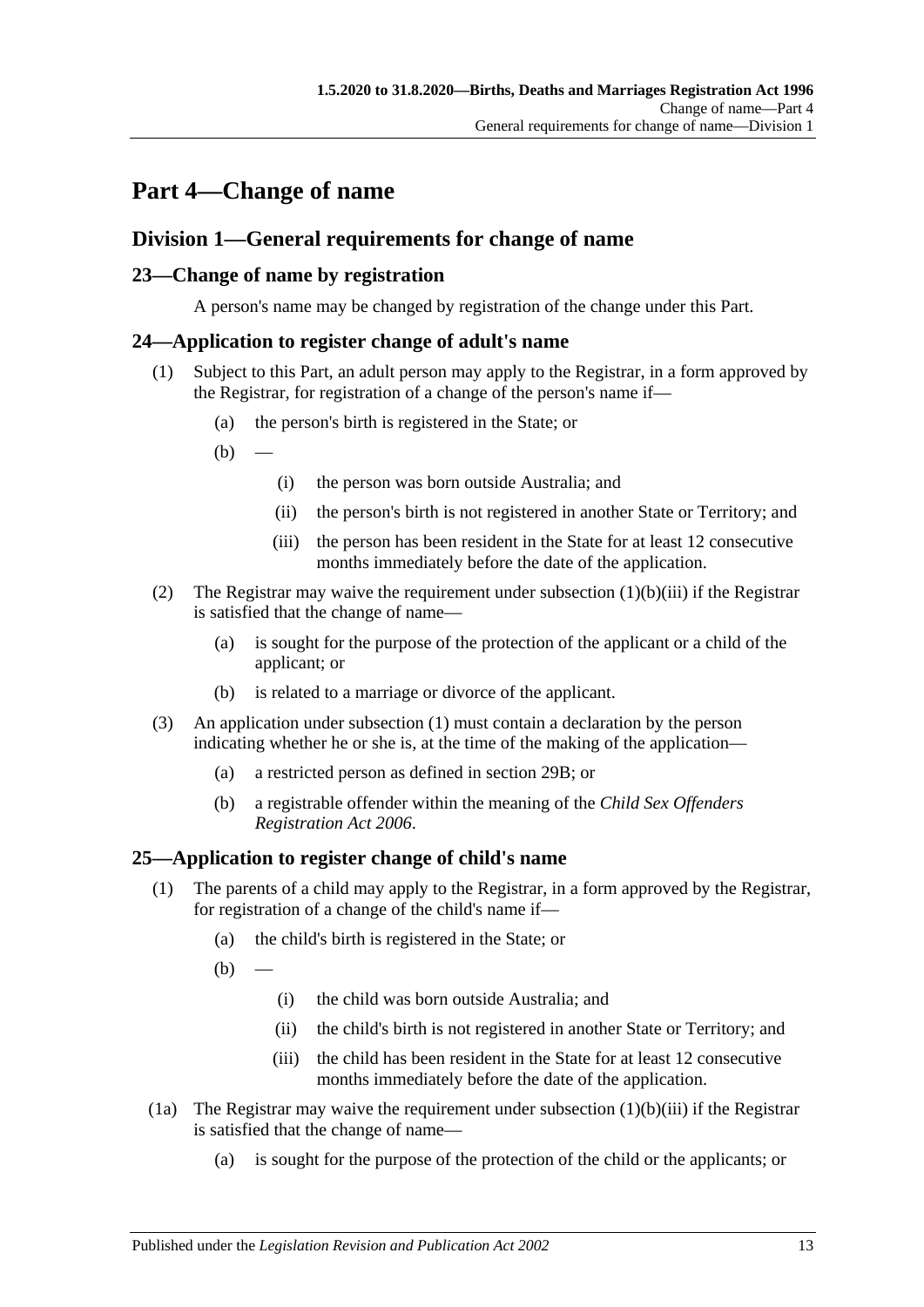- (b) the applicants have legally married and wish the child to change to the married name of both applicants.
- (1b) The requirement under [subsection](#page-12-7)  $(1)(b)(iii)$  does not apply if the Tribunal has approved the proposed change of a child's name under [subsection](#page-13-1) (2)(c).
- (2) An application for registration of a change of a child's name may be made by one parent if—
	- (a) the applicant is the sole parent named in the registration of the child's birth under this Act or any other law; or
	- (b) there is no other surviving parent of the child; or
	- (c) the Tribunal approves the proposed change of name.
- <span id="page-13-1"></span>(3) The Tribunal may, on application by a child's parent, approve a proposed change of name for the child if satisfied that the change is in the child's best interests.
- (4) If the parents of a child are dead, cannot be found, or for some other reason cannot exercise their parental responsibilities to a child, the child's guardian may apply for registration of a change of the child's name.
- (5) This section does not apply in relation to a child during any period that [section](#page-13-0) 25A applies in relation to the child.

## <span id="page-13-0"></span>**25A—Change of name of child under guardianship**

- (1) This section applies in relation to the following children during such time as the child is under the guardianship of the Chief Executive or the relevant person or persons (as the case requires):
	- (a) a child who, pursuant to an order of the Court under the *[Children and Young](http://www.legislation.sa.gov.au/index.aspx?action=legref&type=act&legtitle=Children%20and%20Young%20People%20(Safety)%20Act%202017)  [People \(Safety\) Act](http://www.legislation.sa.gov.au/index.aspx?action=legref&type=act&legtitle=Children%20and%20Young%20People%20(Safety)%20Act%202017) 2017*, is under the guardianship of the Chief Executive, or a specified person or persons, until the child attains 18 years of age;
	- (b) a child who, pursuant to orders of the Court under the *[Children and Young](http://www.legislation.sa.gov.au/index.aspx?action=legref&type=act&legtitle=Children%20and%20Young%20People%20(Safety)%20Act%202017)  [People \(Safety\) Act](http://www.legislation.sa.gov.au/index.aspx?action=legref&type=act&legtitle=Children%20and%20Young%20People%20(Safety)%20Act%202017) 2017* or the repealed Act, is under the guardianship of the Chief Executive, or a specified person or persons, and has been under such guardianship for a period of at least 24 continuous months.
- <span id="page-13-2"></span>(2) The Chief Executive may, by notice in writing—
	- (a) in the case of a child who is under the guardianship of the Chief Executive—on the Chief Executive's own motion; or
	- (b) in the case of a child who is under the guardianship of a person or persons pursuant to an order of the Court under the *[Children and Young People](http://www.legislation.sa.gov.au/index.aspx?action=legref&type=act&legtitle=Children%20and%20Young%20People%20(Safety)%20Act%202017)  [\(Safety\) Act](http://www.legislation.sa.gov.au/index.aspx?action=legref&type=act&legtitle=Children%20and%20Young%20People%20(Safety)%20Act%202017) 2017*—on the application of the guardian or guardians (as the case requires),

direct the Registrar to register a change of the name of a child in relation to whom this section applies.

- (3) Before giving a direction under [subsection](#page-13-2) (2), the Chief Executive must, unless the Chief Executive is of the opinion that it is not appropriate to do so—
	- (a) ascertain, and have regard to, the views of the child (if any) in respect of the proposed change of name; and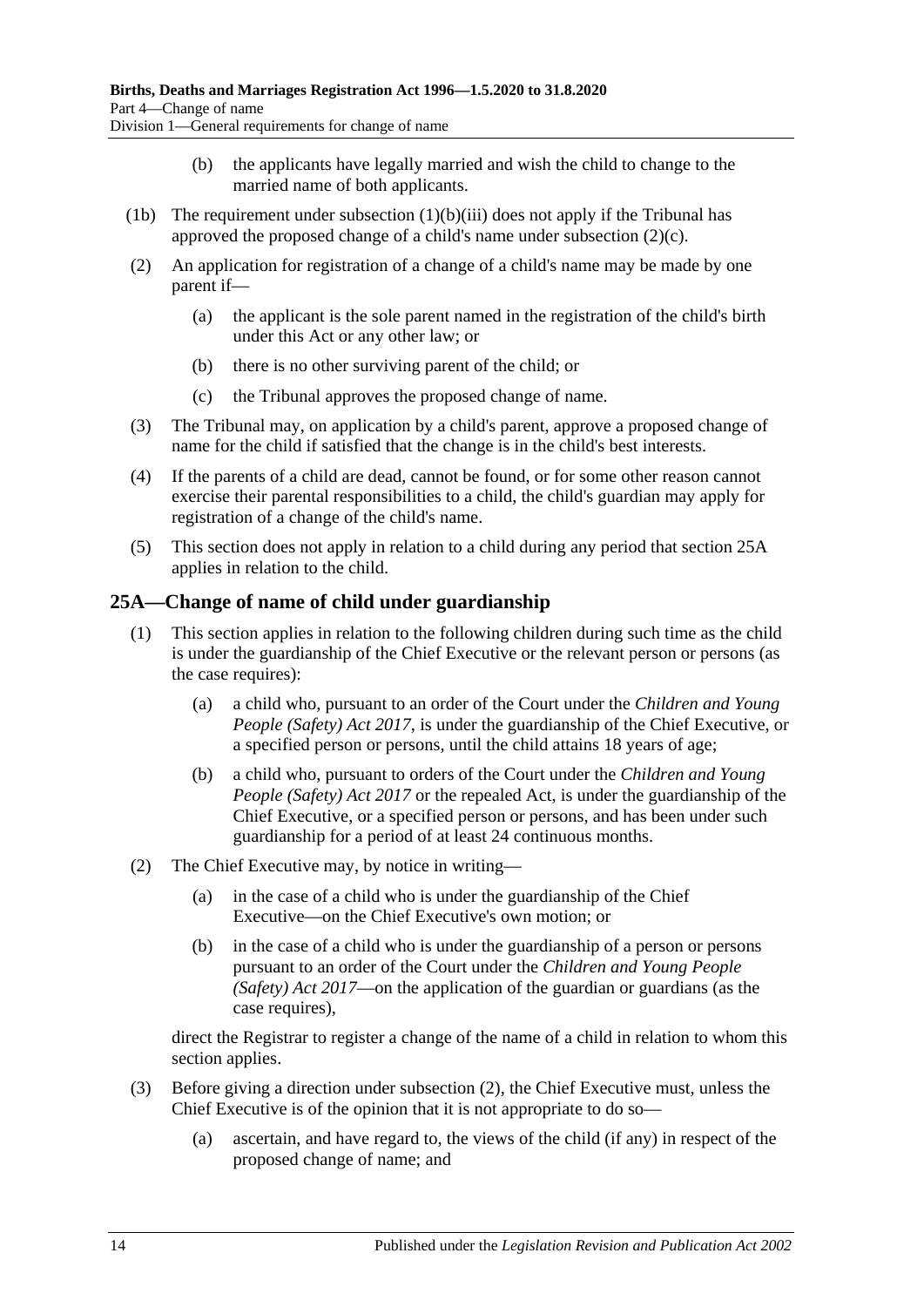- $(b)$
- (i) take reasonable steps to notify the parents of the child of the proposed change of name; and
- (ii) have regard to any submission made by a parent of the child in respect of the proposed change of name during the period specified by the Chief Executive.
- (4) The Chief Executive may only give a direction under [subsection](#page-13-2) (2) if the Chief Executive is of the opinion that it is in the best interests of the child to do so.
- (5) [Sections](#page-14-0) 26, [27](#page-14-1) and [28\(2\)](#page-15-5) and [\(3\)](#page-15-6) do not apply in relation to a change of name under this section.
- (6) The Registrar must, as soon as is reasonably practicable after receiving a direction under [subsection](#page-13-2) (2), register the change of name under [section](#page-15-7) 28(1).
- (7) Nothing in this section prevents the name of a child being later changed in accordance with the law of the State.
- (8) A person who is aggrieved by a decision of the Chief Executive under this section is entitled to a review of the decision under section 157 of the *[Children and Young](http://www.legislation.sa.gov.au/index.aspx?action=legref&type=act&legtitle=Children%20and%20Young%20People%20(Safety)%20Act%202017)  [People \(Safety\) Act](http://www.legislation.sa.gov.au/index.aspx?action=legref&type=act&legtitle=Children%20and%20Young%20People%20(Safety)%20Act%202017) 2017* (and for the purposes of that section the decision will be taken to be a decision under that Act).
- (9) The regulations may make provision conferring on the South Australian Civil and Administrative Tribunal jurisdiction to deal with matters consisting of the review of a decision of the Chief Executive under this section.
- (10) In this section—

*Chief Executive* means the Chief Executive under the *[Children and Young People](http://www.legislation.sa.gov.au/index.aspx?action=legref&type=act&legtitle=Children%20and%20Young%20People%20(Safety)%20Act%202017)  [\(Safety\) Act](http://www.legislation.sa.gov.au/index.aspx?action=legref&type=act&legtitle=Children%20and%20Young%20People%20(Safety)%20Act%202017) 2017*;

*repealed Act* means the *[Children's Protection Act](http://www.legislation.sa.gov.au/index.aspx?action=legref&type=act&legtitle=Childrens%20Protection%20Act%201993) 1993*.

#### <span id="page-14-0"></span>**26—Child's consent to change of name**

A change of a child's name must not be registered unless—

- (a) the child consents to the change of name; or
- (b) the child is unable to understand the meaning and implications of the change of name.

#### <span id="page-14-1"></span>**27—Registration of change of name**

- (1) Before registering a change of name under this Part, the Registrar may require the applicant to provide evidence to establish to the Registrar's satisfaction—
	- (a) the identity and age of the person whose name is to be changed; and
	- (b) that the change of name is not sought for a fraudulent or other improper purpose; and
	- (c) if the person whose name is to be changed is a child—that the child consents to the change of name or is unable to understand the meaning and implications of the change of name.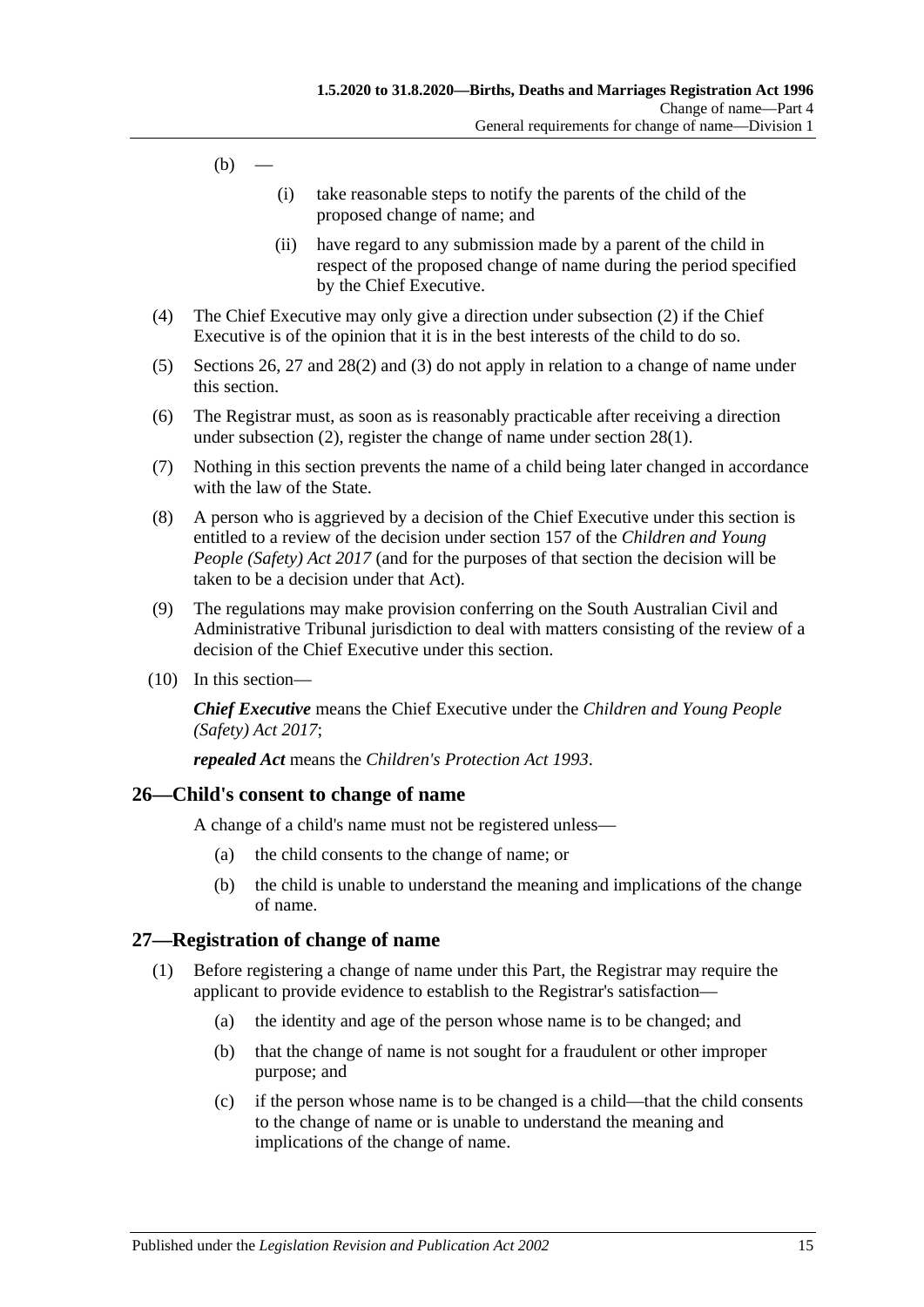- (2) If the Registrar is satisfied that the name of a person whose birth is registered in the State has been changed under another law or by order of a court or tribunal, the change of name may be registered under this Act.
- (3) The Registrar may refuse to register a change of name if, as a result of the change, the name would become a prohibited name.

#### <span id="page-15-7"></span><span id="page-15-0"></span>**28—Entries to be made in the Register**

- (1) The Registrar registers a change of name by making an entry about the change of name in the Register including the particulars required by regulation.
- <span id="page-15-5"></span>(2) If the applicant for registration of the change of name asks the Registrar to arrange for noting the change of name in the particulars of the person's birth, and the person's birth is registered under this Act or a corresponding law, the Registrar must—
	- (a) if the birth is registered under this Act—note the change of name in the entry relating to the birth; or
	- (b) if the birth is registered under a corresponding law—notify the relevant registering authority of the change of name.
- <span id="page-15-6"></span>(3) If the change of name is noted in the Register under [subsection](#page-15-5) (2), a birth certificate issued by the Registrar for the person must show the person's name as changed under this Part.

#### <span id="page-15-1"></span>**29—Change of name may still be established by repute or usage**

This Part does not prevent a change of name by repute or usage.

#### <span id="page-15-2"></span>**29A—Saving provision—surrogacy arrangements**

This Part does not limit the operation of [Division 6](#page-11-1) of [Part 3.](#page-7-0)

## <span id="page-15-3"></span>**Division 2—Requirements for change of name of restricted persons**

#### <span id="page-15-4"></span>**29B—Interpretation**

In this Division—

*domestic partner* means a person who is a domestic partner within the meaning of the *[Family Relationships Act](http://www.legislation.sa.gov.au/index.aspx?action=legref&type=act&legtitle=Family%20Relationships%20Act%201975) 1975*, whether declared as such under that Act or not;

*immediate family* of a person means any 1 or more of the following:

- (a) a spouse or domestic partner;
- (b) a parent (including a person who stands in the position, and undertakes the responsibilities, of a parent);
- (c) a grandparent;
- (d) a child (including an adult child);
- (e) a grandchild (including an adult grandchild);
- (f) a brother or sister;

*restricted person* means—

(a) a prisoner; or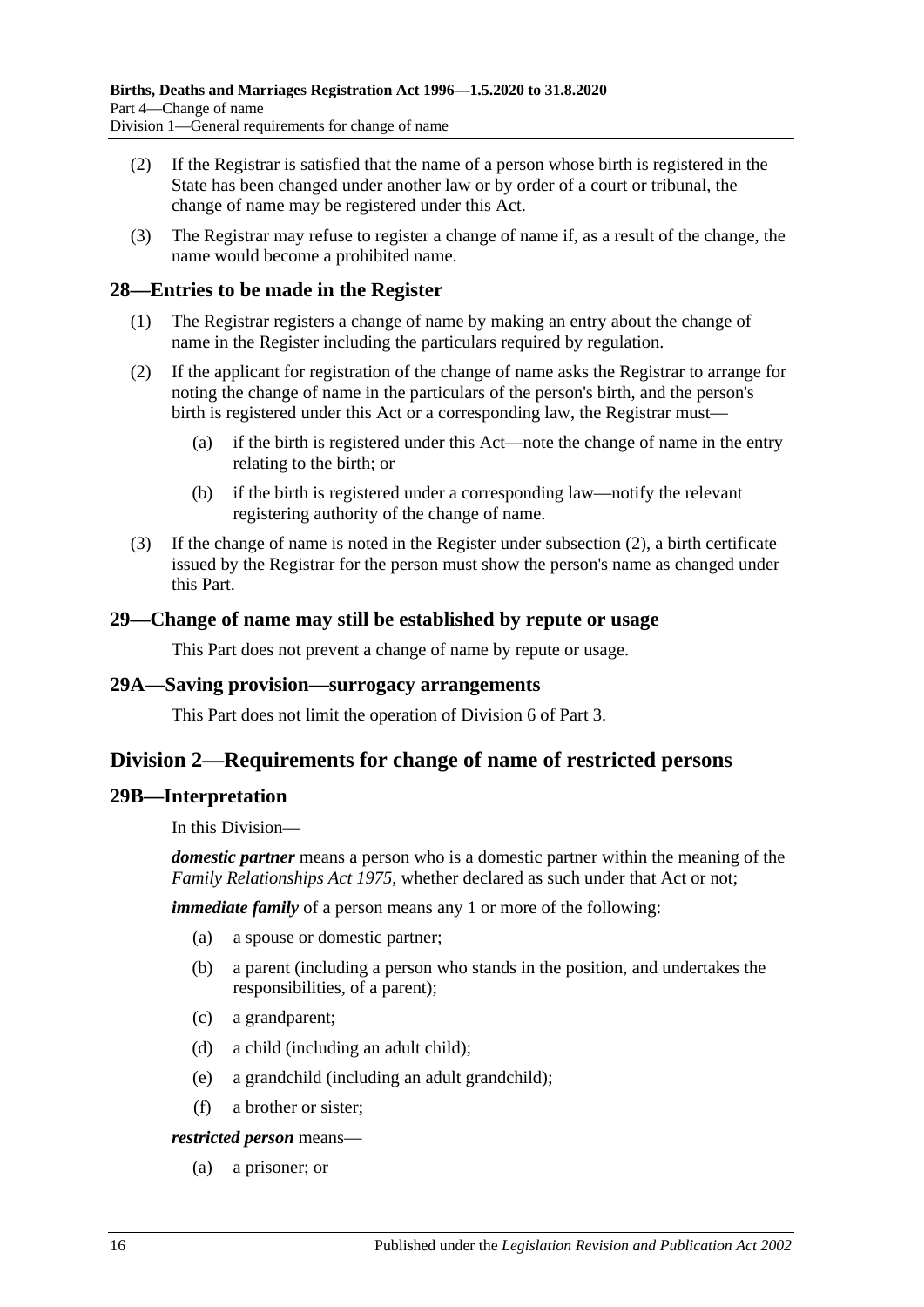- (b) a prisoner released on parole or home detention under the *[Correctional](http://www.legislation.sa.gov.au/index.aspx?action=legref&type=act&legtitle=Correctional%20Services%20Act%201982)  [Services Act](http://www.legislation.sa.gov.au/index.aspx?action=legref&type=act&legtitle=Correctional%20Services%20Act%201982) 1982*; or
- (c) a person subject to an extended supervision order under the *[Criminal Law](http://www.legislation.sa.gov.au/index.aspx?action=legref&type=act&legtitle=Criminal%20Law%20(High%20Risk%20Offenders)%20Act%202015)  [\(High Risk Offenders\) Act](http://www.legislation.sa.gov.au/index.aspx?action=legref&type=act&legtitle=Criminal%20Law%20(High%20Risk%20Offenders)%20Act%202015) 2015*; or
- (d) a person released on licence under the *[Sentencing Act](http://www.legislation.sa.gov.au/index.aspx?action=legref&type=act&legtitle=Sentencing%20Act%202017) 2017*; or
- (e) a person or a class of persons declared by the regulations to be a restricted person;

*prisoner* has the same meaning as in the *[Correctional Services Act](http://www.legislation.sa.gov.au/index.aspx?action=legref&type=act&legtitle=Correctional%20Services%20Act%201982) 1982*;

*spouse*—a person is the spouse of another if they are legally married;

*supervising authority* means—

- (a) the person holding or acting in the position of Chief Executive of the administrative unit of the Public Service that is, under a Minister, responsible for the administration of the *[Correctional Services Act](http://www.legislation.sa.gov.au/index.aspx?action=legref&type=act&legtitle=Correctional%20Services%20Act%201982) 1982*; or
- (b) a person declared by the regulations to be a supervising authority in respect of a restricted person or a class of restricted person.

## <span id="page-16-0"></span>**29C—Application of Division**

- (1) The requirements and restrictions in this Division are in addition to the requirements and restrictions contained in [Division 1.](#page-12-1)
- (2) This Division does not apply to a change of name of a restricted person who is a registrable offender within the meaning of the *[Child Sex Offenders Registration](http://www.legislation.sa.gov.au/index.aspx?action=legref&type=act&legtitle=Child%20Sex%20Offenders%20Registration%20Act%202006)  Act [2006](http://www.legislation.sa.gov.au/index.aspx?action=legref&type=act&legtitle=Child%20Sex%20Offenders%20Registration%20Act%202006)*.

**Note—**

The *[Child Sex Offenders Registration Act](http://www.legislation.sa.gov.au/index.aspx?action=legref&type=act&legtitle=Child%20Sex%20Offenders%20Registration%20Act%202006) 2006* provides for the requirements in relation to changing, or applying to change, the name of a registrable offender.

## <span id="page-16-2"></span><span id="page-16-1"></span>**29D—Application for change of name by or on behalf of restricted person**

- (1) A restricted person must not—
	- (a) apply to the Registrar to register a change of his or her name under this Act; or
	- (b) apply to a registering authority to register a change of his or her name under a corresponding law,

without the written approval of the supervising authority.

Maximum penalty: \$10 000 or imprisonment for 2 years.

- <span id="page-16-3"></span>(2) A person must not, on behalf of a restricted person—
	- (a) apply to the Registrar to register a change of his or her name under this Act; or
	- (b) apply to a registering authority to register a change of his or her name under a corresponding law,

without the written approval of the supervising authority.

Maximum penalty: \$10 000 or imprisonment for 2 years.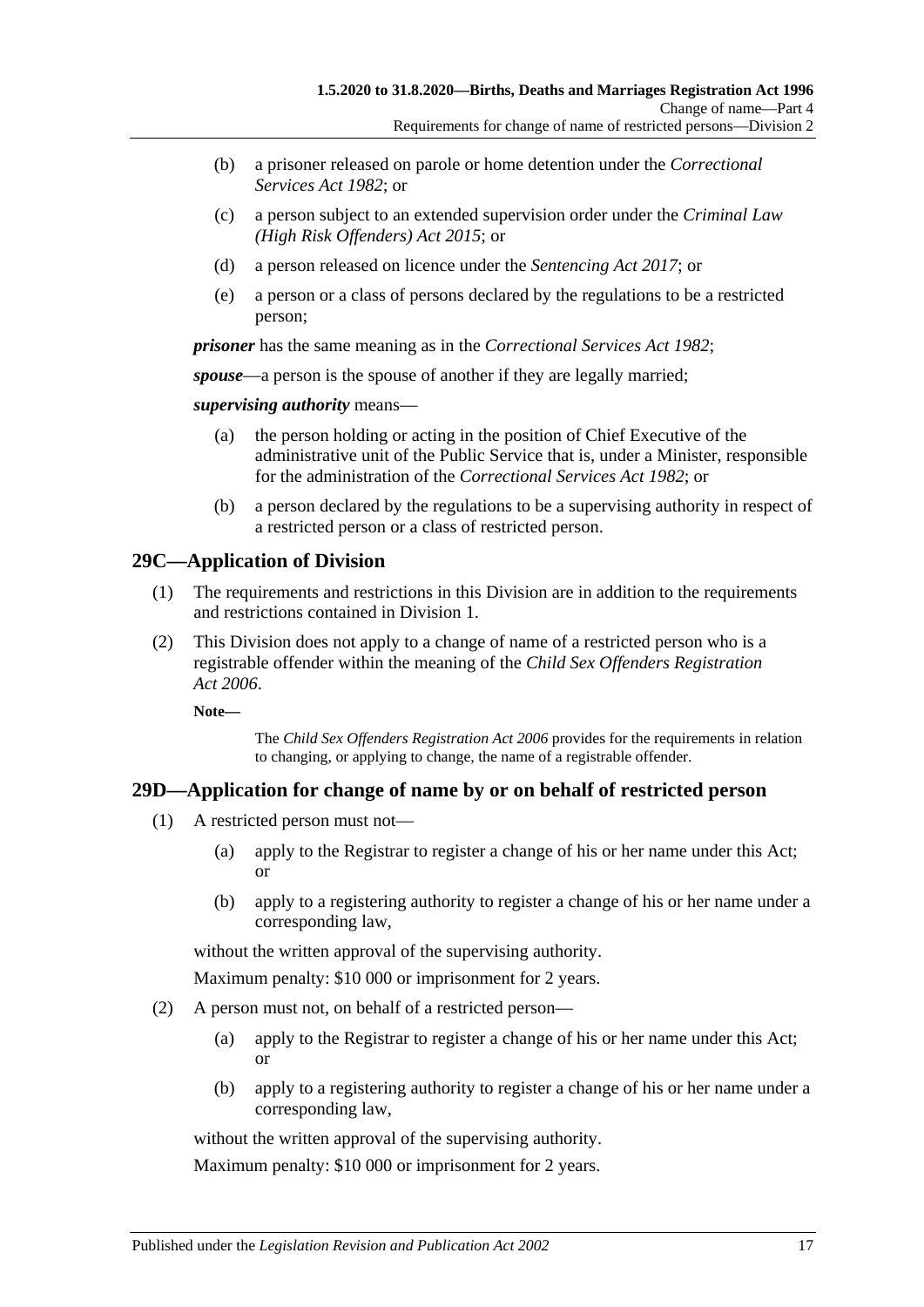(3) If a court convicts a person of an offence under [subsection \(1\)](#page-16-2) or [\(2\),](#page-16-3) the court may, on application by the prosecution, declare a change of name registered in relation to the person to be void and the Registrar must, on being notified of that declaration, correct the Register.

## <span id="page-17-0"></span>**29E—Approval by supervising authority for change of name of restricted person**

- <span id="page-17-1"></span>(1) The supervising authority may approve the making of an application to the Registrar or a registering authority for registration for a change of name of a restricted person.
- (2) In determining whether to grant an approval under [subsection](#page-17-1) (1), the supervising authority must have regard to the following:
	- (a) the safety of the restricted person and other persons;
	- (b) the rehabilitation, care or treatment of the restricted person;
	- (c) whether the proposed change of name—
		- (i) could be used to further an unlawful activity or purpose; or
		- (ii) could be used to evade or hinder the supervision of the restricted person; or
		- (iii) could be considered offensive to a victim of crime or the immediate family of a deceased victim of crime.
- (3) The supervising authority must not approve the making of an application to the Registrar or a registering authority for registration of a change of name of a restricted person unless the supervising authority is satisfied that the change is necessary or reasonable.
- (4) The supervising authority must, on approving the making of an application under [subsection](#page-17-1) (1)—
	- (a) as soon as practicable, give written notice of the approval to the person who intends to make the application; and
	- (b) give a copy of the written notice of approval to the Registrar or the registering authority (as the case requires).
- <span id="page-17-2"></span>(5) The supervising authority may, by instrument in writing, delegate to a person (including a person for the time being holding or acting in a particular position) a function or power of the supervising authority under this section.
- (6) A delegation under [subsection](#page-17-2) (5)—
	- (a) may be unconditional or subject to conditions specified by the delegator; and
	- (b) does not derogate from the power of the delegator to act personally in any matter; and
	- (c) may be further delegated; and
	- (d) is revocable at will by the delegator.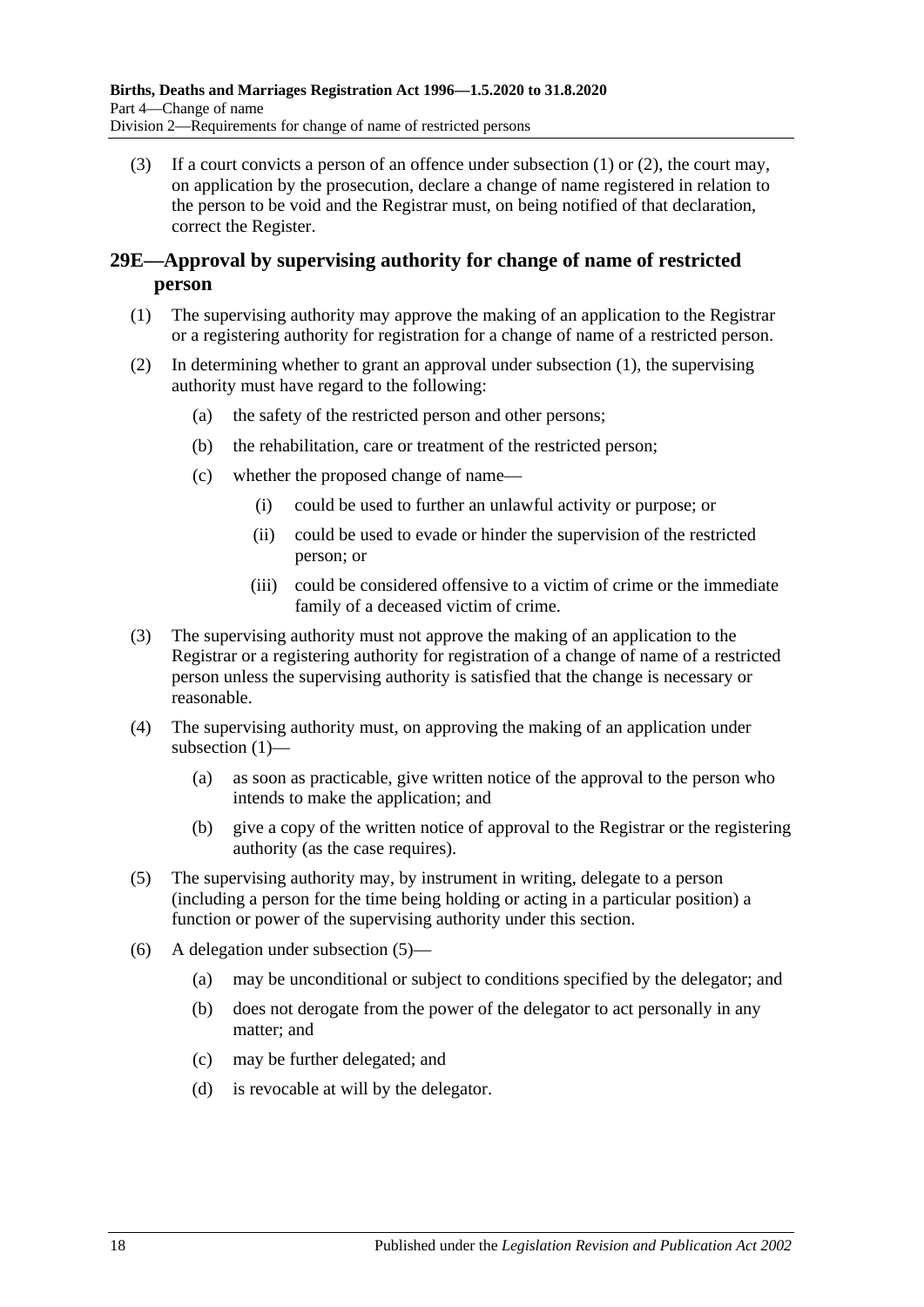## <span id="page-18-0"></span>**29F—Additional requirements for registration of change of name of restricted person**

- (1) The Registrar must not register a change of name of a restricted person unless the Registrar has received a copy of the notice of approval of the supervising authority to the application for registration of a change of name.
- (2) The Registrar must notify the supervising authority of a change of name of a restricted person.
- (3) The Registrar may correct the Register if a change of name of a person has been registered in contravention of this Division.

## <span id="page-18-1"></span>**29G—Information exchange between Registrar and supervising authority**

- (1) The Registrar and the supervising authority may enter into an arrangement for the provision or exchange of information for the purposes of this Division.
- (2) Information may be provided or exchanged in accordance with an arrangement under this section despite any other Act or law.

# <span id="page-18-2"></span>**Part 4A—Change of sex or gender identity**

## <span id="page-18-3"></span>**Division 1—Preliminary**

## <span id="page-18-4"></span>**29H—Preliminary**

(1) In this Part—

*clinical treatment*—clinical treatment need not involve invasive medical treatment (and may include or be constituted by counselling);

*designated certificate* means a certificate relating to the recognition of sex or gender identity issued under the law of another jurisdiction and recognised by the Registrar for the purposes of this Part;

*identity acknowledgement certificate* means a certificate issued under [section](#page-22-0) 29Q;

*medical practitioner* means a person registered under the *Health Practitioner Regulation National Law* to practise in the medical profession (other than as a student);

*prescribed notification* means a notification issued by another registering authority and recognised by the Registrar for the purposes of this Part;

*psychologist* means a person registered under the *Health Practitioner Regulation National Law* to practise in the psychology profession (other than as a student).

- (2) For the purposes of this Part, a reference to a change of a person's sex or gender identity includes, in the case of a person whose sex or gender identity has not been determined, a reference to the determination of the person's sex or gender identity.
- (3) For the purposes of this Part, clinical treatment constituted by counselling only cannot be regarded as a *sufficient amount of appropriate clinical treatment* unless the period of the counselling is equal to or greater than the prescribed period.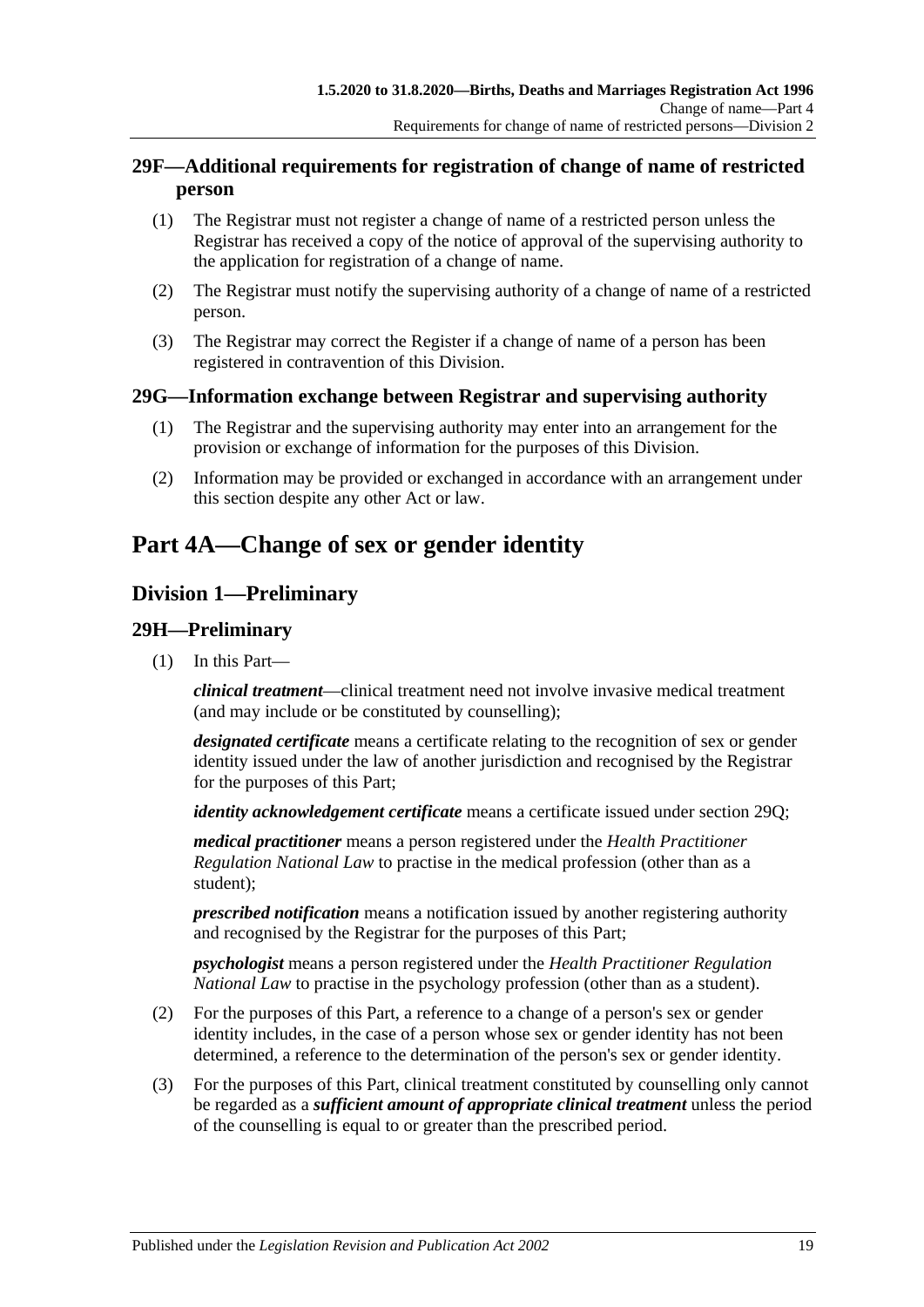# <span id="page-19-0"></span>**Division 2—Applicants born in South Australia**

#### <span id="page-19-1"></span>**29I—Application to change sex or gender identity**

- (1) Subject to this Part, a person of or above the age of 18 years whose birth is registered in the State may apply to the Registrar, in a form approved by the Registrar, for registration of a change of the person's sex or gender identity.
- (2) An application under this section must—
	- (a) specify a sex or gender identity of a kind recognised by the regulations that the person is seeking to have registered; and
	- (b) include the material required under [section](#page-20-0) 29K.

#### <span id="page-19-3"></span><span id="page-19-2"></span>**29J—Application to change child's sex or gender identity**

- (1) Subject to this Part, a child under the age of 18 years, or a parent or guardian of a child under the age of 18 years, may apply to the Registrar, in a form approved by the Registrar, for registration of a change of the child's sex or gender identity.
- (2) However, an application under [subsection](#page-19-3) (1) may only be made if—
	- (a) the child's birth is registered in the State; and
	- (b) the Tribunal approves the making of the application.
- <span id="page-19-4"></span>(3) An application under [subsection](#page-19-3) (1) must—
	- (a) specify a sex or gender identity of a kind recognised by the regulations that the person is seeking to have registered; and
	- (b) include the material required under [section](#page-20-0) 29K.
- (4) The Tribunal may, on application by the person who made the application under [subsection](#page-19-3) (1), grant an approval for the purposes of [subsection](#page-19-4) (2)(b) if the Tribunal is satisfied that it is in the best interests of the child that the approval be granted.
- (5) In determining whether or not to grant an approval, the Tribunal must take into account—
	- (a) whether the child understands the meaning and implications of the making of an application to the Registrar; and
	- (b) whether the child has the capacity to consent to the application and, if so, the child's position in relation to the making of the application; and
	- (c) whether the child has undertaken a sufficient amount of appropriate clinical treatment in relation to the child's sex or gender identity; and
	- (d) whether a designated certificate or a prescribed notification has been provided.
- (7) A child is to be taken to have the capacity to make an application under this section.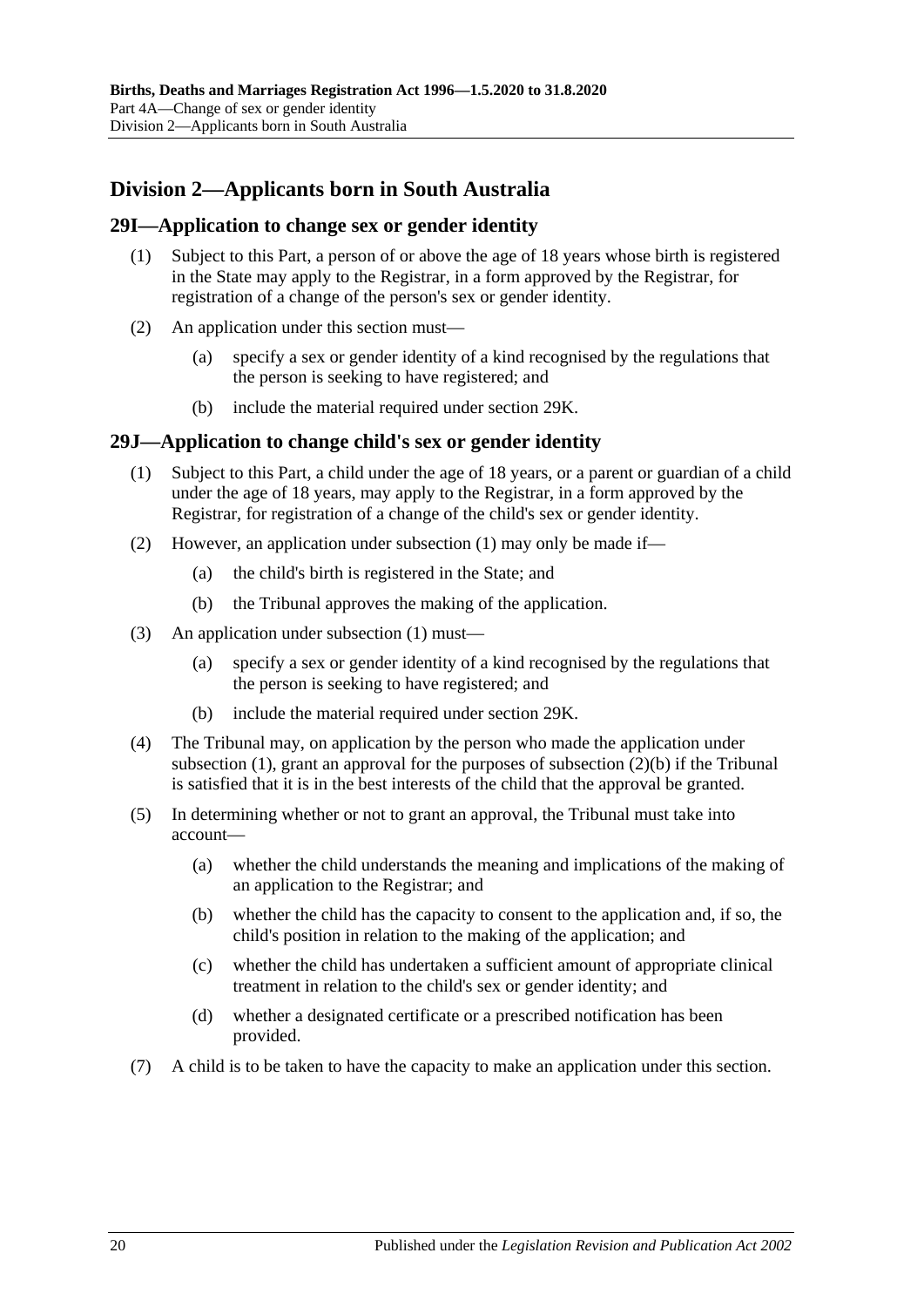## <span id="page-20-3"></span><span id="page-20-0"></span>**29K—Material supporting application**

An application under this Division must be accompanied by—

- (a) a statement by a medical practitioner or psychologist certifying that the person has undertaken a sufficient amount of appropriate clinical treatment in relation to the person's sex or gender identity (including in the case of a person whose sex or gender identity has now become determinate); or
- (b) in the case of an applicant in relation to whom a designated certificate or a prescribed notification has been issued—
	- (i) a copy of the designated certificate or prescribed notification (as the case may be); and
	- (ii) a statement—
		- (A) of a kind described in [paragraph](#page-20-3) (a); or
		- (B) by a medical practitioner or psychologist certifying that the person has undertaken a sufficient amount of appropriate clinical treatment in the jurisdiction that issued the designated certificate or prescribed notification.

## <span id="page-20-1"></span>**29L—Change of sex or gender identity**

If, on an application under this Division, the Registrar is satisfied that the applicant has undertaken a sufficient amount of appropriate clinical treatment in relation to their sex or gender identity, the Registrar may make an entry about the change of the person's sex or gender identity in the Register, including the particulars required by regulation.

## <span id="page-20-2"></span>**29M—Special provision relating to access to Register and issue of extracts and certificates**

- (1) Subject to this section, an extract or certificate issued by the Registrar in relation to a person after the registration of a change in the person's sex or gender identity under this Part must only disclose and certify up-to-date particulars contained in the relevant entry.
- <span id="page-20-4"></span>(2) Where registration of a change in a person's sex or gender identity has occurred under this Part, the Registrar—
	- (a) must retain on the Register the particulars contained in the entry in the Register relating to the person's sex or gender identity before the registration of the change; but
	- (b) must not—
		- (i) allow access to the particulars referred to in [paragraph](#page-20-4) (a); or
		- (ii) issue an extract or certificate from the Register showing the person's sex or gender identity before the registration of the change,

unless application for access to the information or issue of the extract or certificate is made by—

- (iii) the person; or
- (iv) a child of the person; or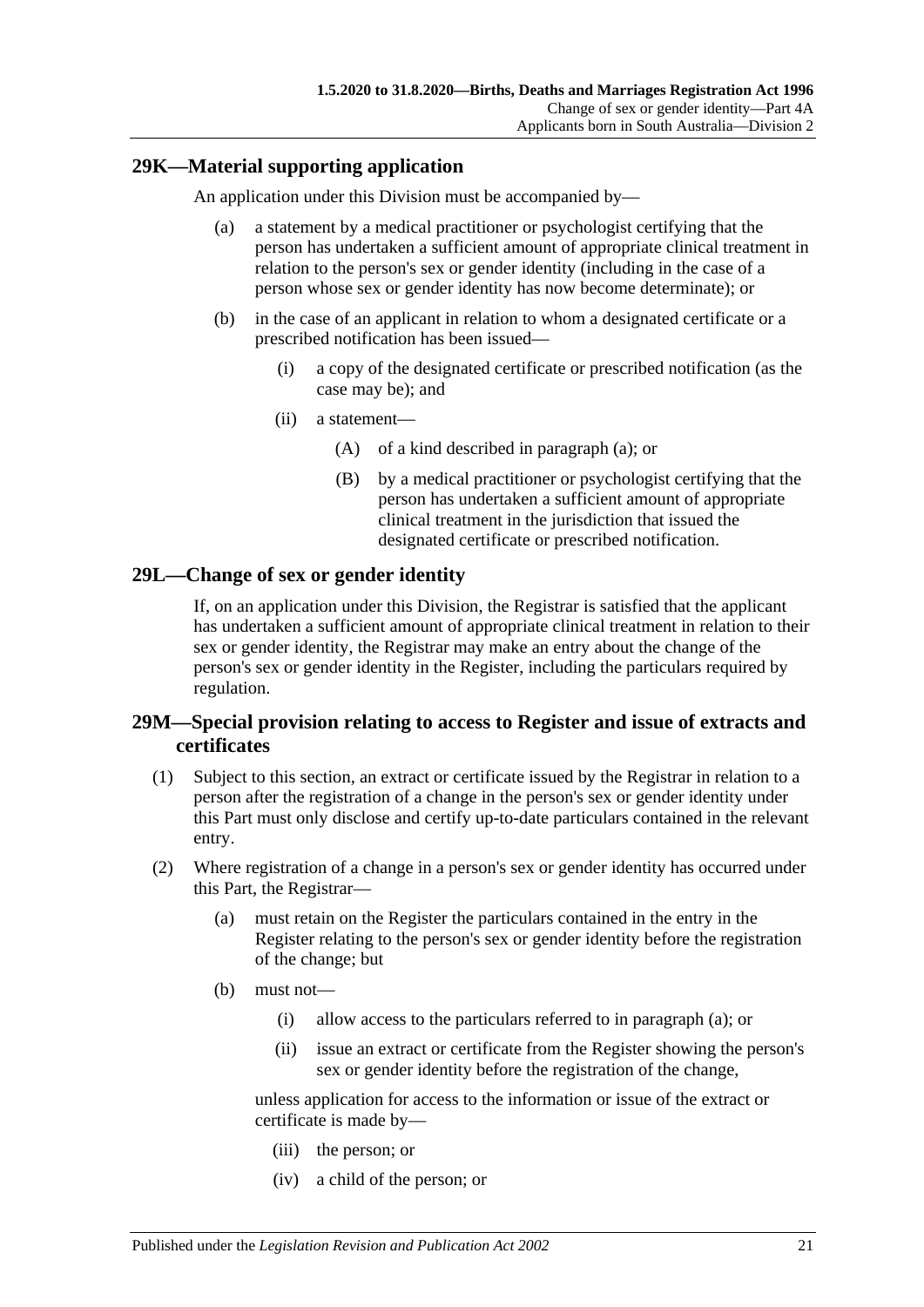(v) a person or body specified by regulation.

#### <span id="page-21-0"></span>**29N—Use of old birth certificate to deceive**

- (1) A person who—
	- (a) produces a birth certificate to someone else that shows a person's sex or gender identity before the registration of a change in the person's sex or gender identity under this Part; and
	- (b) produces the certificate with intent to deceive,

is guilty of an offence.

Maximum penalty: \$10 000 or imprisonment for 2 years.

- (2) It is not a defence to a prosecution for an offence against this section that the document in relation to which the prosecution is brought refers to the defendant.
- (3) In this section—

*birth certificate* includes—

- (a) a copy of a birth certificate; and
- (b) an extract from a birth certificate.

## <span id="page-21-1"></span>**Division 3—South Australian residents born outside Australia**

#### <span id="page-21-2"></span>**29O—Application for identity acknowledgement certificate**

- (1) Subject to this Part, a person—
	- (a) who is of or above the age of 18 years; and
	- (b) who was born outside Australia; and
	- (c) whose birth is not registered in another State or Territory; and
	- (d) who has been resident in the State for at least 12 consecutive months immediately before the date of the application,

may apply to the Registrar, in a form approved by the Registrar, for an identity acknowledgement certificate.

- (2) An application under this section must—
	- (a) specify a sex or gender identity of a kind recognised by the regulations that the applicant is seeking to have specified on the identity acknowledgement certificate; and
	- (b) include a statement by a medical practitioner or psychologist certifying that the person has undertaken a sufficient amount of appropriate clinical treatment in relation to the person's gender identity.

#### <span id="page-21-4"></span><span id="page-21-3"></span>**29P—Application for identity acknowledgement certificate in respect of child**

(1) Subject to this Part, a child under the age of 18 years, or a parent or guardian of a child under the age of 18 years, may apply to the Registrar, in a form approved by the Registrar, for an identity acknowledgement certificate.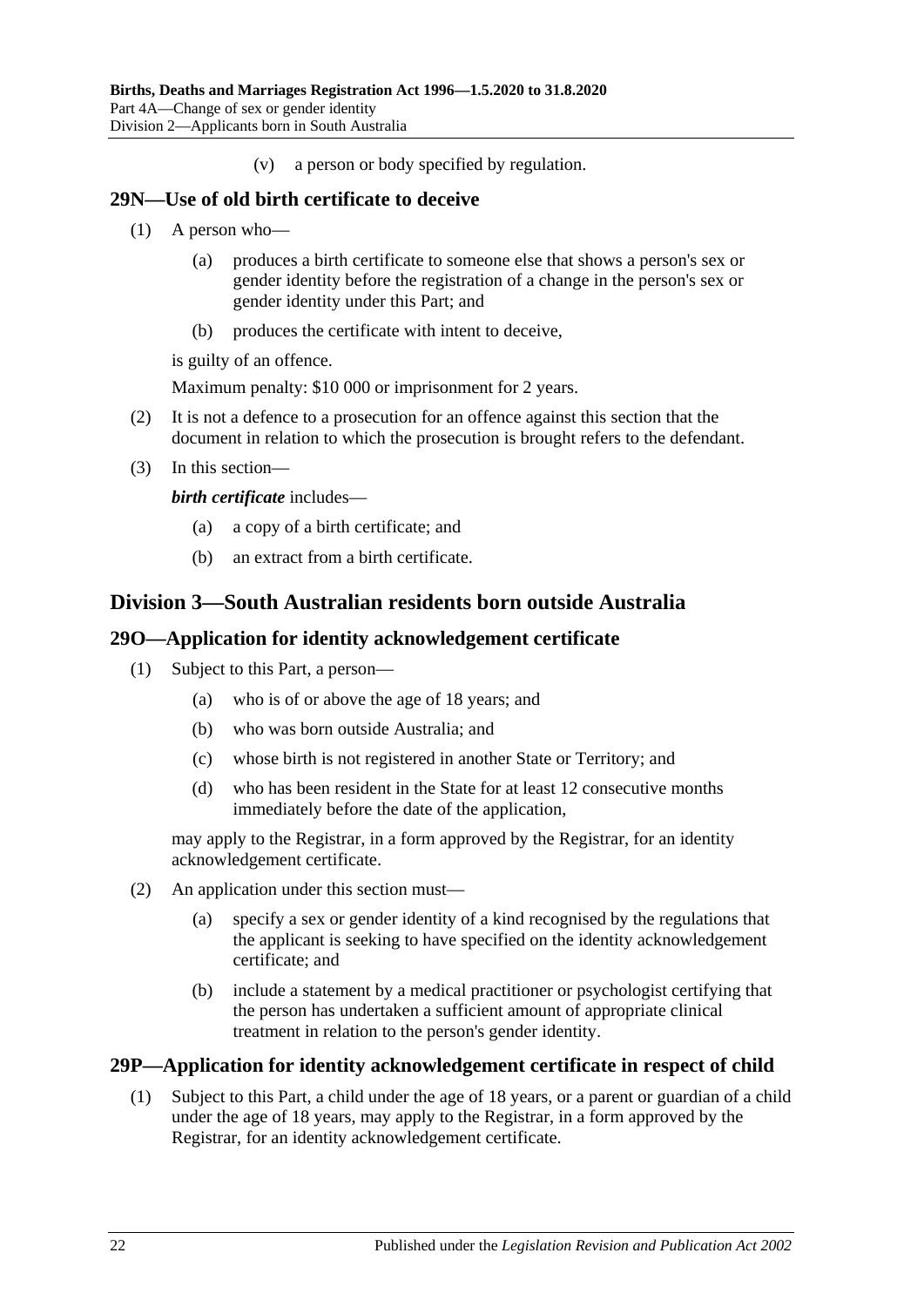- (2) However, an application under [subsection](#page-21-4) (1) may only be made if—
	- (a) the child was born outside Australia; and
	- (b) the child's birth is not registered in another State or Territory; and
	- (c) the child has been resident in the State for at least 12 consecutive months immediately before the date of the application; and
	- (d) the Tribunal approves the making of the application.
- <span id="page-22-4"></span>(3) An application under this section must—
	- (a) specify a sex or gender identity of a kind recognised by the regulations that the applicant is seeking to have recorded specified on the identity acknowledgement certificate; and
	- (b) include a statement by a medical practitioner or psychologist certifying that the child has undertaken a sufficient amount of appropriate clinical treatment in relation to the child's gender identity.
- (4) The Tribunal may, on application by the person who made the application under [subsection](#page-19-3)  $(1)$ , grant an approval for the purposes of [subsection](#page-22-4)  $(2)(d)$  if the Tribunal is satisfied that it is in the best interests of the child that the approval be granted.
- (5) In determining whether or not to grant an approval, the Tribunal must take into account—
	- (a) whether the child understands the meaning and implications of the making of an application to the Registrar; and
	- (b) whether the child has the capacity to consent to the application and, if so, the child's position in relation to the making of the application; and
	- (c) whether the child has undertaken a sufficient amount of appropriate clinical treatment in relation to the child's sex or gender identity.
- (7) A child is to be taken to have the capacity to make an application under this section.

#### <span id="page-22-0"></span>**29Q—Issue of identity acknowledgement certificate**

If, on an application for an identity acknowledgement certificate, the Registrar is satisfied that the person has undertaken a sufficient amount of appropriate clinical treatment in relation to the person's sex or gender identity, the Registrar may issue a certificate that acknowledges the person's sex or gender identity.

#### <span id="page-22-1"></span>**29R—Effect of identity acknowledgement certificate**

If an identity acknowledgement certificate is issued to a person under this Division, the person is of the sex or gender identity specified in the identity acknowledgement certificate.

## <span id="page-22-2"></span>**Division 4—General provisions**

#### <span id="page-22-3"></span>**29S—Registrar may limit number of applications**

(1) The Registrar may determine and publish on a website determined by the Registrar a limit on the number of applications that may be made under this Part in respect of a person.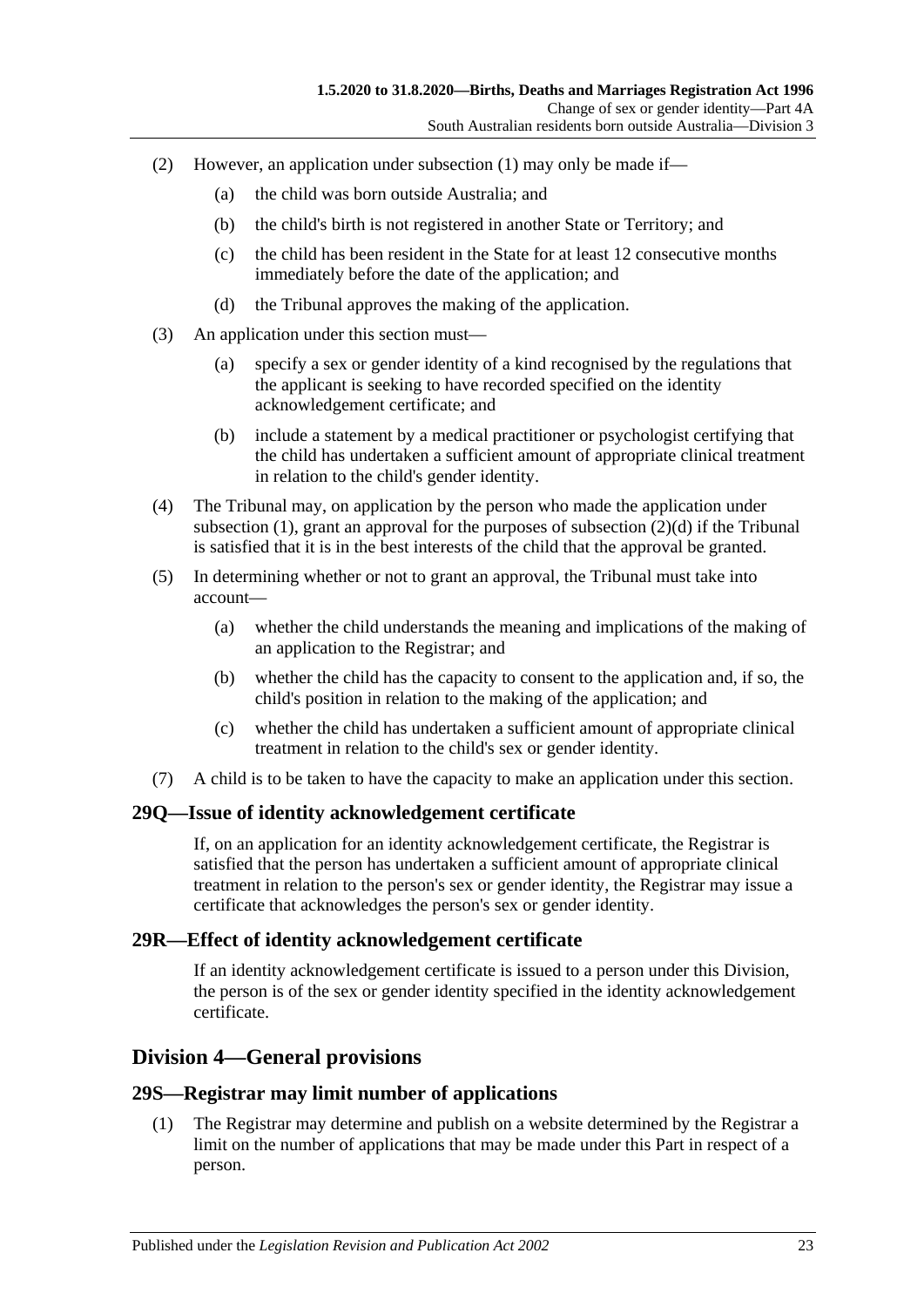#### <span id="page-23-5"></span> $(2)$  If—

- (a) the number of applications that have been made under this Part in respect of a person is equal to or greater than the limit determined by the Registrar; and
- (b) a further application in respect of the person is made,

the Registrar may reject the application.

- (3) A person aggrieved by a decision of the Registrar to reject an application under this section may apply to the Tribunal under section 34 of the *[South Australian Civil and](http://www.legislation.sa.gov.au/index.aspx?action=legref&type=act&legtitle=South%20Australian%20Civil%20and%20Administrative%20Tribunal%20Act%202013)  [Administrative Tribunal Act](http://www.legislation.sa.gov.au/index.aspx?action=legref&type=act&legtitle=South%20Australian%20Civil%20and%20Administrative%20Tribunal%20Act%202013) 2013* for a review of the decision.
- (4) An application for review must be made within 28 days after the person received notice of the decision of the Registrar to reject the application referred to in [subsection](#page-23-5)  $(2)(b)$ .
- (5) On a review, the Tribunal may—
	- (a) confirm the Registrar's decision; or
	- (b) set aside the Registrar's decision and send the matter back to the Registrar with a direction that the application be accepted and dealt with in accordance with this Part.

#### <span id="page-23-0"></span>**29T—Entitlement not affected by change of sex or gender identity**

A person who has an entitlement under a will, trust or other instrument does not lose the entitlement only because of a change in the person's sex or gender identity or the issue of an identity acknowledgement certificate under this Part, unless the will, trust or other instrument provides otherwise.

## <span id="page-23-1"></span>**29U—Change of sex or gender identity—interaction with other laws**

A person who has changed their sex or gender identity or has been issued an identity acknowledgement certificate under this Part will be taken to have satisfied a requirement under another Act or law that the person provide details of their sex if the person provides details of their sex or gender identity as changed.

# <span id="page-23-2"></span>**Part 5—Registration of marriages**

## <span id="page-23-3"></span>**30—Cases in which registration of marriage is required**

If a marriage is solemnised in the State, the marriage must be registered under this Act.

#### <span id="page-23-4"></span>**31—How to have marriage registered**

A person may have a marriage registered by lodging with the Registrar a certificate of the marriage under the *Marriage Act 1961* of the Commonwealth or, if the marriage was solemnised before the commencement of that Act, the evidence of the marriage required by the Registrar<sup>1</sup>.

#### **Note—**

1 Under section 50(4) of the *Marriage Act 1961* of the Commonwealth the authorised celebrant is responsible for lodging the certificate of marriage with the Registrar.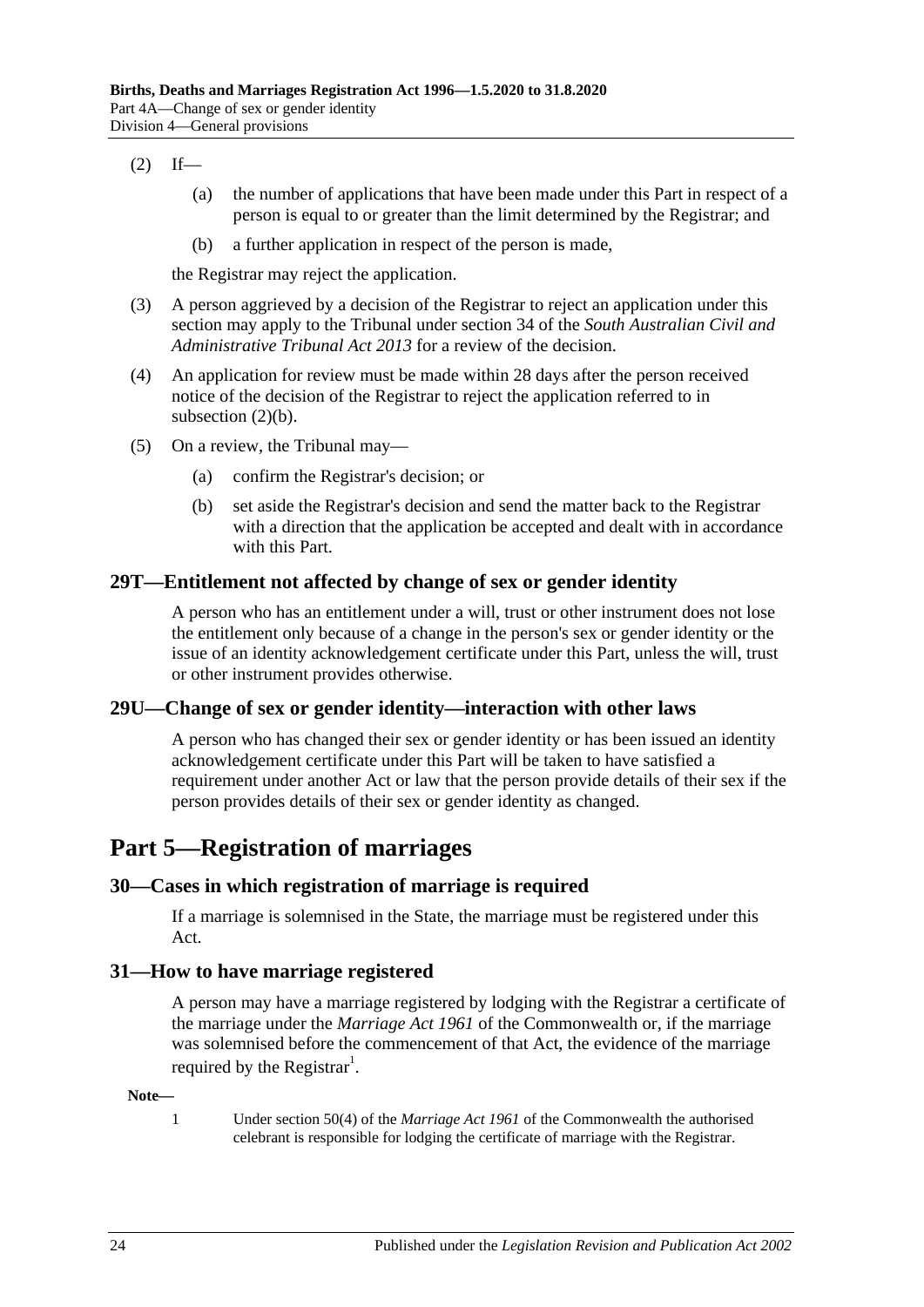## <span id="page-24-0"></span>**32—Registration of marriage**

A marriage may be registered by—

- (a) including the marriage certificate as part of the Register; or
- (b) including particulars of the marriage in the Register.

# <span id="page-24-1"></span>**Part 6—Registration of deaths**

## <span id="page-24-2"></span>**Division 1—Cases where registration of death is required or authorised**

## <span id="page-24-3"></span>**33—Deaths to be registered under this Act**

- (1) If a person dies in the State, the death must be registered under this Act.
- (2) If a court, tribunal or coroner (whether of this or any other State or the Commonwealth) directs the registration of a death, the death must be registered under this Act.
- <span id="page-24-7"></span>(3) If a person dies in an aircraft during a flight or on a vessel during a voyage to a place of disembarkation in the State, the death may be registered under this Act.
- <span id="page-24-8"></span>(4) If a person who is domiciled or ordinarily resident in the State dies outside the Commonwealth, or a person dies outside the Commonwealth leaving property in the State, the death may be registered under this Act.
- (5) However, the Registrar is not obliged to register a death under [subsection](#page-24-7) (3) or [\(4\)](#page-24-8) if the death is registered under a corresponding law.
- (6) If a child is still-born, the child's death<sup>1</sup> is not to be registered under this Part.

**Note—**

1 ie the foetal death. A *child* is defined to include a still-born child.

## <span id="page-24-4"></span>**Division 2—Court or Tribunal orders relating to registration of death**

## <span id="page-24-5"></span>**34—Application to Tribunal**

The Tribunal may, on application by an interested person or on its own initiative, order—

- (a) the registration under this Act of a death that has occurred in the State; or
- (b) the inclusion or correction of registrable information about a death in the Register.

## <span id="page-24-6"></span>**35—Power to direct registration of death etc**

If a court, tribunal or coroner finds—

- (a) that the death of a person is not registered as required under this Act or a corresponding law; or
- (b) that the registrable information contained in an entry about a death in the Register under this Act or a corresponding law is incomplete or incorrect,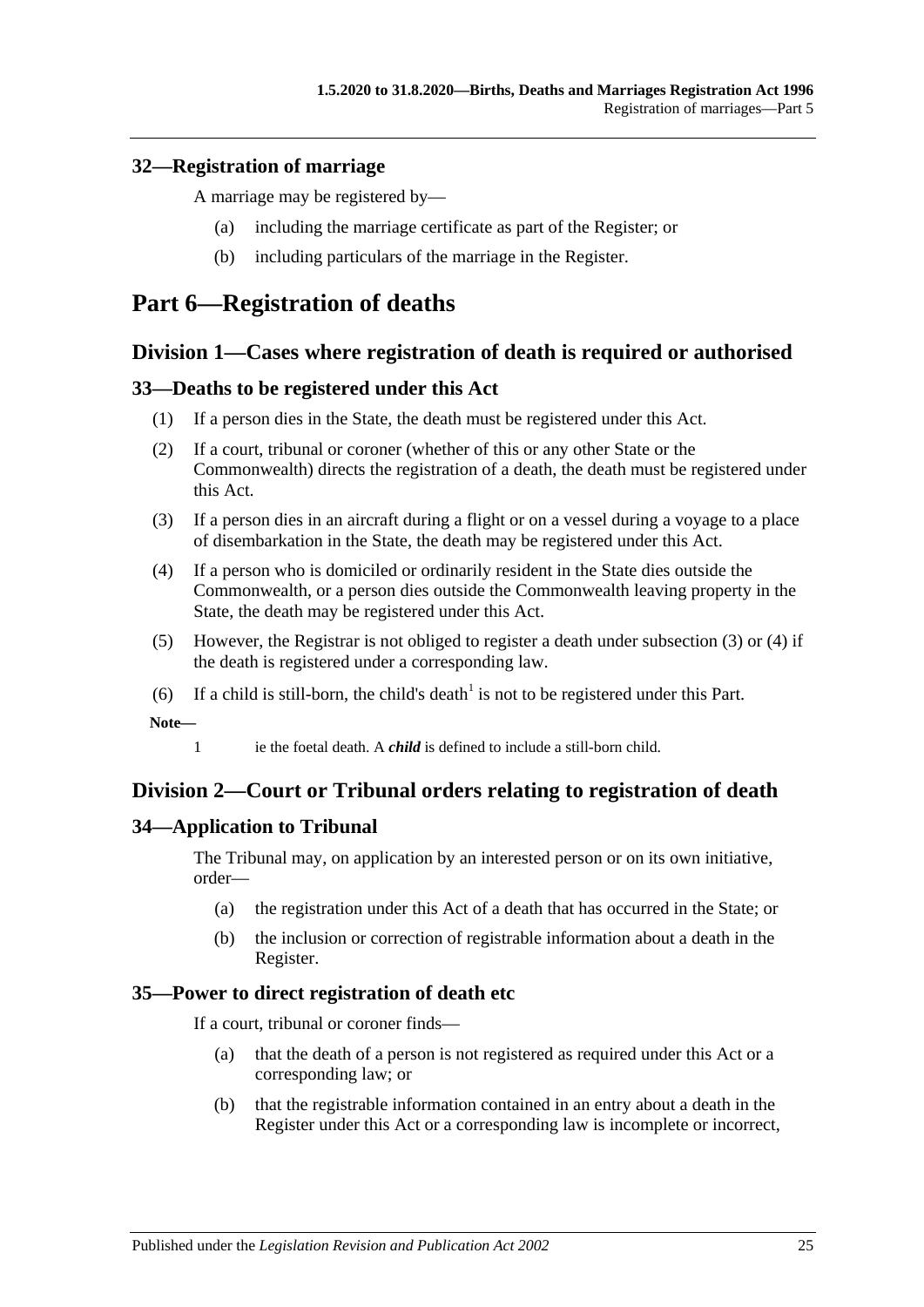the court, tribunal or coroner may direct registration of the death or the inclusion or correction of registrable information in the Register under this Act or the corresponding law (as the case may require).

# <span id="page-25-0"></span>**Division 3—Notification of deaths**

## <span id="page-25-1"></span>**36—Notification of deaths by doctors**

(1) A doctor who was responsible for a person's medical care immediately before death, or who examines the body of a deceased person after death, must, within 48 hours after the death, give written notice of the death to the Registrar, including the particulars required by regulation.

Maximum penalty: \$1 250.

- (2) However, a doctor—
	- (a) need not give a notice under this section if another doctor has given the required notice; and
	- (b) must not give a notice under this section if the State Coroner or a police officer is required to be notified of the death under the *[Coroners Act](http://www.legislation.sa.gov.au/index.aspx?action=legref&type=act&legtitle=Coroners%20Act%202003) 2003*.

Maximum penalty: \$1 250.

- (3) When notice of a death is given, the doctor must also give a certificate in a form approved by the Registrar, certifying the cause of death, to—
	- (a) the Registrar; and
	- (b) the funeral director or other person who will be arranging for the disposal of the human remains.

Maximum penalty: \$1 250.

(4) If a child is still-born, the child's death is not to be notified under this section<sup>1</sup>.

#### **Note—**

1 In the case of a still-birth notice must be given to the Registrar under [section](#page-7-2) 12.

## <span id="page-25-2"></span>**37—Notification by coroner**

- (1) If the State Coroner is notified of a death under the *[Coroners Act](http://www.legislation.sa.gov.au/index.aspx?action=legref&type=act&legtitle=Coroners%20Act%202003) 2003* or is inquiring into the cause of a death, the State Coroner must, as soon as practicable, notify the Registrar of that fact.
- (2) If the State Coroner authorises the disposal of human remains, or makes a finding about the cause of a death, the State Coroner must give a copy of the disposal authorisation or the finding to the Registrar.
- (3) The Registrar may register a death even though the death is subject to an inquest or other coronial inquiry and a finding has not been made about the cause of death.
- (4) A certificate by the Registrar, certifying particulars contained in an entry about a death in the Register, issued before an inquest or other coronial inquiry into the cause of death is completed must be endorsed with the words: "Incomplete registration—Cause of death subject to coronial inquiry".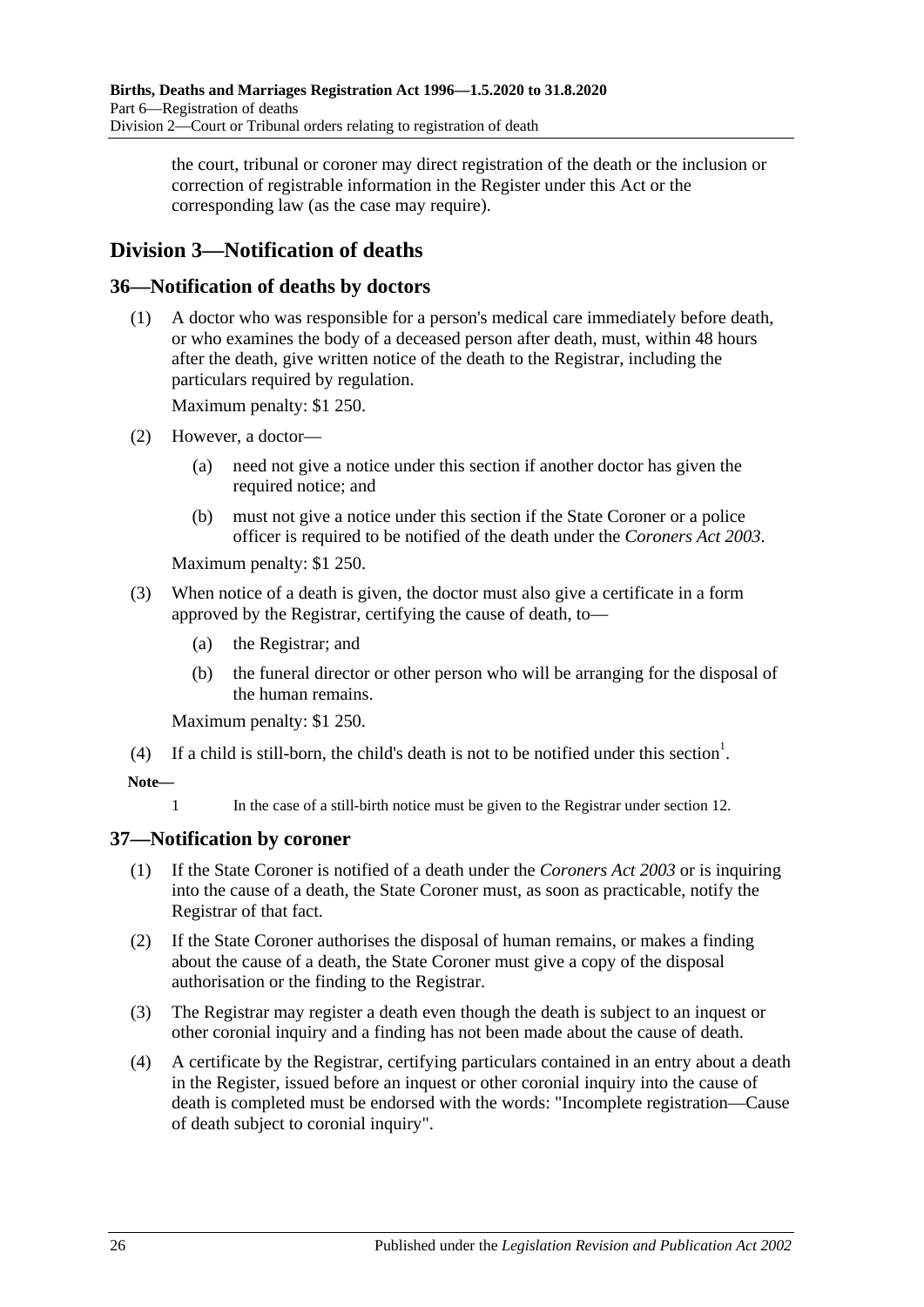## <span id="page-26-0"></span>**38—Notification by funeral director etc**

- (1) A funeral director or other person who arranges for the disposal of human remains must within 7 days after disposal of the remains give the Registrar a written statement of—
	- (a) the name and last residential address of the deceased or, in the case of a still-born child, the name and residential address of the parents of the still-born child; and
	- (b) if the death was reported to a coroner—a statement of that fact; and
	- (c) the place and manner of disposal; and
	- (d) the information required by regulation.

Maximum penalty: \$1 250.

(2) If human remains (other than cremated remains) are removed from the State, the funeral director or other person who arranges for the removal of the remains from the State must, within 28 days after the remains are disposed of outside the State, give the Registrar a written statement of where and how the remains were disposed of, and the other information required by regulation.

Maximum penalty: \$1 250.

- (3) If human remains have not been disposed of within 30 days after the date of death, the funeral director or other person who has custody of the remains must give the Registrar a written statement of—
	- (a) the name and last residential address of the deceased or, in the case of a still-born child, the name and residential address of the parents of the still-born child; and
	- (b) if the death was reported to a coroner—a statement of that fact; and
	- (c) the information required by regulation.

Maximum penalty: \$1 250.

## <span id="page-26-1"></span>**Division 3A—Notification by court appointed guardians**

## <span id="page-26-3"></span><span id="page-26-2"></span>**38A—Notification by court appointed guardians**

- (1) A person may give notice to the Registrar that a person named in the notice was a court appointed guardian (other than a parent) of a person who has died at the time of the death.
- (2) A notice under [subsection](#page-26-3) (1) must—
	- (a) be given as soon as reasonably practicable after the death of the deceased; and
	- (b) be in writing in a form approved by the Registrar; and
	- (c) include a copy of the order of the Youth Court of South Australia placing the child under the guardianship of the person named in the notice; and
	- (d) include the information required by the Registrar.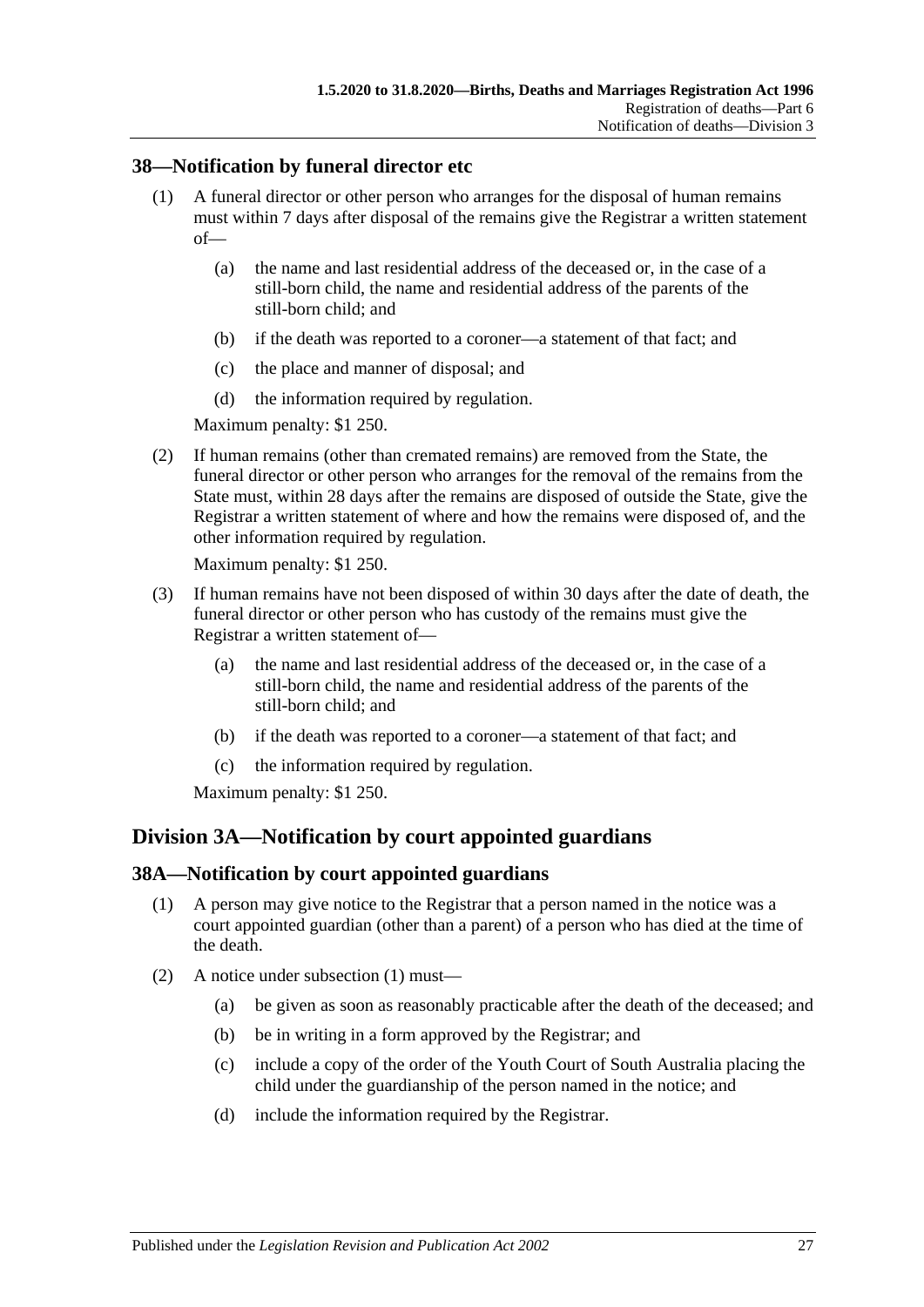- (3) The Registrar may require a person giving notice under [subsection](#page-26-3)  $(1)$ 
	- (a) to provide further specified information or documents within a specified time; and
	- (b) to verify, by statutory declaration, information provided for the purposes of the notice.
- (4) In this section—

*court appointed guardian* means a person (other than the Chief Executive) under the *[Children and Young People \(Safety\) Act](http://www.legislation.sa.gov.au/index.aspx?action=legref&type=act&legtitle=Children%20and%20Young%20People%20(Safety)%20Act%202017) 2017*.

## <span id="page-27-0"></span>**Division 4—Registration of death**

#### <span id="page-27-1"></span>**39—Registration**

- (1) The Registrar registers a death by making an entry about the death in the Register including the particulars required by regulation.
- (2) However, if the particulars available to the Registrar are incomplete the Registrar may register a death on the basis of incomplete particulars.
- (3) If the Registrar has received a notice under [section](#page-26-2) 38A, the Registrar must include the name of the guardian of the deceased named in the notice in the entry of the Register relating to the death of the deceased.

# <span id="page-27-2"></span>**Part 7—The Register**

## <span id="page-27-3"></span>**Division 1—Keeping the Register**

## <span id="page-27-4"></span>**40—The Register**

- (1) The Registrar must maintain a register or registers<sup>1</sup> of registrable events.
- <span id="page-27-5"></span>(2) The Register—
	- (a) must contain the particulars of each registrable event required under this Act, or another law, to be included in the Register; and
	- (b) may contain further information if its inclusion is authorised under the regulations.
- (3) The Register may be wholly or partly in the form of a computer data base, in documentary form, or in another form the Registrar considers appropriate.
- (4) The Registrar must maintain the indexes to the Register that are necessary to make the information contained in the Register reasonably accessible.

**Note—**

1 A reference in this Act to the *Register* extends to all the registers kept under this subsection.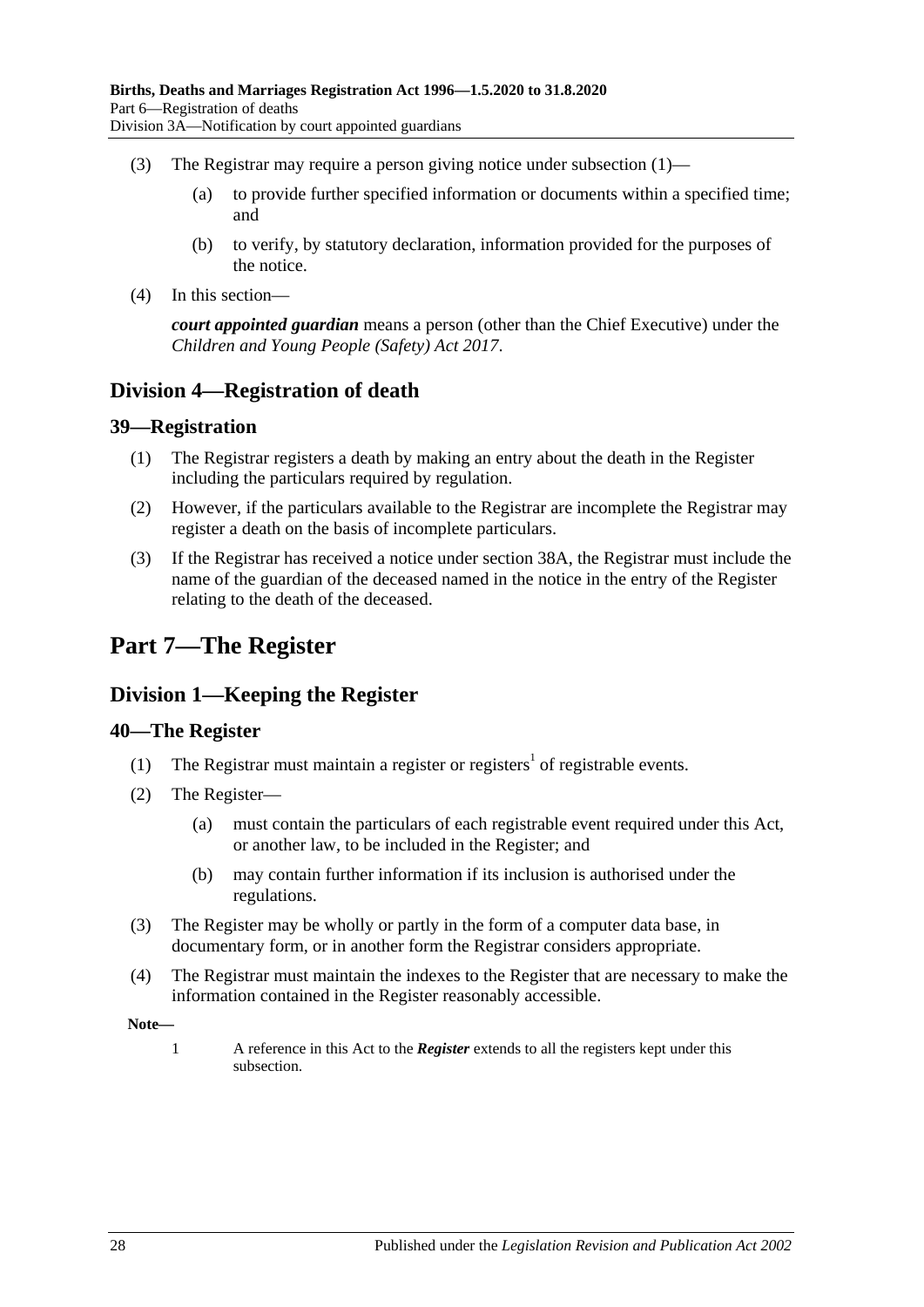# <span id="page-28-0"></span>**Division 2—Registrar's powers of inquiry**

## <span id="page-28-1"></span>**41—Registrar's powers of inquiry**

- (1) The Registrar may conduct an inquiry to find out—
	- (a) whether a registrable event has happened; or
	- (b) particulars of a registrable event; or
	- (c) whether particulars of a particular registrable event have been correctly recorded in the Register.
- <span id="page-28-6"></span>(2) The Registrar may, by notice given to a person who may be able to provide information relevant to an inquiry under this section, require the person to answer specified questions or to provide other information within a time and in a way specified in the notice.
- (3) A person who fails, without reasonable excuse, to comply with a notice under [subsection](#page-28-6) (2) is guilty of an offence.

Maximum penalty: \$1 250.

## <span id="page-28-2"></span>**Division 3—Correction of Register**

## <span id="page-28-3"></span>**42—Registrar's power to correct Register**

- (1) The Registrar may correct the Register—
	- (a) to reflect a finding made on inquiry under [Division 2;](#page-28-0) or
	- (b) to bring the particulars contained in an entry about a registrable event into conformity with the most reliable information available to the Registrar of the registrable event.
- (2) The Registrar corrects the Register by adding or cancelling an entry in the Register or by adding, altering or deleting particulars contained in an entry.
- (3) The Registrar's power to correct the Register under this section is in addition to any other power of the Registrar under this Act.

## <span id="page-28-4"></span>**Division 4—Access to, and certification of, Register entries**

## <span id="page-28-5"></span>**43—Access to Register**

- (1) The Registrar may, on conditions the Registrar considers appropriate—
	- (a) allow a person or organisation that has an adequate reason for wanting access to the Register, access to the Register; or
	- (b) provide a person or organisation that has an adequate reason for wanting information from the Register, with information extracted from the Register.
- (2) In deciding whether an applicant has an adequate reason for wanting access to the Register, or information extracted from the Register, the Registrar must have regard to—
	- (a) the nature of the applicant's interest; and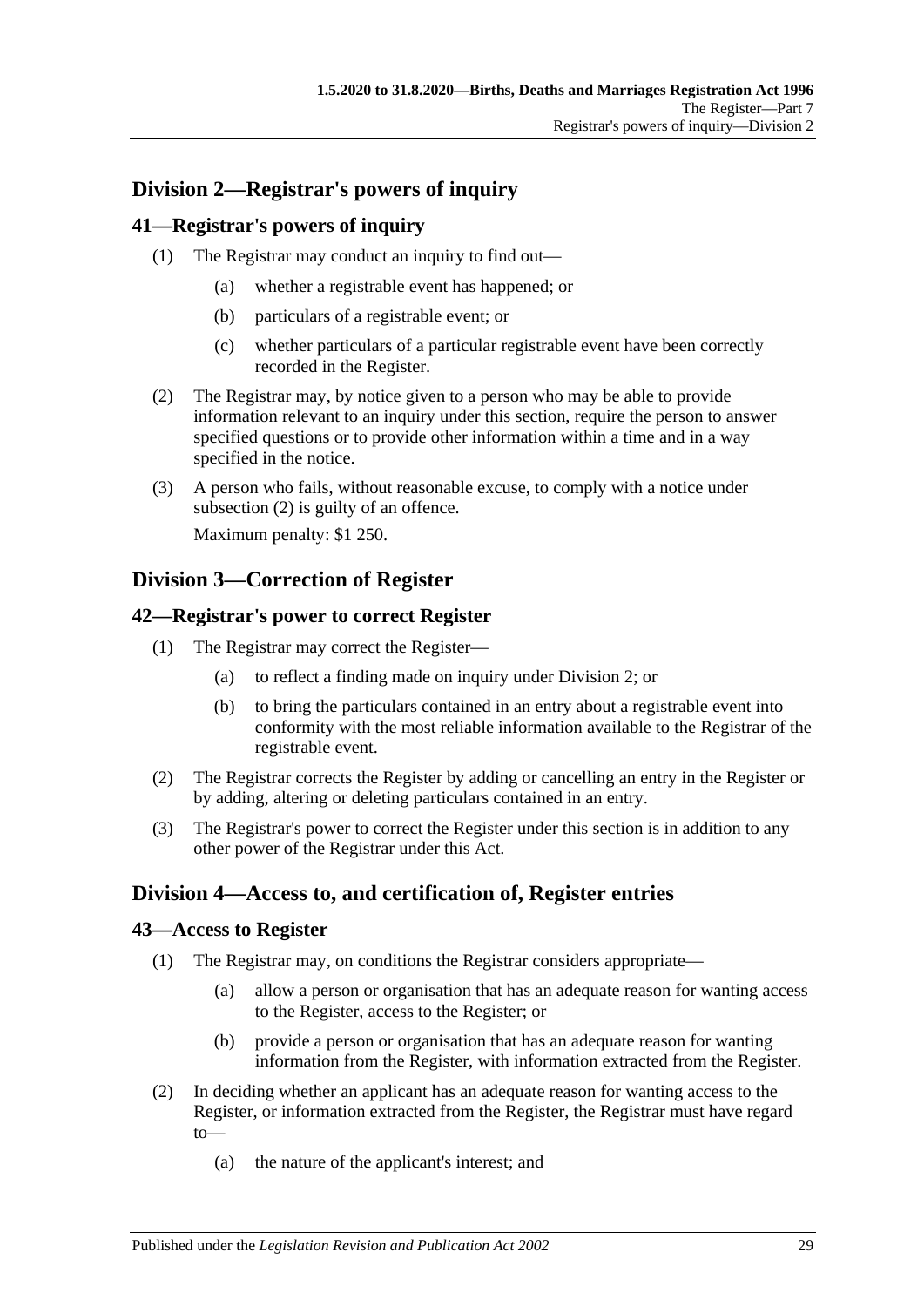- (b) the sensitivity of the information; and
- (c) the use to be made of the information; and
- (d) other relevant factors.
- (3) In deciding the conditions on which access to the Register, or information extracted from the Register, is to be given under this section, the Registrar must, as far as practicable, protect the persons to whom the entries in the Register relate from unjustified intrusion on their privacy.

#### <span id="page-29-0"></span>**44—Search of Register**

- (1) The Registrar may, on application, search the Register for an entry about a particular registrable event.
- (2) The applicant must state the reason for the applicant's interest in the subject-matter of the search.
- (3) The Registrar may reject the application if the applicant does not show an adequate reason for wanting the information to which the application relates.
- (4) In deciding whether an applicant has an adequate reason for wanting information, the Registrar must have regard to—
	- (a) the relationship (if any) between the applicant and the person to whom the information relates; and
	- (b) the age of the entry; and
	- (c) the contents of the entry; and
	- (d) other relevant factors.

#### <span id="page-29-1"></span>**45—Protection of privacy**

In providing information extracted from the Register, the Registrar must, as far as practicable, protect the persons to whom the entries in the Register relate from unjustified intrusion on their privacy.

#### <span id="page-29-2"></span>**46—Issue of certificate**

- <span id="page-29-3"></span>(1) On completing a search of the Register, the Registrar may issue a certificate—
	- (a) certifying particulars contained in an entry; or
	- (b) certifying that no entry was located in the Register about the relevant registrable event.
- <span id="page-29-4"></span>(1a) A certificate under [subsection](#page-29-3) (1)(a) may only include particulars identifying a person as a biological parent of another person with the written consent of that other person or, if that other person is not an adult, of each legal parent or guardian of that person (however, a failure to comply with this subsection does not affect the admissibility or validity of a certificate).
- (1b) [Subsection](#page-29-4) (1a) expires on the day on which the donor conception register is established under section 15 of the *[Assisted Reproductive Treatment Act](http://www.legislation.sa.gov.au/index.aspx?action=legref&type=act&legtitle=Assisted%20Reproductive%20Treatment%20Act%201988) 1988*.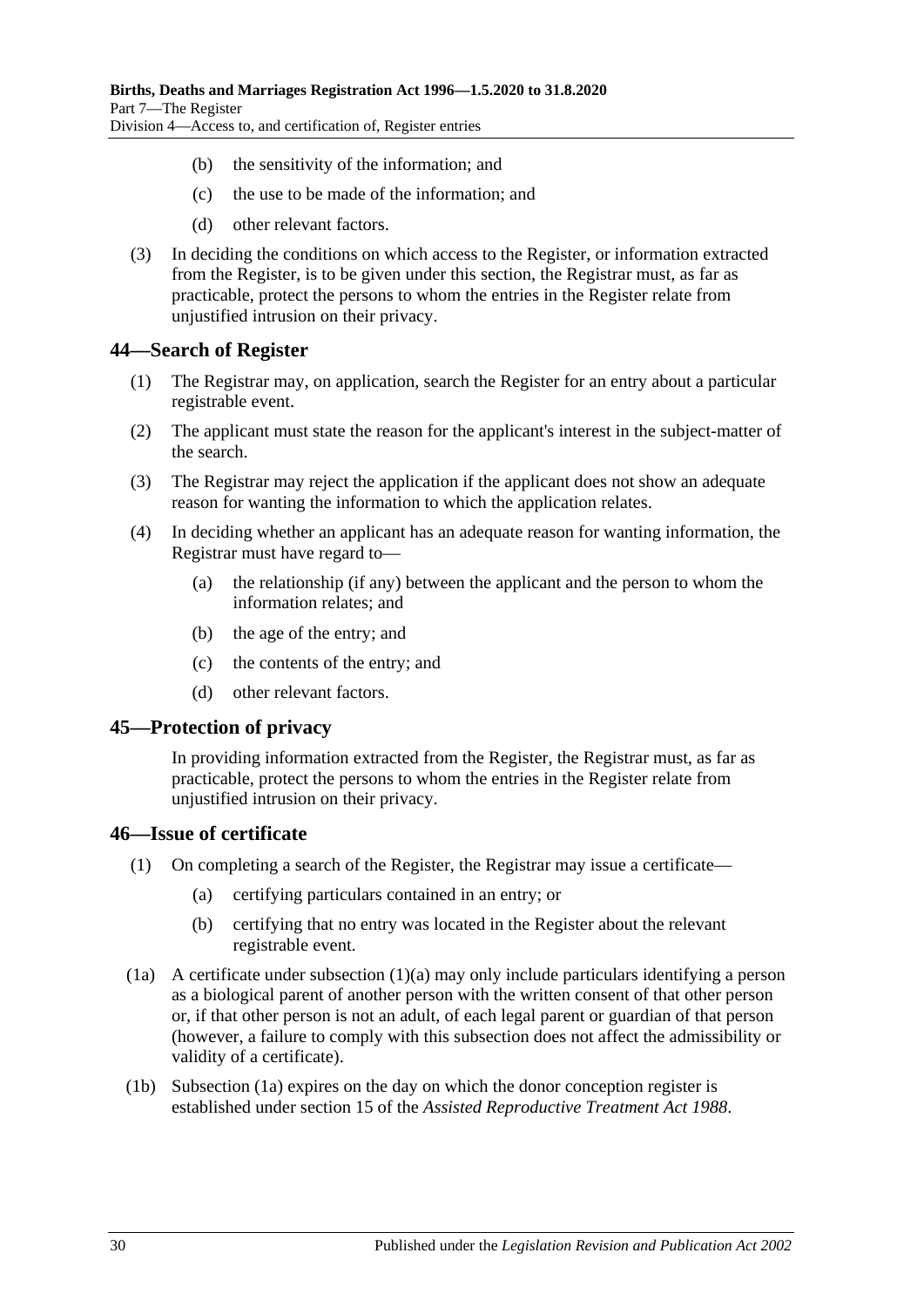- (2) A certificate under [subsection](#page-29-3)  $(1)(a)$  is admissible in legal proceedings as evidence  $of$ —
	- (a) the entry to which the certificate relates; and
	- (b) the facts recorded in the entry.

#### <span id="page-30-0"></span>**47—Access policies**

- (1) The Registrar must maintain a written statement of the policies on which access to information contained in the Register is to be given or denied under this Division.
- (2) The Registrar must give a copy of the statement, on request, to any person.

#### <span id="page-30-1"></span>**48—Fees**

- (1) The regulations may prescribe fees, or a basis for calculating fees, for—
	- (a) access to the Register; or
	- (b) a search of the Register; or
	- (c) the issue of a certificate following a search of the Register; or
	- (d) other services provided by the Registrar.
- (2) The regulations may allow for fees to be fixed by negotiation between the Registrar and the person who asks for the relevant services.

#### <span id="page-30-2"></span>**49—Power to remit fees**

The Registrar may, in appropriate cases, remit the whole or part of a fee under this Act.

#### <span id="page-30-7"></span><span id="page-30-3"></span>**49A—Saving provision—surrogacy arrangements**

- (1) Despite a preceding section of this Part, but subject to [subsection](#page-30-6) (2), the Registrar must restrict access to the Register so as to keep confidential any information that would disclose the making or discharge of a surrogacy order.
- <span id="page-30-6"></span>(2) [Subsection](#page-30-7) (1) does not apply if the person seeking access to a relevant part of the Register is—
	- (a) a party to the surrogacy agreement that gave rise to the surrogacy order; or
	- (b) the person who is the subject of the surrogacy order if he or she has attained the age of 18 years.

# <span id="page-30-4"></span>**Part 8—General power of review**

#### <span id="page-30-5"></span>**50—Review**

A person who is dissatisfied with a decision of the Registrar made in the performance or purported performance of functions under this Act may apply to the Tribunal under section 34 of the *[South Australian Civil and Administrative Tribunal Act](http://www.legislation.sa.gov.au/index.aspx?action=legref&type=act&legtitle=South%20Australian%20Civil%20and%20Administrative%20Tribunal%20Act%202013) 2013* for a review of the decision.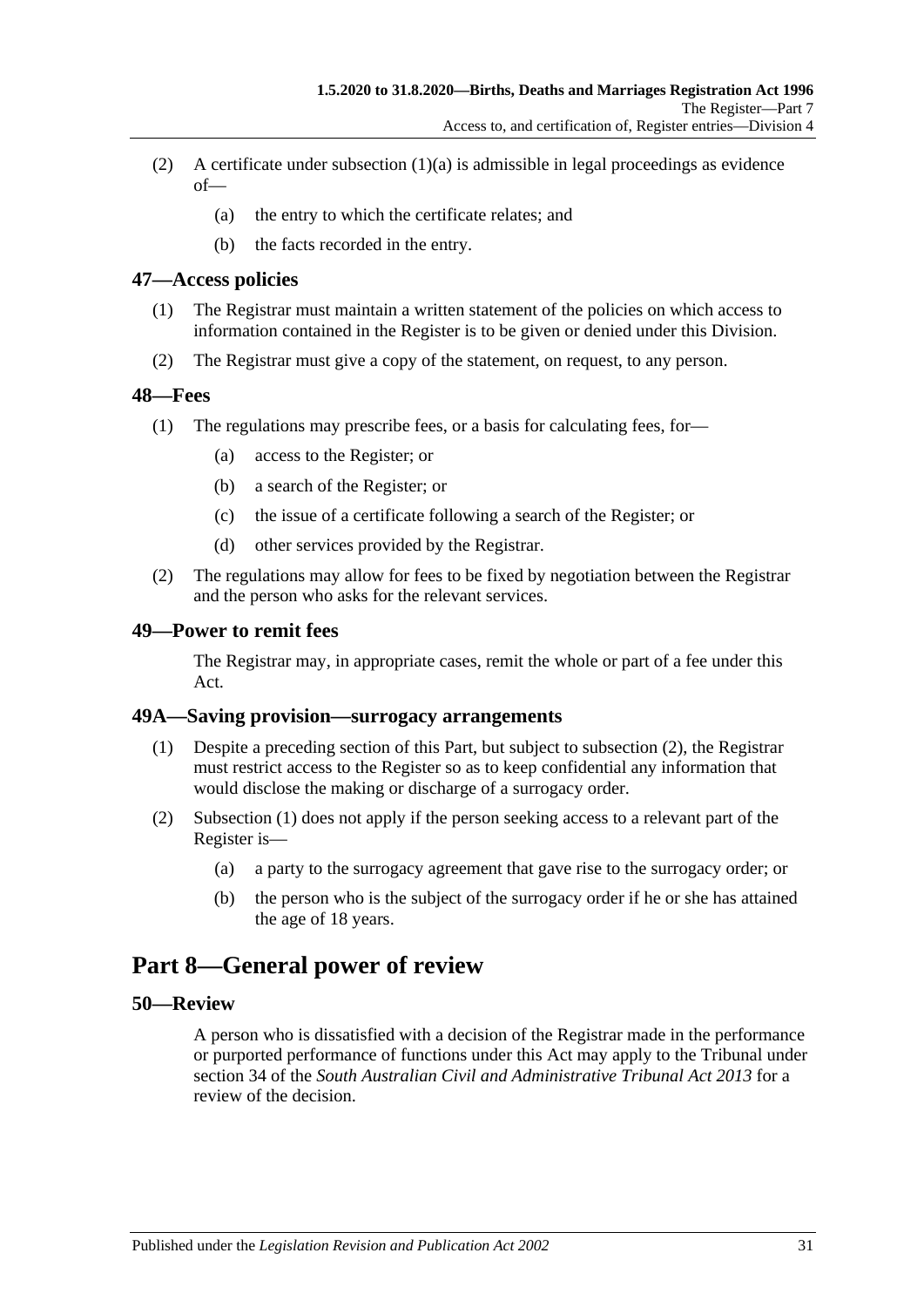# <span id="page-31-0"></span>**Part 9—Miscellaneous**

#### <span id="page-31-1"></span>**51—False representation**

A person who makes a false or misleading representation in an application or document under this Act, knowing it to be false or misleading, is guilty of an offence. Maximum penalty: \$1 250.

## <span id="page-31-2"></span>**52—Unauthorised access to or interference with Register**

A person must not, without the authority of the Registrar or other lawful authority—

- (a) obtain access to the Register or information contained in the Register; or
- (b) make, alter or delete an entry in the Register; or
- (c) interfere with the Register in any other way.

Maximum penalty: \$10 000 or imprisonment for 2 years.

## <span id="page-31-3"></span>**53—Falsification of certificate etc**

- (1) A person must not forge the Registrar's signature or seal. Maximum penalty: \$10 000 or imprisonment for 2 years.
- (2) A person must not forge or falsify a certificate or other document under this Act. Maximum penalty: \$10 000 or imprisonment for 2 years.
- (3) The Registrar may impound—
	- (a) a document which the Registrar has reason to believe bears a forged impression of the Registrar's signature or seal; or
	- (b) a certificate or other document purporting to be a certificate or other document under this Act which the Registrar has reason to believe has been forged or falsified; or
	- (c) a certificate under this Act about a registrable event if the entry in the Register about the event has been cancelled or corrected since the issue of the certificate.

## <span id="page-31-7"></span><span id="page-31-4"></span>**55—Regulations**

- (1) The Governor may make regulations for the purposes of this Act.
- (2) Without limiting the generality of [subsection](#page-31-7) (1), the regulations may—
	- (a) impose a penalty not exceeding a fine of \$1 250 for contravention of a provision of the regulations; and
	- (b) fix fees and provide for the payment, recovery, waiver or refund of fees.

# <span id="page-31-5"></span>**Schedule 1—Transitional**

## <span id="page-31-6"></span>**1—Interpretation**

In this Schedule—

*repealed Act* means the *[Births, Deaths and Marriages Registration Act](http://www.legislation.sa.gov.au/index.aspx?action=legref&type=act&legtitle=Births%20Deaths%20and%20Marriages%20Registration%20Act%201966) 1966*.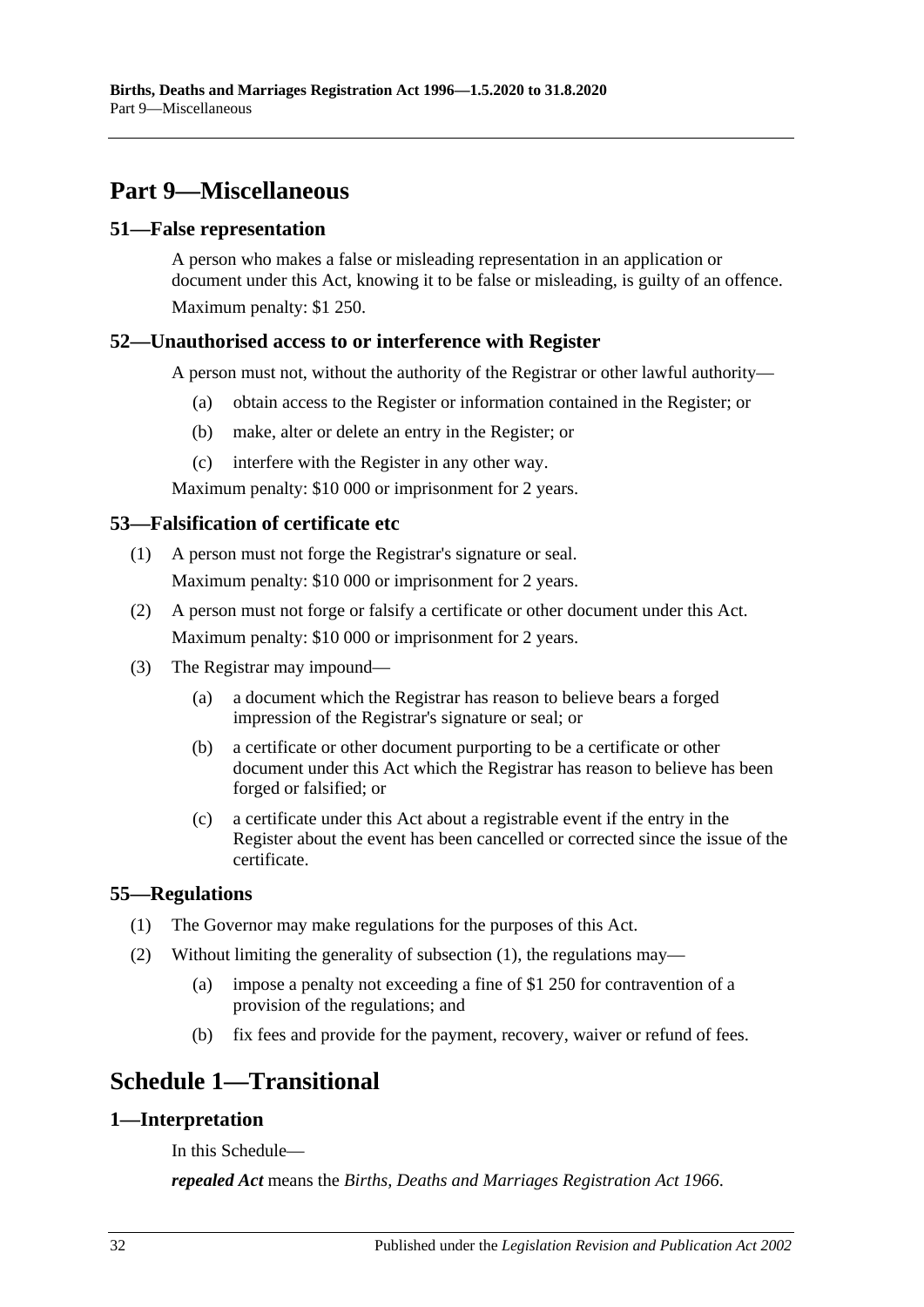## <span id="page-32-0"></span>**3—The Register**

A Register maintained under the repealed Act forms part of the Register under this Act.

# <span id="page-32-1"></span>**4—The Registrar and Deputy Registrars**

- (1) The person holding office as the Principal Registrar of Births, Deaths and Marriages immediately before the commencement of this Act continues as the Registrar, subject to the provisions of this Act.
- (2) The person holding office as the Deputy Registrar immediately before the commencement of this Act continues as a deputy registrar, subject to the provisions of this Act.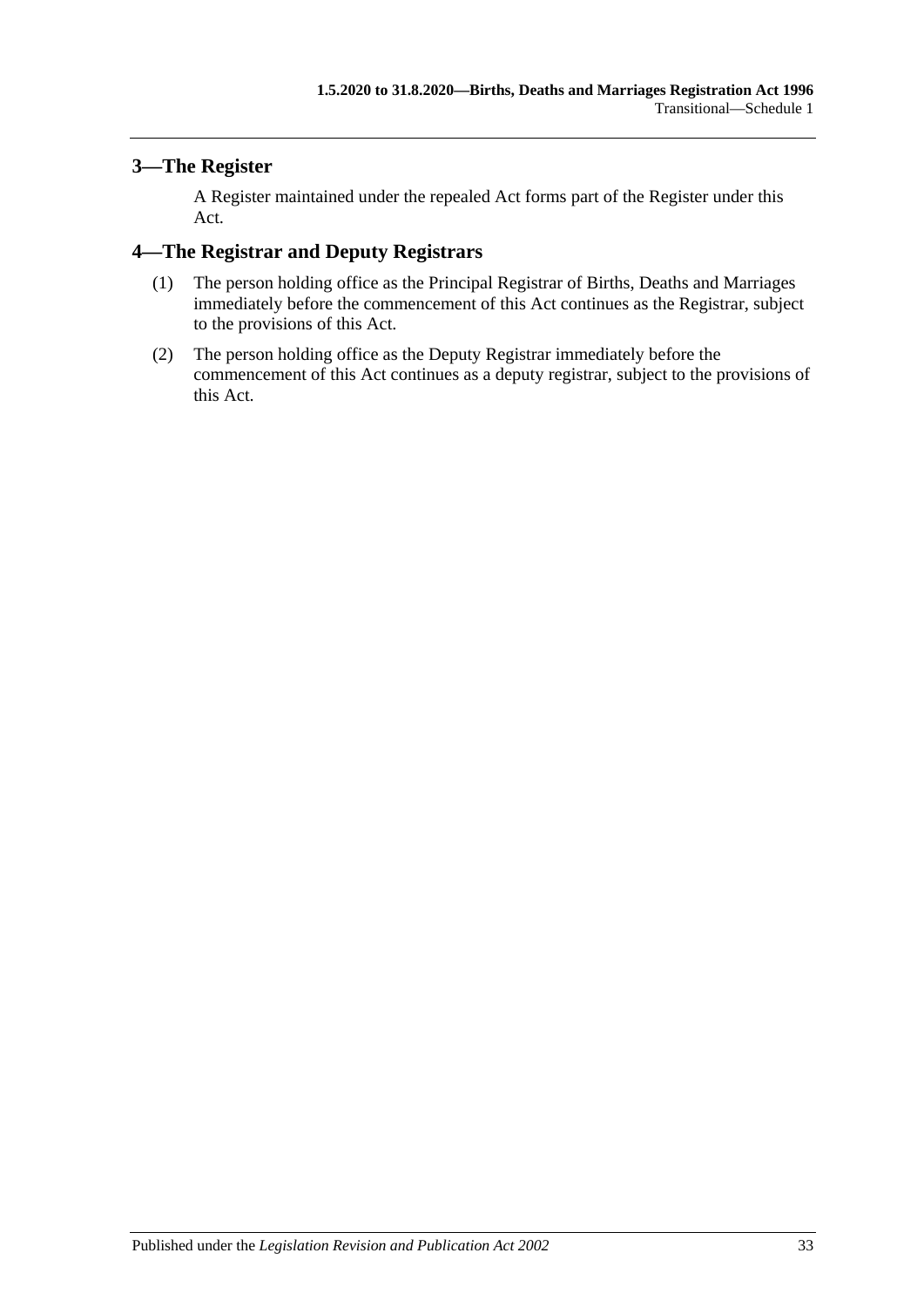# <span id="page-33-0"></span>**Legislative history**

## **Notes**

- Amendments of this version that are uncommenced are not incorporated into the text.
- Please note—References in the legislation to other legislation or instruments or to titles of bodies or offices are not automatically updated as part of the program for the revision and publication of legislation and therefore may be obsolete.
- Earlier versions of this Act (historical versions) are listed at the end of the legislative history.
- For further information relating to the Act and subordinate legislation made under the Act see the Index of South Australian Statutes or www.legislation.sa.gov.au.

# **Legislation repealed by principal Act**

The *Births, Deaths and Marriages Registration Act 1996* repealed the following:

*Births, Deaths and Marriages Registration Act 1966*

# **Legislation amended by principal Act**

The *Births, Deaths and Marriages Registration Act 1996* amended the following:

*Coroners Act 1975 Cremation Act 1891*

# **Principal Act and amendments**

| New entries appear in bold. |  |  |  |  |  |
|-----------------------------|--|--|--|--|--|
|-----------------------------|--|--|--|--|--|

| Year   | N <sub>o</sub> | Title                                                                               | Assent     | Commencement                                                       |
|--------|----------------|-------------------------------------------------------------------------------------|------------|--------------------------------------------------------------------|
| 1996   | -6             | Births, Deaths and Marriages<br><b>Registration Act 1996</b>                        | 4.4.1996   | 3.6.1996 (Gazette 23.5.1996 p2534)                                 |
| 2003   | 33             | Coroners Act 2003                                                                   | 31.7.2003  | Sch (cl 5)—1.7.2005 ( <i>Gazette</i> 23.6.2005<br>p1899)           |
| 2006   | -10            | Statutes Amendment (Disposal of<br>Human Remains) Act 2006                          | 29.6.2006  | Pt 2 (ss 4 & 5)-24.7.2006 (Gazette<br>20.7.2006 p2335)             |
| 2009   | 64             | Statutes Amendment (Surrogacy) Act<br>2009                                          | 26.11.2009 | Pt 3 (ss $15 - 18$ ) - 26.11.2010: s 2                             |
| 2009   | 84             | <b>Statutes Amendment (Public Sector</b><br>Consequential Amendments) Act<br>2009   | 10.12.2009 | Pt 21 (ss $40-42$ )-1.2.2010 ( <i>Gazette</i><br>28.1.2010 p320)   |
| 2010 5 |                | <b>Health Practitioner Regulation</b><br>National Law (South Australia) Act<br>2010 | 1.7.2010   | Sch 1 (cl 3)-1.7.2010 ( <i>Gazette</i><br>$1.7.2010 \text{ p}3338$ |
| 2013   | 20             | <b>Burial and Cremation Act 2013</b>                                                | 14.6.2013  | Sch 1 (cll 5 & 6)-1.2.2014 (Gazette<br>16.1.2014 p120)             |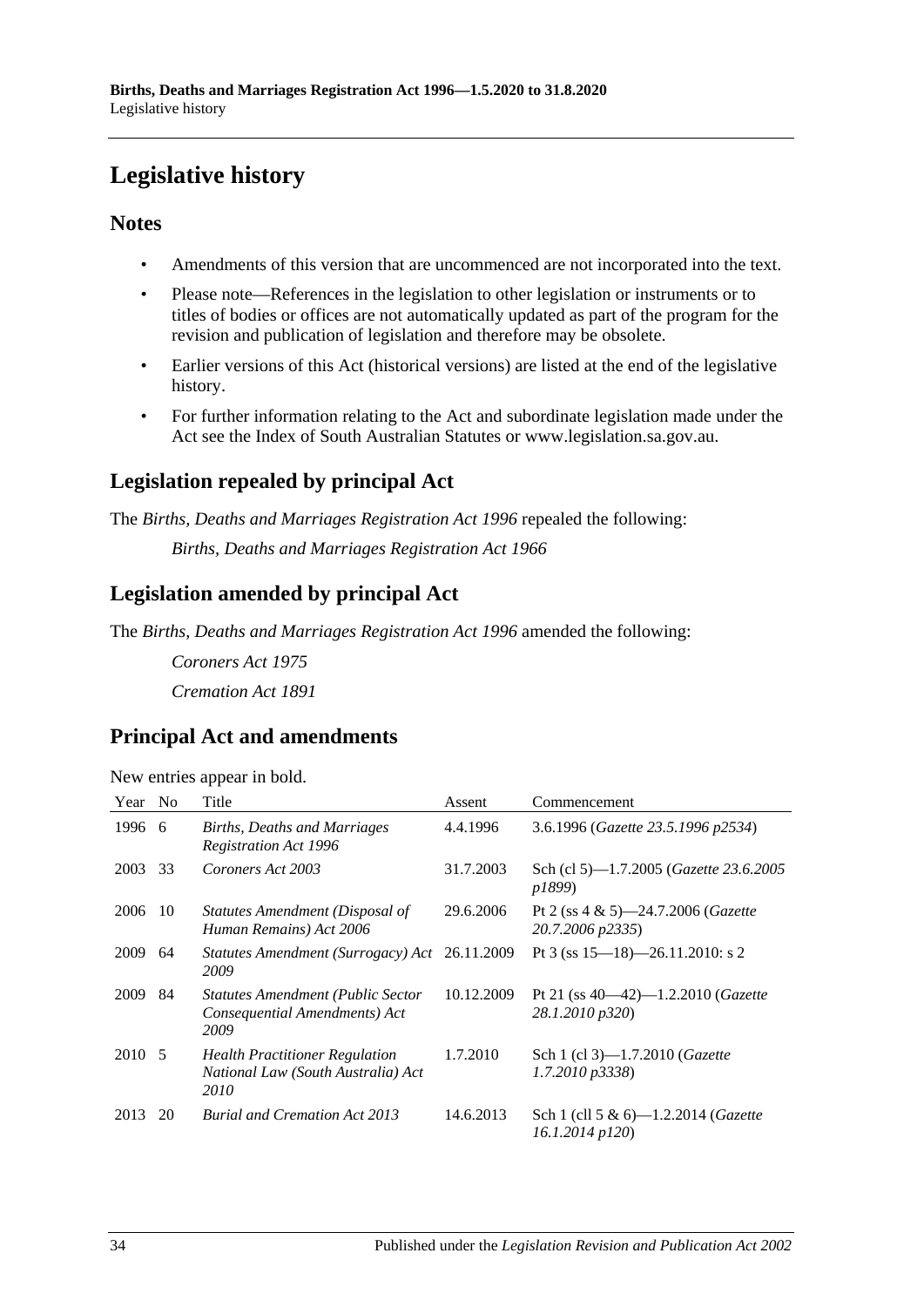| 2019    | 46  | <b>Statutes Amendment (Legalisation</b><br>of Same Sex Marriage<br><b>Consequential Amendments)</b><br>Act 2019 | 19.12.2019 | Pt 2 (ss 4 & 5)-1.5.2020 (Gazette<br>30.4.2020 p838)        |
|---------|-----|-----------------------------------------------------------------------------------------------------------------|------------|-------------------------------------------------------------|
| 2019    | 31  | Surrogacy Act 2019                                                                                              | 7.11.2019  | Sch 1 (cll 5 to 7)-1.9.2020 (Gazette<br>18.6.2020 p3392)    |
| 2019    | -14 | <b>Statutes Amendment (SACAT)</b><br>Act 2019                                                                   | 11.7.2019  | Pt 4 (ss 31 to 34)-1.10.2019 (Gazette<br>29.8.2019 p3138)   |
| 2017    | 64  | <b>Children's Protection Law Reform</b><br>(Transitional Arrangements and<br>Related Amendments) Act 2017       | 12.12.2017 | Pt 5 (ss 39 to 41)-22.10.2018 (Gazette<br>19.12.2017 p5119) |
| 2017    | -53 | <b>Statutes Amendment (Sentencing)</b><br>Act 2017                                                              | 28.11.2017 | Pt 3 (s 5)-30.4.2018 (Gazette 6.2.2018<br>p612)             |
| 2017    | 51  | Statutes Amendment (SACAT No 2)<br>Act 2017                                                                     | 28.11.2017 | Pt 8 (ss 27 to 37)-5.7.2018 (Gazette<br>28.6.2018 p2618)    |
| 2016 67 |     | Relationships Register Act 2016                                                                                 | 15.12.2016 | Sch 1 (cl 2)-1.8.2017 (Gazette<br>1.8.2017p3038             |
| 2016 65 |     | <b>Births, Deaths and Marriages</b><br><b>Registration (Gender Identity)</b><br>Amendment Act 2016              | 15.12.2016 | 23.5.2017 (Gazette 23.5.2017 p1724)                         |
| 2016    | 30  | Family Relationships (Parentage<br>Presumptions) Amendment Act 2016                                             | 23.6.2016  | Sch 1 (cll 1 & 2) & Sch 2<br>$cl$ 1) -23.9.2016: s 2        |
| 2016 4  |     | <b>Statutes Amendment (Rights of</b><br>Foster Parents, Guardians and<br>Kinship Carers) Act 2016               | 17.3.2016  | Pt 2 (ss 4 & 5)-17.9.2016: s 2                              |
| 2015 27 |     | Births, Deaths and Marriages<br>Registration (Change of Name)<br><b>Amendment Act 2015</b>                      | 22.10.2015 | Pt 2 (ss $4 - 7$ )-1.6.2016 (Gazette<br>21.1.2016 p152)     |
|         |     |                                                                                                                 |            |                                                             |

# **Provisions amended**

New entries appear in bold.

Entries that relate to provisions that have been deleted appear in italics.

| Provision         | How varied                                                     | Commencement                    |
|-------------------|----------------------------------------------------------------|---------------------------------|
| Pt <sub>1</sub>   |                                                                |                                 |
| s2                | omitted under Legislation Revision and<br>Publication Act 2002 | 1.7.2005                        |
| s <sub>3</sub>    | amended by $65/2016$ s 4                                       | 23.5.2017                       |
| s <sub>4</sub>    |                                                                |                                 |
| cremated remains  | inserted by $20/2013$ Sch 1 cl 5                               | 1.2.2014                        |
| doctor            | substituted by 5/2010 Sch 1 cl 3                               | 1.7.2010                        |
| registrable event | amended by $64/2009$ s $15(1)$                                 | 26.11.2010                      |
|                   | amended by $65/2016$ s 5                                       | 23.5.2017                       |
|                   | amended by 31/2019 Sch 1 cl 5(2)                               | uncommenced—not<br>incorporated |
| surrogacy order   | inserted by $64/2009$ s $15(2)$                                | 26.11.2010                      |
|                   | amended by 31/2019 Sch 1 cl 5(1)                               | uncommenced—not<br>incorporated |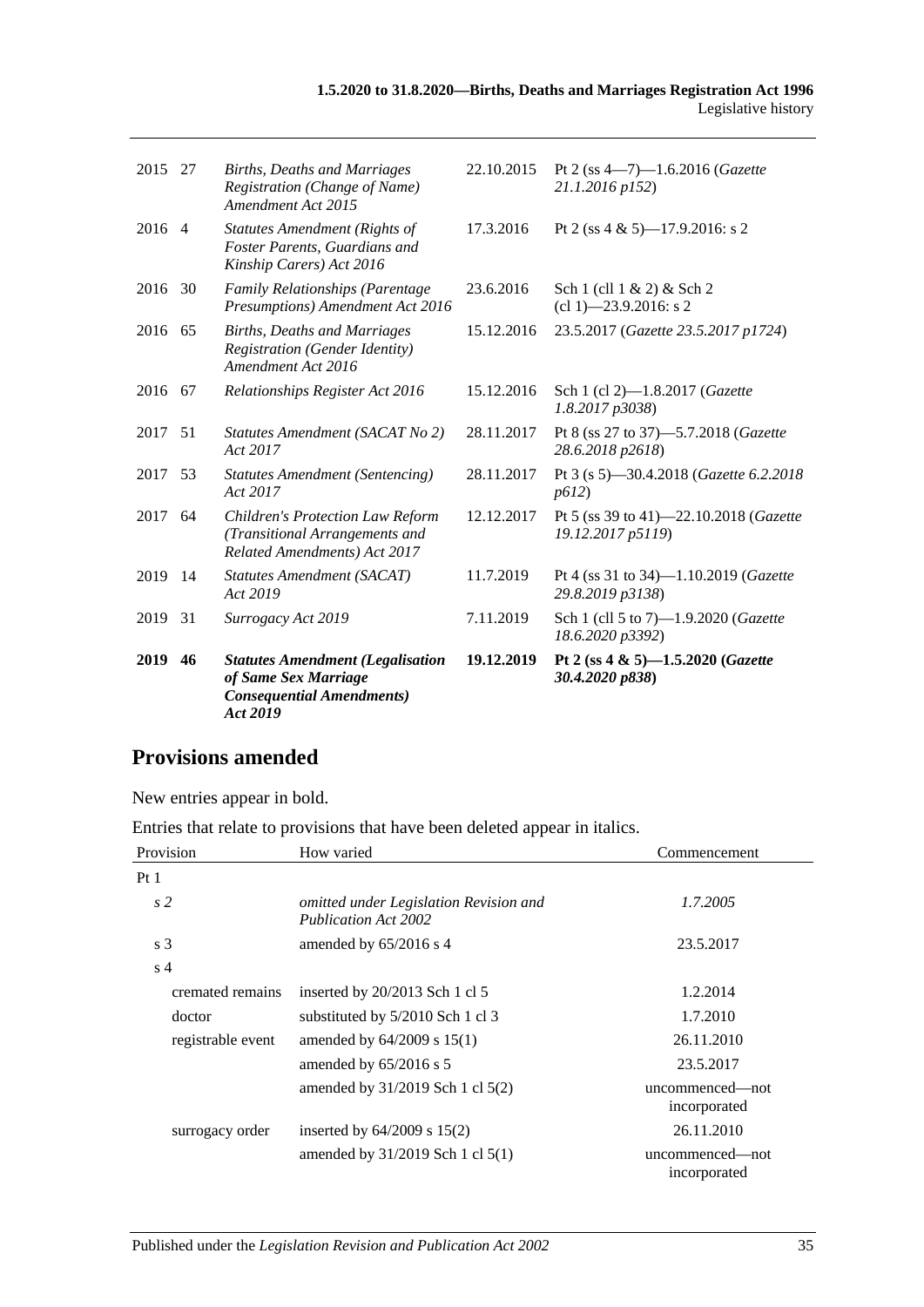#### **Births, Deaths and Marriages Registration Act 1996—1.5.2020 to 31.8.2020** Legislative history

| Tribunal                          | inserted by 51/2017 s 27                                                                                                                                  | 5.7.2018                        |
|-----------------------------------|-----------------------------------------------------------------------------------------------------------------------------------------------------------|---------------------------------|
| Pt 2                              |                                                                                                                                                           |                                 |
| s <sub>5</sub>                    |                                                                                                                                                           |                                 |
| s 5(1)                            | s 5 redesignated as s $5(1)$ by $84/2009$ s 40                                                                                                            | 1.2.2010                        |
| $s\ 5(2)$                         | inserted by 84/2009 s 40                                                                                                                                  | 1.2.2010                        |
| s <sub>6</sub>                    |                                                                                                                                                           |                                 |
| s(6(1))                           | s 6 amended and redesignated as $s$ 6(1) by<br>67/2016 Sch 1 cl 2(1), (2)                                                                                 | 1.8.2017                        |
| s(6(2))                           | inserted by 67/2016 Sch 1 cl 2(2)                                                                                                                         | 1.8.2017                        |
| s <sub>7</sub>                    |                                                                                                                                                           |                                 |
| $s \, 7(3)$                       | inserted by 84/2009 s 41                                                                                                                                  | 1.2.2010                        |
| s 10                              |                                                                                                                                                           |                                 |
| 10(2)                             | amended by 51/2017 s 28(1), (2)                                                                                                                           | 5.7.2018                        |
| Pt <sub>3</sub>                   |                                                                                                                                                           |                                 |
| Pt 3 Div 2                        |                                                                                                                                                           |                                 |
| s 14                              |                                                                                                                                                           |                                 |
| s 14(1)                           | s 14 redesignated as s $14(1)$ by $30/2016$ Sch 1<br>cl 1                                                                                                 | 23.9.2016                       |
| s $14(2)$ — $(4)$                 | inserted by 30/2016 Sch 1 cl 1                                                                                                                            | 23.9.2016                       |
|                                   | will expire on the day on which the donor<br>conception register is established under s 15 of<br>the Assisted Reproductive Treatment Act 1988:<br>s 14(5) |                                 |
| $s\ 14(5)$                        | inserted by 30/2016 Sch 1 cl 1                                                                                                                            | 23.9.2016                       |
| Pt 3 Div 5<br>s 22                |                                                                                                                                                           |                                 |
|                                   |                                                                                                                                                           |                                 |
| s $22(1)$ and $(2)$<br>Pt 3 Div 6 | amended by 51/2017 s 29                                                                                                                                   | 5.7.2018                        |
|                                   | inserted by 64/2009 s 16                                                                                                                                  | 26.11.2010                      |
| s22A                              |                                                                                                                                                           |                                 |
| s 22A(1)                          | amended by 31/2019 Sch 1 cl 6(1)                                                                                                                          | uncommenced—not<br>incorporated |
| $s\,22A(2)$                       | amended by 31/2019 Sch 1 cl 6(2)                                                                                                                          | uncommenced-not<br>incorporated |
| $s$ 22A(3)                        | amended by 31/2019 Sch 1 cl 6(3)                                                                                                                          | uncommenced-not<br>incorporated |
| $s$ 22A(5)                        | amended by 31/2019 Sch 1 cl 6(4)                                                                                                                          | uncommenced-not<br>incorporated |
| Pt 4                              |                                                                                                                                                           |                                 |
| Pt 4 Div 1                        |                                                                                                                                                           |                                 |
| heading                           | inserted by 27/2015 s 4                                                                                                                                   | 1.6.2016                        |
| s24                               | substituted by 27/2015 s 5                                                                                                                                | 1.6.2016                        |
| s 25                              |                                                                                                                                                           |                                 |
| $s \, 25(1)$                      | substituted by 27/2015 s 6                                                                                                                                | 1.6.2016                        |
| $s \, 25(1a)$                     | inserted by 27/2015 s 6                                                                                                                                   | 1.6.2016                        |
| $s \, 25(1b)$                     | inserted by 27/2015 s 6                                                                                                                                   | 1.6.2016                        |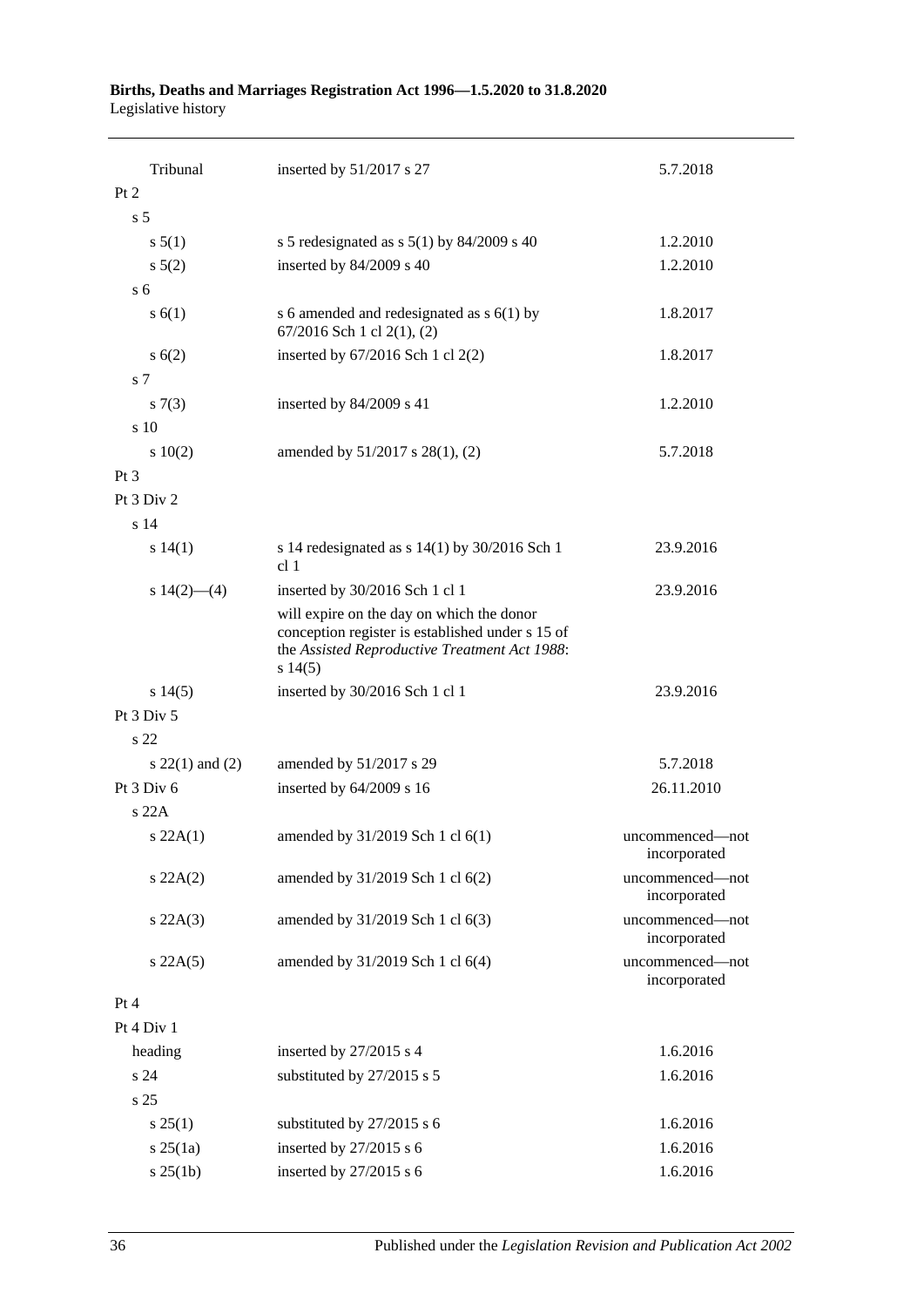|                   | amended by 51/2017 s 30(1)      | 5.7.2018   |
|-------------------|---------------------------------|------------|
| s 25(2)           | amended by 51/2017 s 30(2)      | 5.7.2018   |
| s 25(3)           | amended by 51/2017 s 30(3)      | 5.7.2018   |
| s 25(5)           | inserted by 64/2017 s 39        | 22.10.2018 |
| s 25A             | inserted by 64/2017 s 40        | 22.10.2018 |
| s 27              |                                 |            |
| $s\,27(2)$        | amended by 51/2017 s 31         | 5.7.2018   |
| s 29A             | inserted by 64/2009 s 17        | 26.11.2010 |
| Pt $4$ Div $2$    | inserted by 27/2015 s 7         | 1.6.2016   |
| s 29B             |                                 |            |
| restricted person | amended by 53/2017 s 5          | 30.4.2018  |
| Pt 4A             | inserted by 65/2016 s 6         | 23.5.2017  |
| Pt 4A Div 2       |                                 |            |
| s 29I             |                                 |            |
| $s\,29I(3)$       | deleted by $46/2019 s 4$        | 1.5.2020   |
| s 29J             |                                 |            |
| $s\,29J(2)$       | amended by 14/2019 s 31(1)      | 1.10.2019  |
| s 29J(4)          | amended by 14/2019 s 31(2)      | 1.10.2019  |
| s 29J(5)          | amended by 14/2019 s 31(3)      | 1.10.2019  |
| $s$ 29 $J(6)$     | deleted by $14/2019 s 31(4)$    | 1.10.2019  |
| Pt 4A Div 3       |                                 |            |
| s 290             |                                 |            |
| $s\,29O(3)$       | deleted by $46/2019 s 5$        | 1.5.2020   |
| s 29P             |                                 |            |
| s 29P(2)          | amended by 14/2019 s 32(1)      | 1.10.2019  |
| s 29P(4)          | amended by 14/2019 s 32(2)      | 1.10.2019  |
| s 29P(5)          | amended by 14/2019 s 32(3)      | 1.10.2019  |
| $s$ 29 $P(6)$     | deleted by 14/2019 s 32(4)      | 1.10.2019  |
| Pt 4A Div 4       |                                 |            |
| s 29S             |                                 |            |
| $s \, 29S(3)$     | amended by 14/2019 s 33(1)      | 1.10.2019  |
| $s \, 29S(4)$     | amended by 14/2019 s 33(2), (3) | 1.10.2019  |
| $s$ 29S(5)        | amended by 14/2019 s 33(4), (5) | 1.10.2019  |
| $Pt\ 6$           |                                 |            |
| Pt 6 Div 1        |                                 |            |
| s 33              |                                 |            |
| $s \, 33(2)$      | amended by 51/2017 s 32         | 5.7.2018   |
| Pt 6 Div 2        |                                 |            |
| heading           | amended by 51/2017 s 33         | 5.7.2018   |
| s 34              | amended by 51/2017 s 34         | 5.7.2018   |
| s 35              | amended by 51/2017 s 35         | 5.7.2018   |
| Pt 6 Div 3        |                                 |            |
|                   |                                 |            |

s 36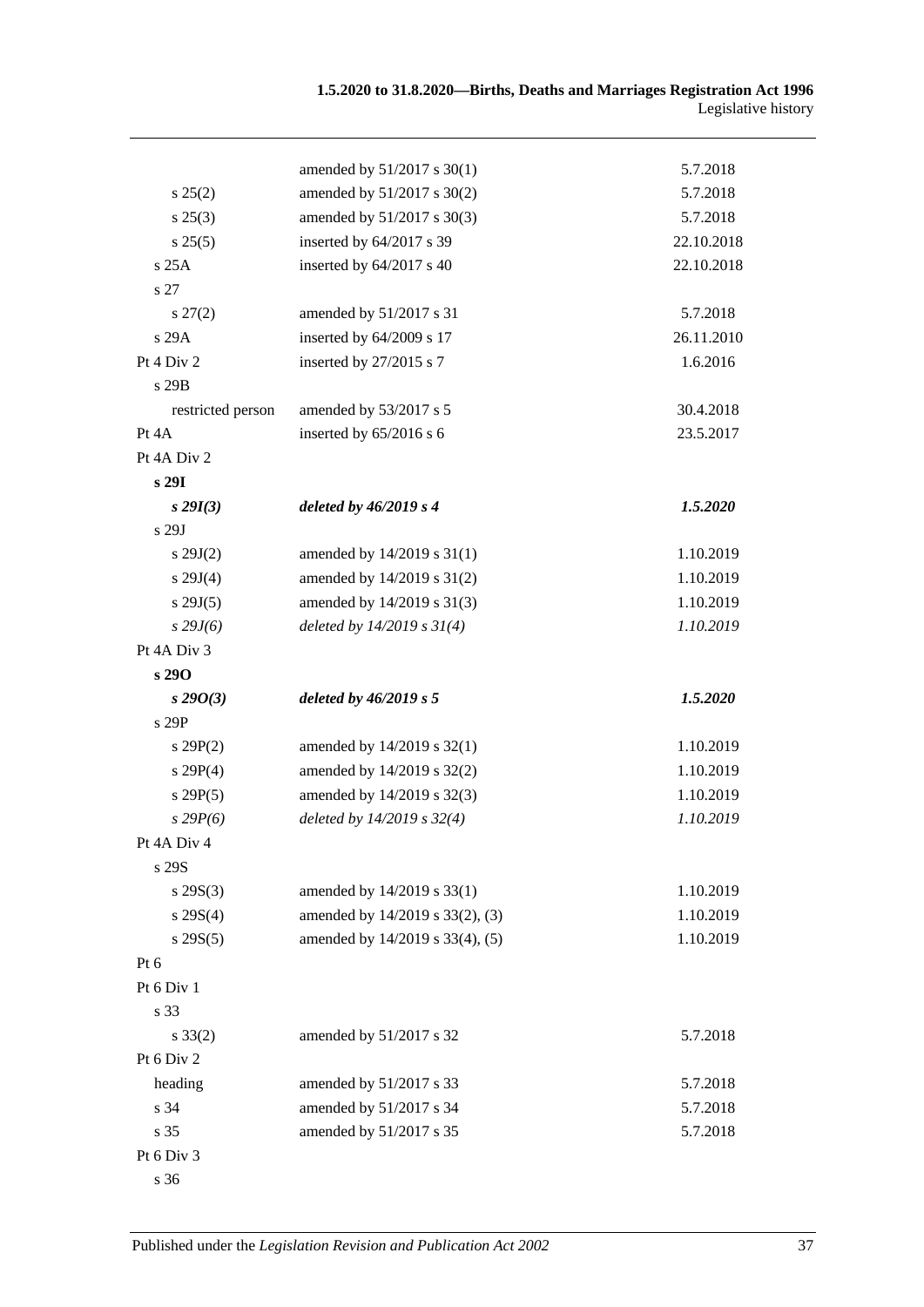#### **Births, Deaths and Marriages Registration Act 1996—1.5.2020 to 31.8.2020** Legislative history

| $s \; 36(2)$                | amended by 33/2003 Sch (cl 2)                                                                                                                                 | 1.7.2005                        |
|-----------------------------|---------------------------------------------------------------------------------------------------------------------------------------------------------------|---------------------------------|
| s 37                        |                                                                                                                                                               |                                 |
| $s \frac{37(1)}{2}$         | substituted by $33/2003$ Sch (cl 3(1))                                                                                                                        | 1.7.2005                        |
| $s \frac{37(2)}{2}$         | amended by 33/2003 Sch (cl 3(2), (3))                                                                                                                         | 1.7.2005                        |
| Pt 6 Div 3A                 | inserted by 4/2016 s 4                                                                                                                                        | 17.9.2016                       |
| s 38A                       |                                                                                                                                                               |                                 |
| s 38A(4)                    |                                                                                                                                                               |                                 |
| court appointed<br>guardian | amended by 64/2017 s 41                                                                                                                                       | 22.10.2018                      |
| Pt 6 Div 4                  |                                                                                                                                                               |                                 |
| s 39                        |                                                                                                                                                               |                                 |
| $s \, 39(3)$                | inserted by 4/2016 s 5                                                                                                                                        | 17.9.2016                       |
| Pt 7                        |                                                                                                                                                               |                                 |
| Pt $7$ Div $4$              |                                                                                                                                                               |                                 |
| $s\,46$                     |                                                                                                                                                               |                                 |
| $s\,46(1a)$                 | inserted by 30/2016 Sch 1 cl 2                                                                                                                                | 23.9.2016                       |
|                             | will expire on the day on which the donor<br>conception register is established under s 15 of<br>the Assisted Reproductive Treatment Act 1988:<br>$s\,46(1b)$ |                                 |
| $s\,46(1b)$                 | inserted by 30/2016 Sch 1 cl 2                                                                                                                                | 23.9.2016                       |
| s 49A                       | inserted by $64/2009$ s 18                                                                                                                                    | 26.11.2010                      |
| $s\,49A(1)$                 | amended by 31/2019 Sch 1 cl 7                                                                                                                                 | uncommenced-not<br>incorporated |
| Pt 8                        |                                                                                                                                                               |                                 |
| s <sub>50</sub>             | substituted by 51/2017 s 36                                                                                                                                   | 5.7.2018                        |
| Pt <sub>9</sub>             |                                                                                                                                                               |                                 |
| by 20/2013                  | s 50A before deletion inserted by 33/2003 Sch (cl 4)                                                                                                          | 1.7.2005                        |
| $s$ 50A(1)                  | amended by 10/2006 s $4(1)$ —(3)                                                                                                                              | 24.7.2006                       |
| $s$ 50A(2)–(4)              | inserted by $10/2006 s 4(4)$                                                                                                                                  | 24.7.2006                       |
| $s$ 50A(5)                  | s $50A(2)$ redesignated as s $50A(5)$ by $10/2006$<br>$s \, 4(5)$                                                                                             | 24.7.2006                       |
| $s$ 50 $A$                  | deleted by 20/2013 Sch 1 cl 6                                                                                                                                 | 1.2.2014                        |
| s <sub>54</sub>             | deleted by 84/2009 s 42                                                                                                                                       | 1.2.2010                        |
| s <sub>55</sub>             |                                                                                                                                                               |                                 |
| s 55(2)                     | substituted by 10/2006 s 5                                                                                                                                    | 24.7.2006                       |
| Sch 1                       |                                                                                                                                                               |                                 |
| $cl$ 2                      | omitted under Legislation Revision and<br><b>Publication Act 2002</b>                                                                                         | 1.7.2005                        |
| Schs 2 and 3                | omitted under Legislation Revision and<br><b>Publication Act 2002</b>                                                                                         | 1.7.2005                        |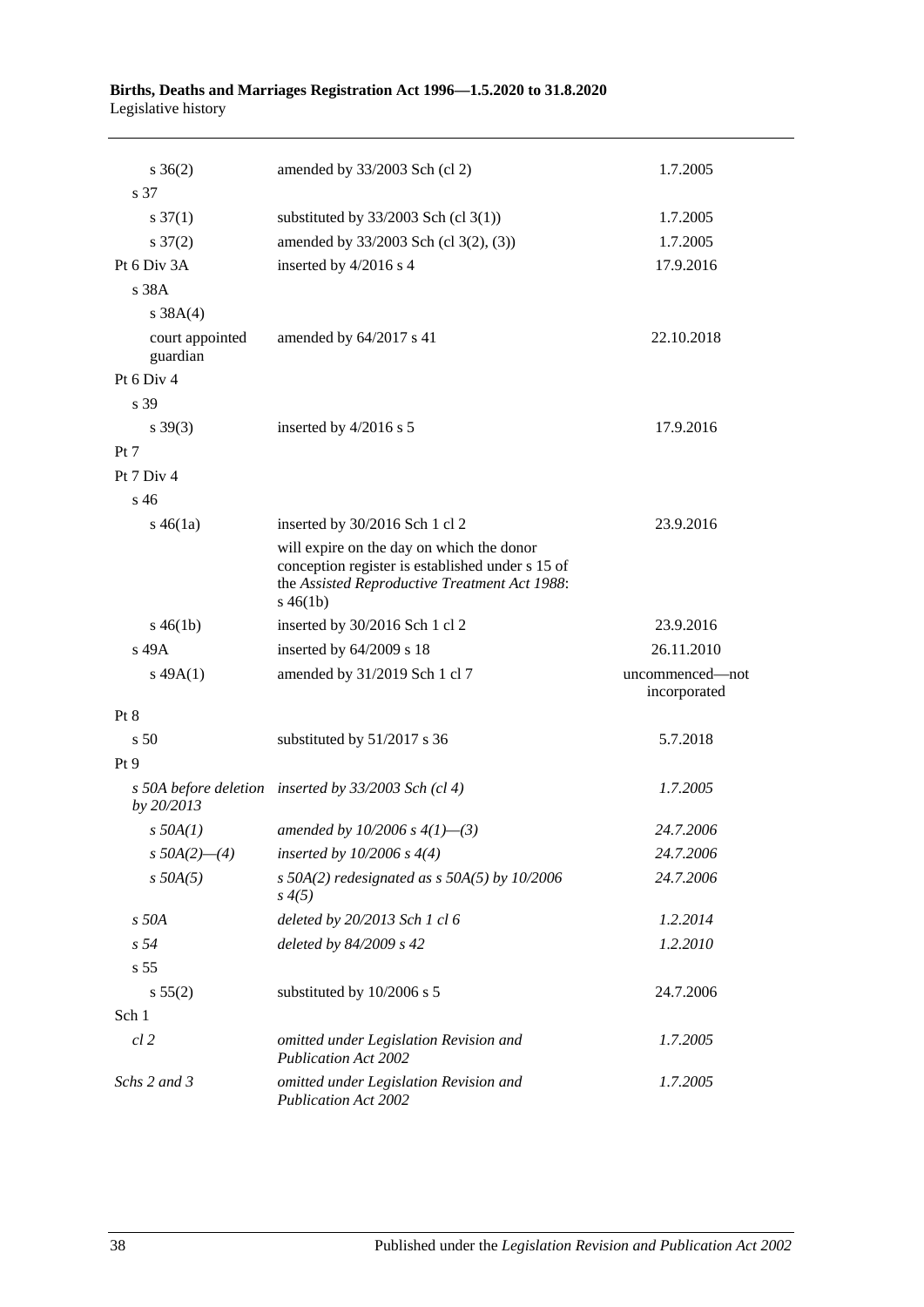## **Transitional etc provisions associated with Act or amendments**

## *Family Relationships (Parentage Presumptions) Amendment Act 2016, Sch 2—Transitional provision*

## **1—Immunity**

Despite a provision of the *[Births, Deaths and Marriages Registration Act](http://www.legislation.sa.gov.au/index.aspx?action=legref&type=act&legtitle=Births%20Deaths%20and%20Marriages%20Registration%20Act%201996) 1996*, no liability attaches to a person for a failure to provide to the Registrar particulars of the person who is the father or co-parent of a child in the case where—

- (a) the child was born before the commencement of this clause; and
- (b) the person is only taken to be father or co-parent of the child by virtue of Part 2A of the *[Family Relationships Act](http://www.legislation.sa.gov.au/index.aspx?action=legref&type=act&legtitle=Family%20Relationships%20Act%201975) 1975* (as amended by this Act).

## *Births, Deaths and Marriages Registration (Gender Identity) Amendment Act 2016, Sch 1*

## **2—Transitional provision**

Despite the repeal of the *[Sexual Reassignment Act](http://www.legislation.sa.gov.au/index.aspx?action=legref&type=act&legtitle=Sexual%20Reassignment%20Act%201988) 1988*, a recognition certificate issued under that Act in force immediately before the commencement of this clause will continue in force and effect and may be registered under section 9 of that Act as if that section had not been repealed by this Act.

## *Statutes Amendment (SACAT No 2) Act 2017, Pt 8*

## **37—Transitional provisions**

- (1) A right to make an application under section 22, 25 or 34, or seek a review under section 50, of the principal Act in existence (but not yet exercised) before the relevant day, will be exercised as if this Part had been in operation before the right arose, so that the relevant proceedings may be commenced before the Tribunal rather than the Magistrates Court.
- (2) Nothing in this section affects any proceedings before the Magistrates Court commenced before the relevant day.
- (3) In this section—

*principal Act* means the *[Births, Deaths and Marriages Registration Act](http://www.legislation.sa.gov.au/index.aspx?action=legref&type=act&legtitle=Births%20Deaths%20and%20Marriages%20Registration%20Act%201996) 1996*;

*relevant day* means the day on which this Part comes into operation;

*Tribunal* means the South Australian Civil and Administrative Tribunal.

## *Statutes Amendment (SACAT) Act 2019, Pt 4*

## **34—Transitional provisions**

- (1) A right to make an application to the Magistrates Court under section 29J or 29P, or appeal to the Magistrates Court under section 29S, of the principal Act in existence before the relevant day (but not exercised before that day) will be exercised as if this Part had been in operation before that right arose, so that the relevant proceedings may be commenced before the Tribunal rather than the Magistrates Court.
- (2) Nothing in this section affects any proceedings before the Magistrates Court commenced before the relevant day.